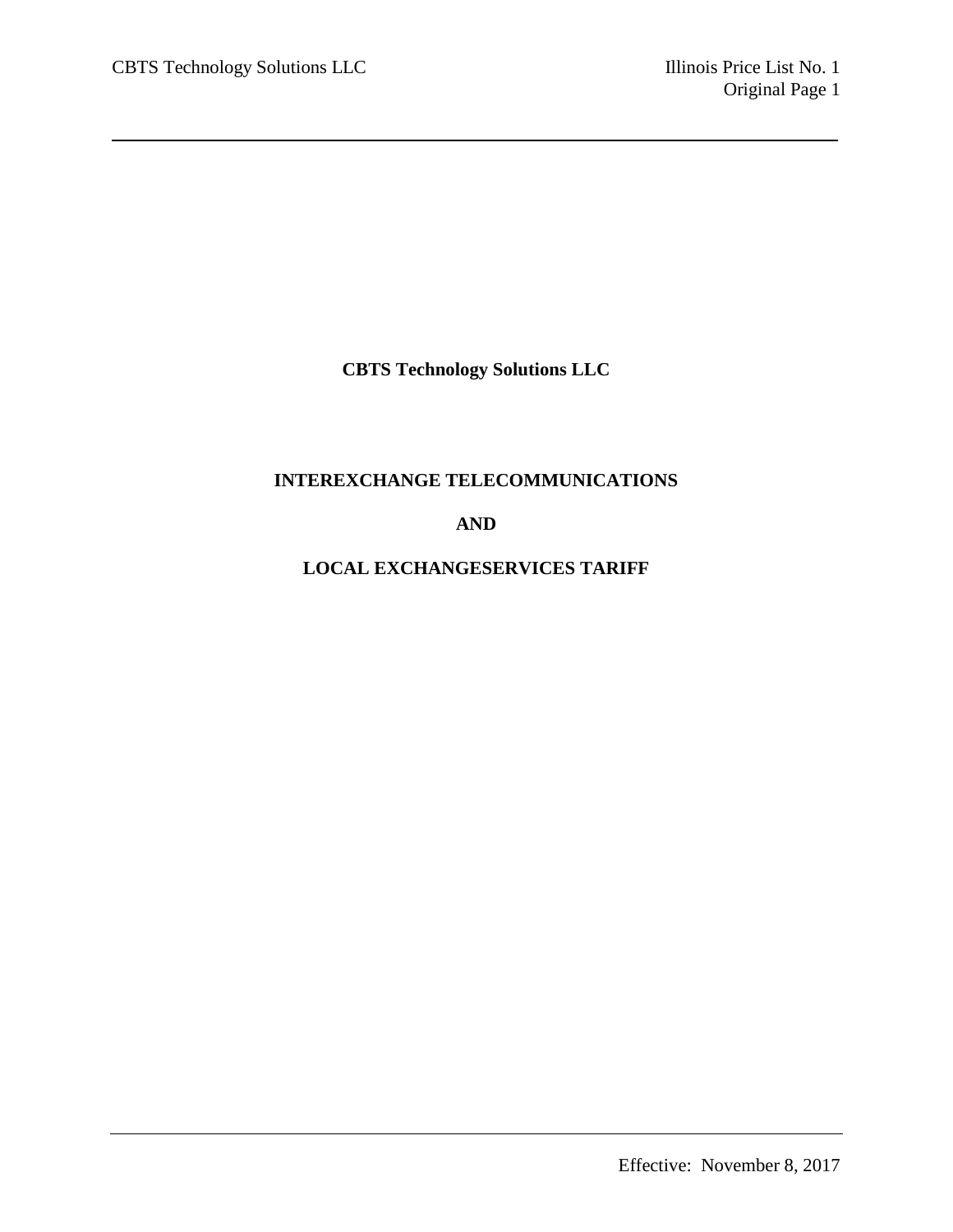# **CHECK SHEET**

Pages of this tariff, as indicated below, are effective as of the date shown at the bottom of the respective pages. Original and revised pages, as named below, comprise all changes from the original tariff and are currently in effect as of the date on the bottom of this page.

| Page           | <b>Revision</b>    | Page | <b>Revision</b> | Page | <b>Revision</b> |
|----------------|--------------------|------|-----------------|------|-----------------|
| $\mathbf 1$    | 2nd                | 23   | Original        | 45   | First           |
| $\overline{2}$ | $13^{\text{th}}$ * | 24   | Original        | 46   | First           |
| 2.1            | Second             | 25   | Original        | 47   | First           |
| 3              | 2nd                | 26   | Original        | 48   | First           |
| $\overline{4}$ | Original           | 27   | First           | 49   | First           |
| 5              | Original           | 28   | Third           | 50   | First           |
| 6              | Second             | 29   | Second          |      |                 |
| 7              | Original           | 30   | Third           |      |                 |
| 8              | Original           | 31   | 4 <sup>th</sup> |      |                 |
| 9              | First              | 32   | 4 <sup>th</sup> |      |                 |
| 10             | First              | 33   | 5th             |      |                 |
| 11             | Original           | 34   | First           |      |                 |
| 12             | Original           | 35   | Second          |      |                 |
| 13             | Original           | 36   | Second          |      |                 |
| 14             | Original           | 37   | 3 <sup>rd</sup> |      |                 |
| 15             | Original           | 38   | 3 <sup>rd</sup> |      |                 |
| 16             | Original           | 38.1 | 3 <sup>rd</sup> |      |                 |
| 17             | Original           | 38.2 | 3 <sup>rd</sup> |      |                 |
| 18             | Original           | 38.3 | 2 <sup>nd</sup> |      |                 |
| 19             | Original           | 38.4 | 2 <sup>nd</sup> |      |                 |
| 20             | Original           | 38.5 | 3 <sup>rd</sup> |      |                 |
| 21             | 1 <sup>st</sup>    | 39   | 3 <sup>rd</sup> |      |                 |
| 22             | 1st                | 40   | 2nd             |      |                 |
| 22.1           | Original           | 41   | First           |      |                 |
| 22.2           | $3rd *$            | 42   | First           |      |                 |
| 22.3           | Original           | 43   | First           |      |                 |
| 22.4           | Original           | 44   | First           |      |                 |

\_\_\_\_\_\_\_\_\_\_\_\_\_\_\_\_\_\_\_\_\_\_\_\_\_\_\_\_\_\_\_\_\_\_\_\_\_\_\_\_\_\_\_\_\_\_\_\_\_\_\_\_\_\_\_\_\_\_\_\_\_\_\_\_\_\_\_\_\_\_\_\_\_\_\_\_\_\_ ISSUED: May 15, 2013 EFFECTIVE: June 1, 2013

By: Ted Heckmann, Assistant Secretary & Managing Director 221 E. Fourth Street, 103-1280 Cincinnati, Ohio 45201-2301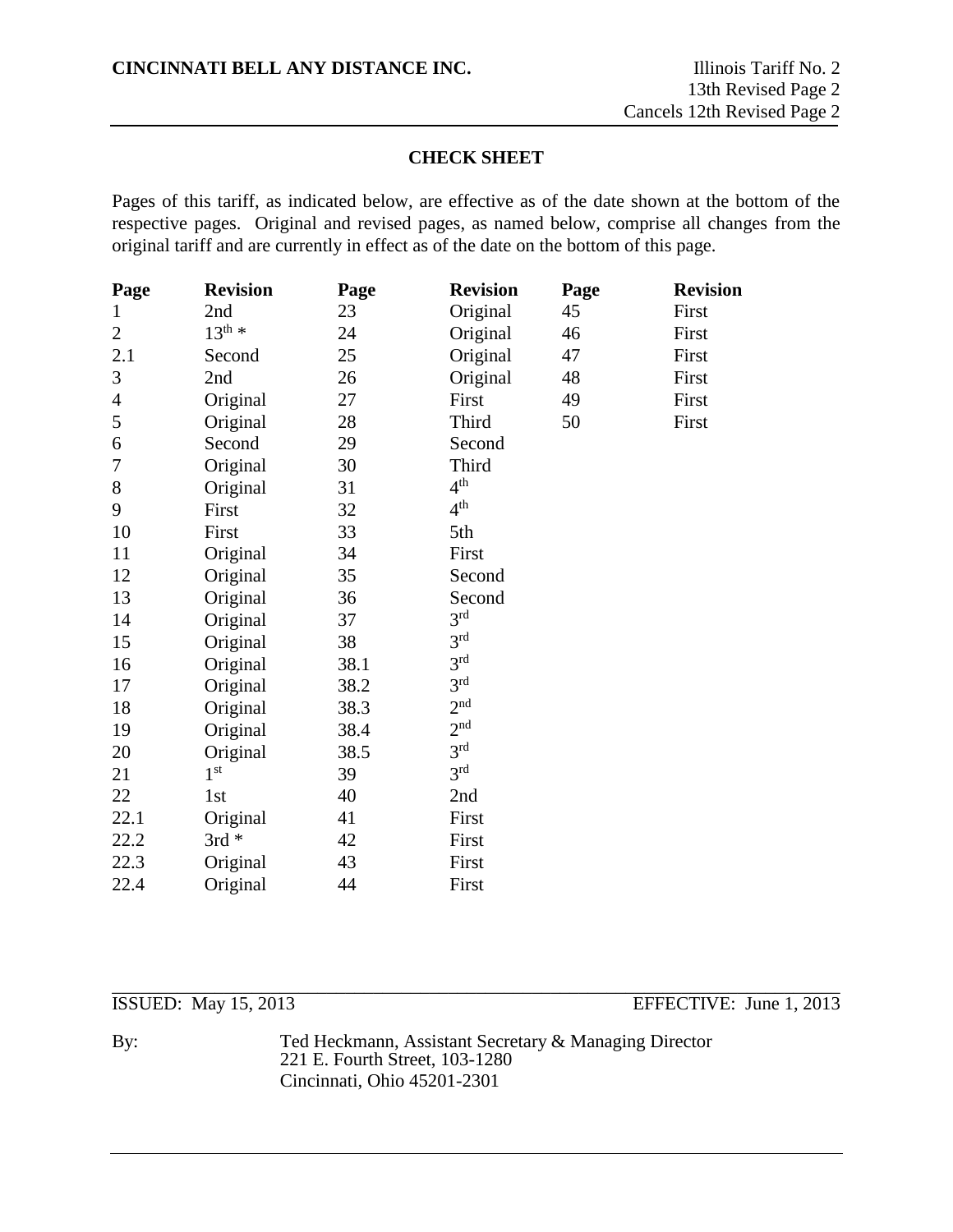Second Revised Page 2.1 Cancels First Revised Page 2.1

# **CHECK SHEET**

Pages of this tariff, as indicated below, are effective as of the date shown at the bottom of the respective pages. Original and revised pages, as named below, comprise all changes from the original tariff and are currently in effect as of the date on the bottom of this page.

| Page | <b>Revision</b> |        | Page | <b>Revision</b> |        |
|------|-----------------|--------|------|-----------------|--------|
| 51   | First           | $\ast$ | 76   | First           | $\ast$ |
| 52   | First           | $\ast$ | 77   | First           | $\ast$ |
| 53   | First           | $\ast$ | 78   | First           | $\ast$ |
| 54   | First           | $\ast$ | 79   | First           | $\ast$ |
| 55   | First           | $\ast$ | 80   | First           | $\ast$ |
| 56   | First           | $\ast$ | 81   | First           | $\ast$ |
| 57   | Second          | $\ast$ | 82   | Second          | $\ast$ |
| 58   | First           | $\ast$ | 83   | First           | $\ast$ |
| 59   | First           | $\ast$ | 84   | First           | $\ast$ |
| 60   | First           | $\ast$ | 85   | First           | $\ast$ |
| 61   | Second          | $\ast$ | 86   | First           | $\ast$ |
| 62   | First           | $\ast$ | 87   | First           | $\ast$ |
| 63   | First           | $\ast$ | 88   | First           | $\ast$ |
| 64   | First           | $\ast$ |      |                 |        |
| 65   | First           | $\ast$ |      |                 |        |
| 66   | First           | $\ast$ |      |                 |        |
| 67   | First           | $\ast$ |      |                 |        |
| 68   | First           | $\ast$ |      |                 |        |
| 69   | First           | $\ast$ |      |                 |        |
| 70   | First           | $\ast$ |      |                 |        |
| 71   | First           | $\ast$ |      |                 |        |
| 72   | First           | $\ast$ |      |                 |        |
| 73   | First           | $\ast$ |      |                 |        |
| 74   | First           | $\ast$ |      |                 |        |
| 75   | First           | $\ast$ |      |                 |        |
|      |                 |        |      |                 |        |

\_\_\_\_\_\_\_\_\_\_\_\_\_\_\_\_\_\_\_\_\_\_\_\_\_\_\_\_\_\_\_\_\_\_\_\_\_\_\_\_\_\_\_\_\_\_\_\_\_\_\_\_\_\_\_\_\_\_\_\_\_\_\_\_\_\_\_\_\_\_\_\_\_\_\_\_\_\_

ISSUED: January 25, 2006 EFFECTIVE: January 26, 2006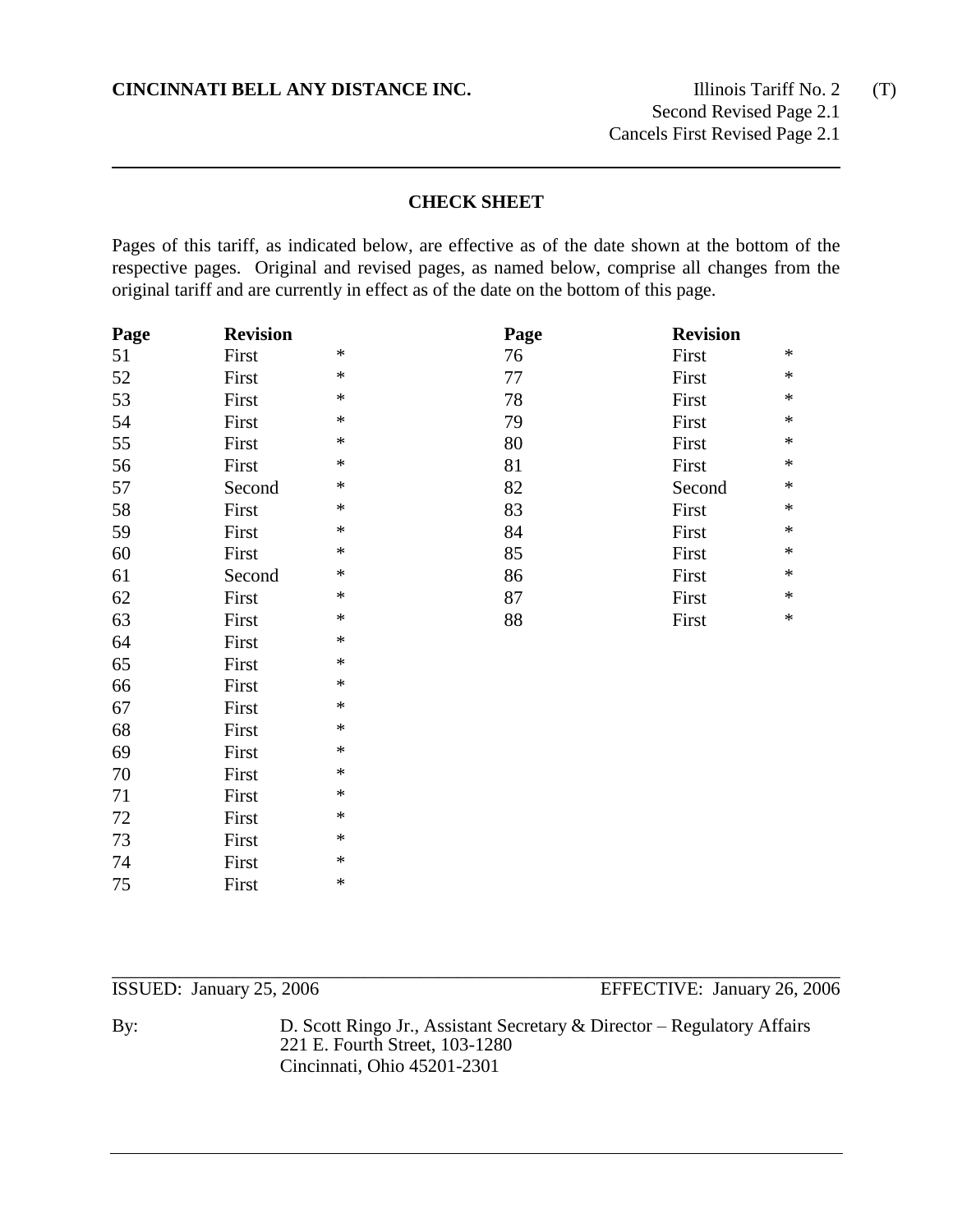# **TABLE OF CONTENTS**

| (T) |
|-----|
|     |
|     |
|     |

ISSUED: February 5, 2008

EFFECTIVE: February 6, 2008

By: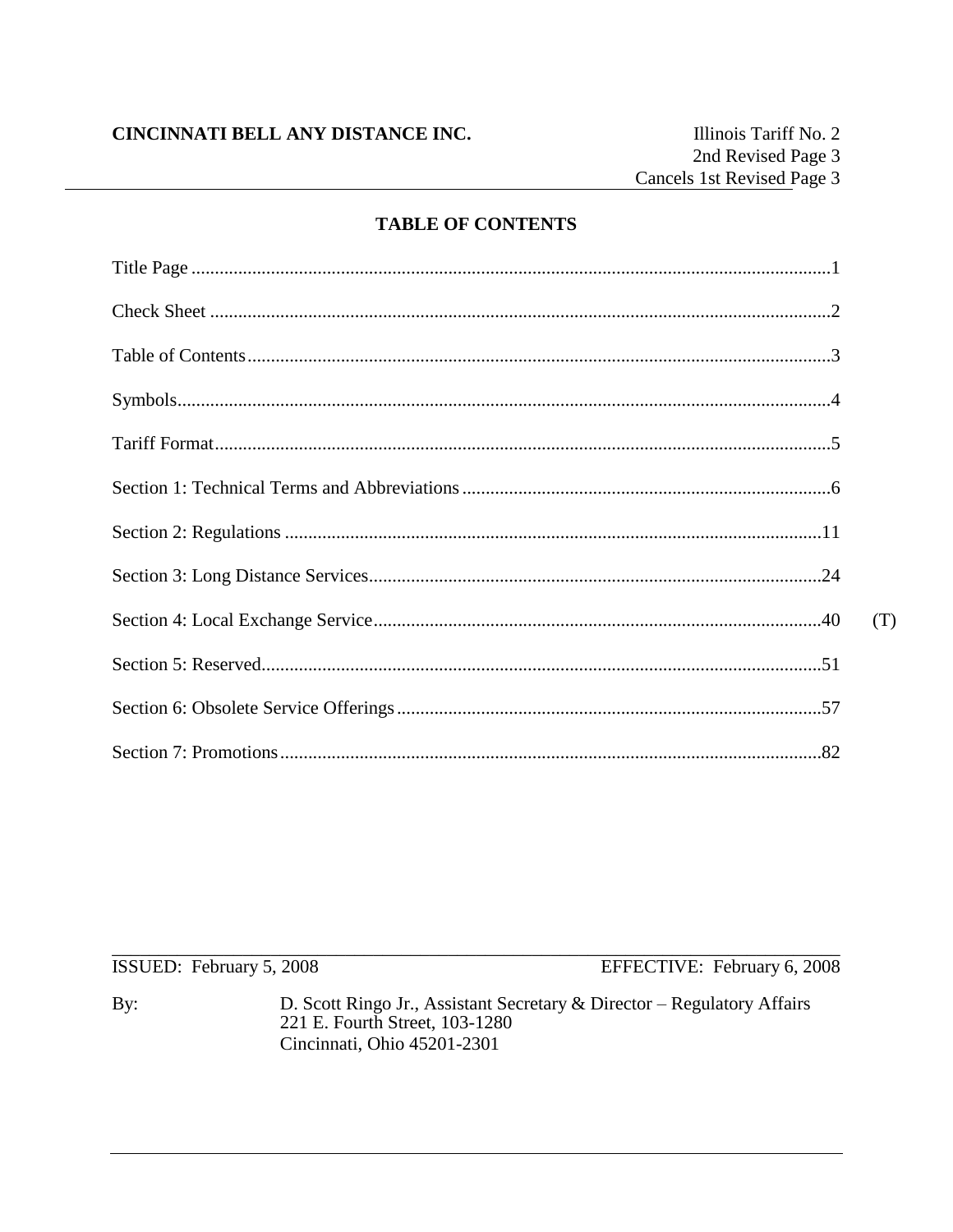# **SYMBOLS**

The following are the only symbols used for the purposes indicated below:

- C Change in regulation or rate structure.
- D Delete or discontinue
- I Increase in rate.
- M Moved from another tariff location.
- N New rate or regulation.
- R Reduction in rate.
- T Change in text or regulation but no change in rate or charge.

\_\_\_\_\_\_\_\_\_\_\_\_\_\_\_\_\_\_\_\_\_\_\_\_\_\_\_\_\_\_\_\_\_\_\_\_\_\_\_\_\_\_\_\_\_\_\_\_\_\_\_\_\_\_\_\_\_\_\_\_\_\_\_\_\_\_\_\_\_\_\_\_\_\_\_\_\_\_

ISSUED: December 30, 1999 EFFECTIVE: December 31, 1999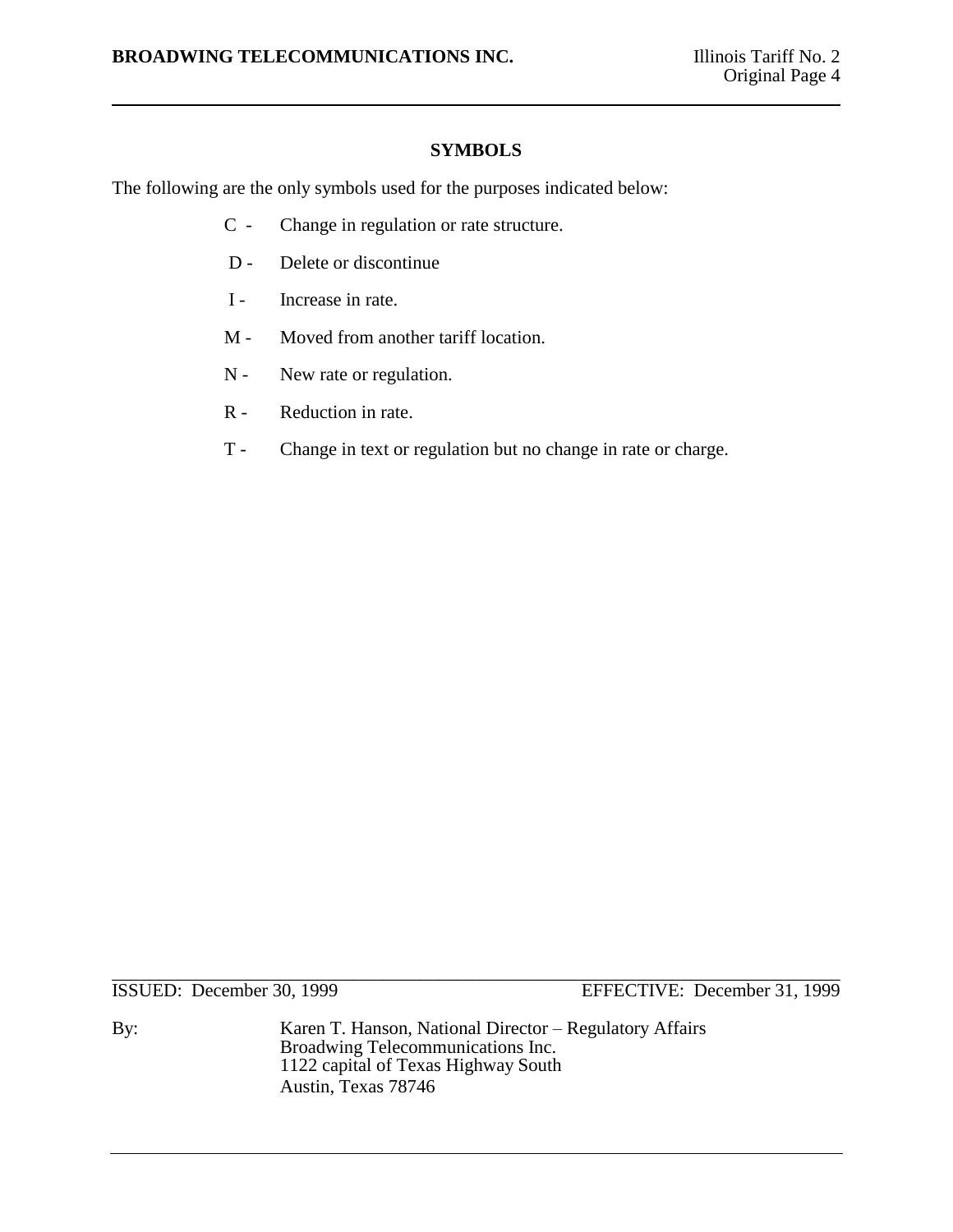# **TARIFF FORMAT**

- **A. Page Numbering** Page numbers appear in the upper right corner of the sheet. Pages are numbered sequentially. However, new pages are occasionally added to the tariff. When a new page is added between existing pages with whole numbers, a decimal is added. For example, a new page added between pages 34 and 35 would be page 34.1.
- **B. Page Revisions** Revision numbers also appear in the upper right corner of the page. These numbers are used to determine the most current page version on file with the Commission. For example, 4th Revised Page 34 cancels the 3rd Revised Page 34. Consult the check sheet for the page currently in effect.
- **C. Paragraph Numbering Sequence** There are nine levels of paragraph coding. Each level of coding is subservient to its next higher level of coding.
	- 2 2.1 2.1.1 2.1.1.A 2.1.1.A.1 2.1.1.A.1.(a) 2.1.1.A.1.(a).I  $2.1.1.A.1.(a).I.(i)$
- **D. Check Sheet** When a tariff is filed with the commission, an updated check sheet accompanies the filing. The check sheet lists the tariff pages, with a cross reference to the current revision number. When new sheets are added, the check sheet is changed to reflect the revision. All revisions made in a given filing are designated by an asterisk (\*). There will be no other symbols used on this sheet if these are the only changes made. The tariff user should refer to the latest check sheet to find out if a particular page is the most current on file with the Commission.

\_\_\_\_\_\_\_\_\_\_\_\_\_\_\_\_\_\_\_\_\_\_\_\_\_\_\_\_\_\_\_\_\_\_\_\_\_\_\_\_\_\_\_\_\_\_\_\_\_\_\_\_\_\_\_\_\_\_\_\_\_\_\_\_\_\_\_\_\_\_\_\_\_\_\_\_\_\_ ISSUED: December 30, 1999 EFFECTIVE: December 31, 1999

By: Karen T. Hanson, National Director – Regulatory Affairs Broadwing Telecommunications Inc. 1122 capital of Texas Highway South Austin, Texas 78746 **CINCINNATI BELL ANY DISTANCE INC.** Illinois Tariff No. 2 (T)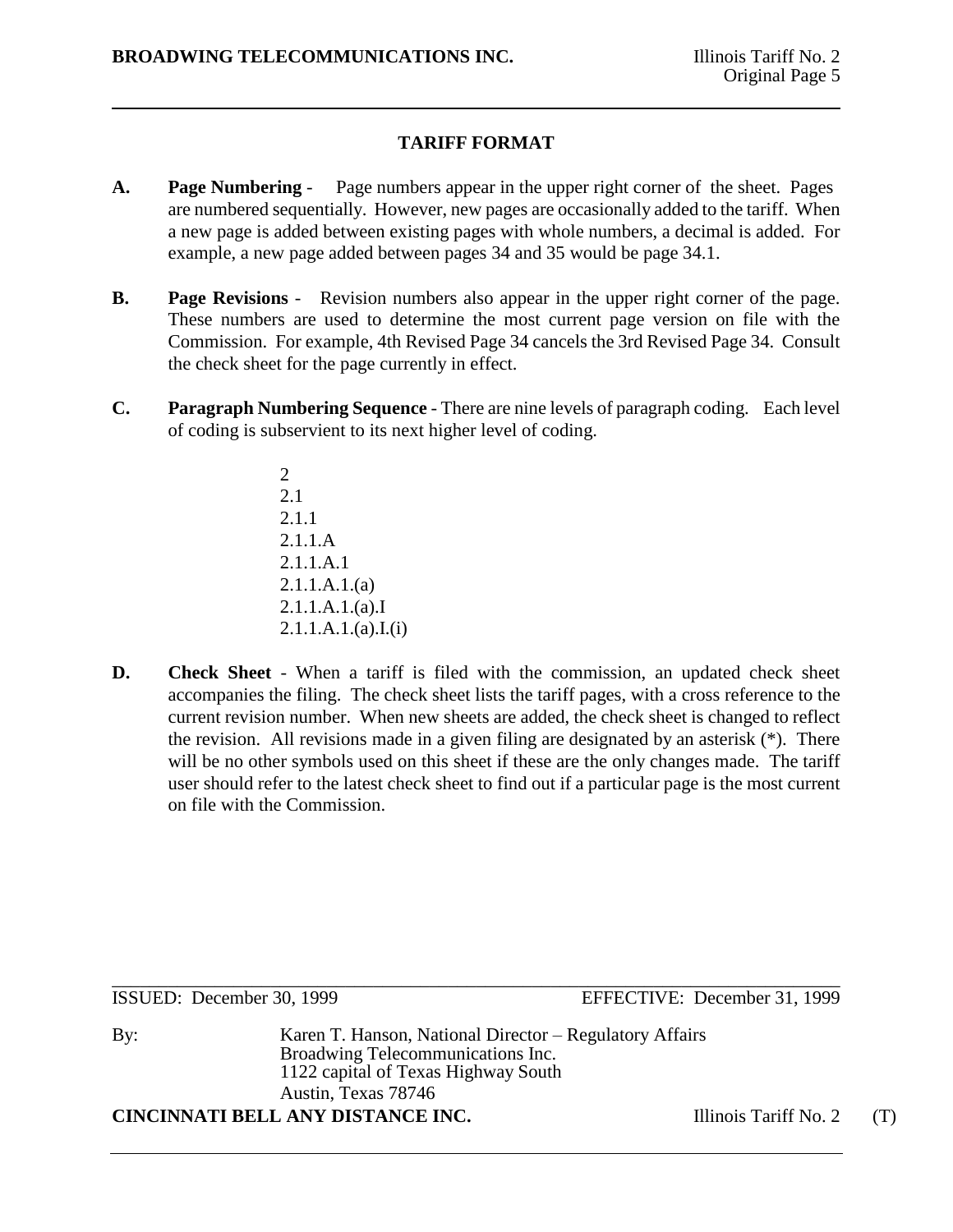# **SECTION 1 - TECHNICAL TERMS AND ABBREVIATIONS**

# **1.1 Definitions**

**Application for Service** - a standard order form which includes all pertinent billing, technical and other descriptive information which will enable the carrier to provide the communication service.

**ASR (Access Service Request)** - Service ordered processed to the underlying local exchange or interexchange carrier.

**Authorization Code** - a numerical code, one or more of which are assigned to a customer to enable a reseller to identify use of service on its account and to bill the customer accordingly for such service. Multiple authorization codes may be assigned to a customer to identify individual users or groups of users on its account.

**Authorized User** - a person, firm, corporation or other entity authorized by the customer to receive or send communications.

**Automatic Dialing Device** - an apparatus provided by the carrier which, when attached to customer's telephone equipment, dials the carrier's facilities, emits an authorization code, and forwards the called number to the carrier's facilities.

**Bandwidth** - the total frequency band allocated for a channel.

**Business Customer** - any Customer of the Company who is not a Residential Customer as described herein.

**Busy Hour** - the two consecutive half hours during which the greatest volume of traffic is handled.

**Cancellation of Order** - a customer-initiated request to discontinue processing a service order, either in part or in its entirety, prior to its completion.

**Carrier** – Cincinnati Bell Any Distance Inc., unless specifically stated otherwise. (T)

**Casual Caller** – A caller that has not affirmatively selected the Company as its choice of (T) a long distance service provider in advance of placing a long distance call. (T)

\_\_\_\_\_\_\_\_\_\_\_\_\_\_\_\_\_\_\_\_\_\_\_\_\_\_\_\_\_\_\_\_\_\_\_\_\_\_\_\_\_\_\_\_\_\_\_\_\_\_\_\_\_\_\_\_\_\_\_\_\_\_\_\_\_\_\_\_\_\_\_\_\_\_\_\_\_\_ ISSUED: January 25, 2006 EFFECTIVE: January 26, 2006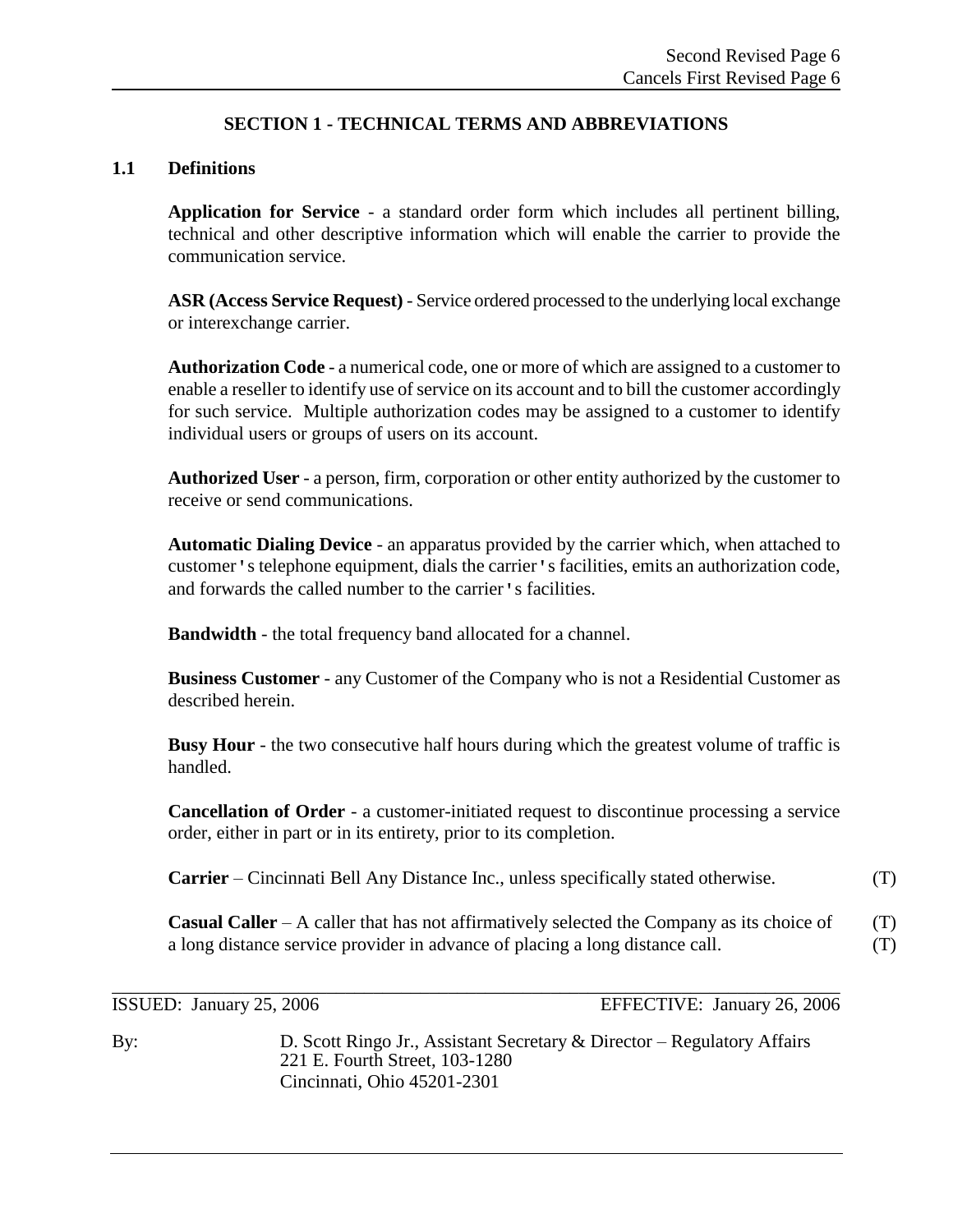## **1.1 Definitions:** (continued)

**Company** – Cincinnati Bell Any Distance Inc., sometimes referred to as a carrier. (T)

**Completed Calls** - calls answered at the distance end. If a customer is charged for an incomplete call, the Company will issue a one minute credit upon the customer's request.

**Custom Account Coding** - key, legend or table created by the customer for a unique project or account numbers for its private use.

**Customer** - the person, firm, corporation or other entity that orders or uses service and is responsible for payment of the rates and charges under a contract or this tariff.

**Customer Premises Equipment** - communications equipment located at the customer's premises. Such equipment may be provided by the customer or by The Company.

**Day Rate Period** - unless otherwise specified in this tariff, the Day Rate Period applies during the hours of 8:00 a.m. to, but not including 5:00 p.m., Monday through Friday.

**Dedicated Port** - a port on reseller's switch which is dedicated, at extra charge, to customer's exclusive use, and which is connected to the customer's premises by a private line furnished by the customer or the customer's serving local exchange company.

**Delinquent or Delinquency** - an account for which a bill or payment agreement for services or equipment has not been paid in full on or before the due date. Amounts due and unpaid after the due date may be subject to a late payment charge.

**Disconnect** - to render inoperable or to disable circuitry thus preventing outgoing and incoming toll communications service.

**Dialed Number Information Service (DNIS)** - A toll free service option, under which Carrier electronically transmits to Customer, identifying digits (up to 10 digits) that indicate which number was dialed when multiple numbers terminate on the same trunk group.

\_\_\_\_\_\_\_\_\_\_\_\_\_\_\_\_\_\_\_\_\_\_\_\_\_\_\_\_\_\_\_\_\_\_\_\_\_\_\_\_\_\_\_\_\_\_\_\_\_\_\_\_\_\_\_\_\_\_\_\_\_\_\_\_\_\_\_\_\_\_\_\_\_\_\_\_\_\_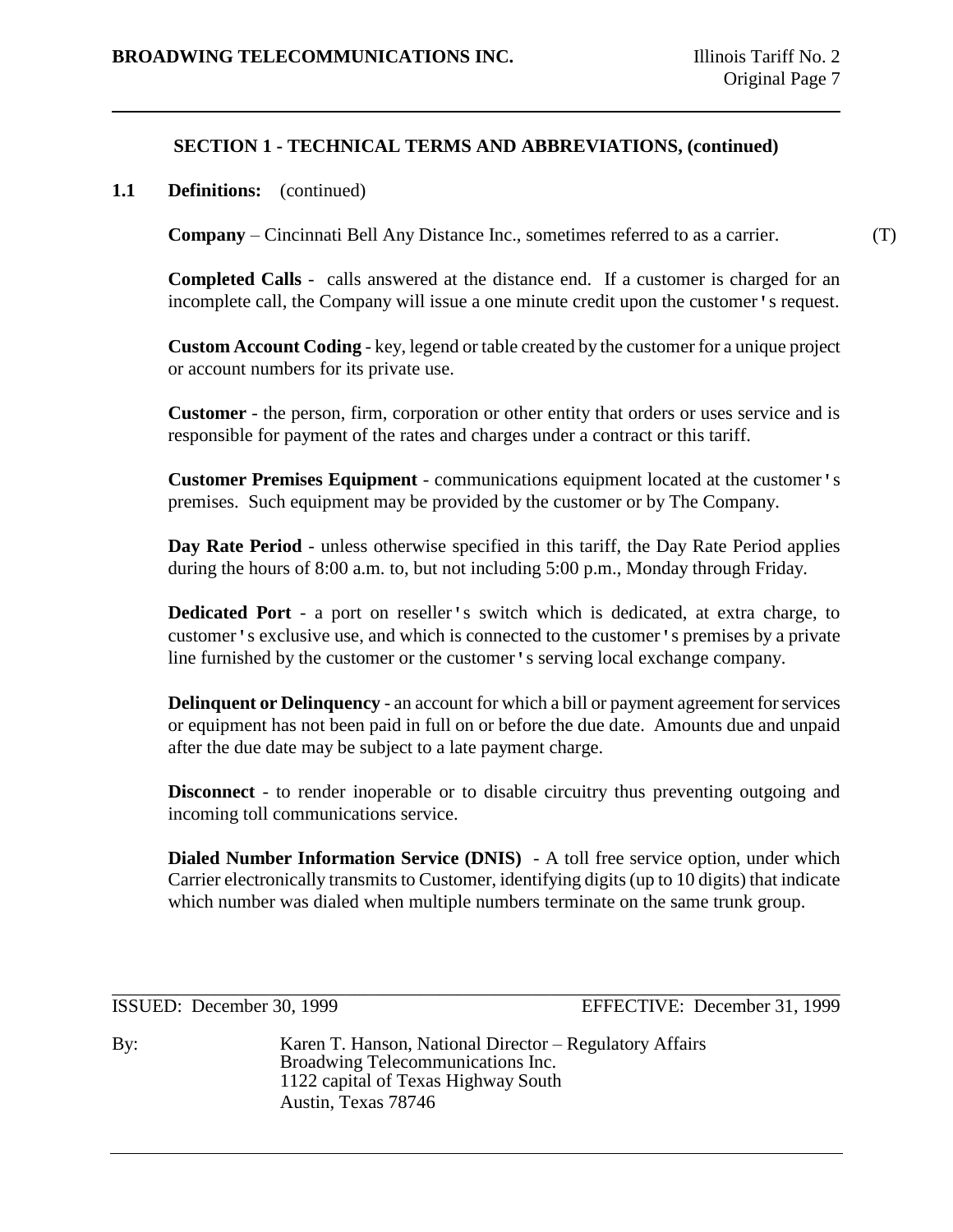# **1.1 Definitions:** (continued)

**Evening Rate Period** - unless otherwise specified in this tariff, the Evening Rate Period applies during the hours of 5:00 p.m. to, but not including 11:00 p.m., Sunday through Friday.

**Excessive Call Attempt** - a customer attempt to call over the carrier's network using an invalid authorization code during a measured 15 minute period, within which 10 or more incomplete call attempts are made by the customer from the same customer line, and where those attempts do not complete because the customer has not used a valid authorization code.

**Expedite** - The best effort acceleration of the installation date in advance of commitment date provided by the Company.

**Holidays**- for the purposes of this tariff recognized holidays are New Year's Day, Memorial Day, Independence Day, Labor Day, Thanksgiving Day and Christmas day.

**Holiday Rate Period** - the evening rate will apply to calls made on the Company recognized holidays, provided, however, that calls made on holidays during the Night/Weekend Rate Period shall be billed at the lower of the Evening Rate and the Night/Weekend Rate.

**Interexchange Utility** - a utility, resale carrier or other entity that provides intrastate telecommunications services and facilities between exchanges within the state, without regard to how such traffic is carried. A local exchange utility that provides exchange service may also be considered an interexchange utility.

**Local Distribution Area** - metropolitan locations served by the Company which have been defined by the local exchange telephone company as a local calling area under its local exchange tariff.

**Measured Use Service** - the provision of long distance measured time communications telephone service to customers who access the carrier's services at its switching and call processing equipment by means of access facilities obtained from another carrier by the customer or otherwise provided at its own expense (the customer is responsible for arranging for the access line).

\_\_\_\_\_\_\_\_\_\_\_\_\_\_\_\_\_\_\_\_\_\_\_\_\_\_\_\_\_\_\_\_\_\_\_\_\_\_\_\_\_\_\_\_\_\_\_\_\_\_\_\_\_\_\_\_\_\_\_\_\_\_\_\_\_\_\_\_\_\_\_\_\_\_\_\_\_\_ ISSUED: December 30, 1999 EFFECTIVE: December 31, 1999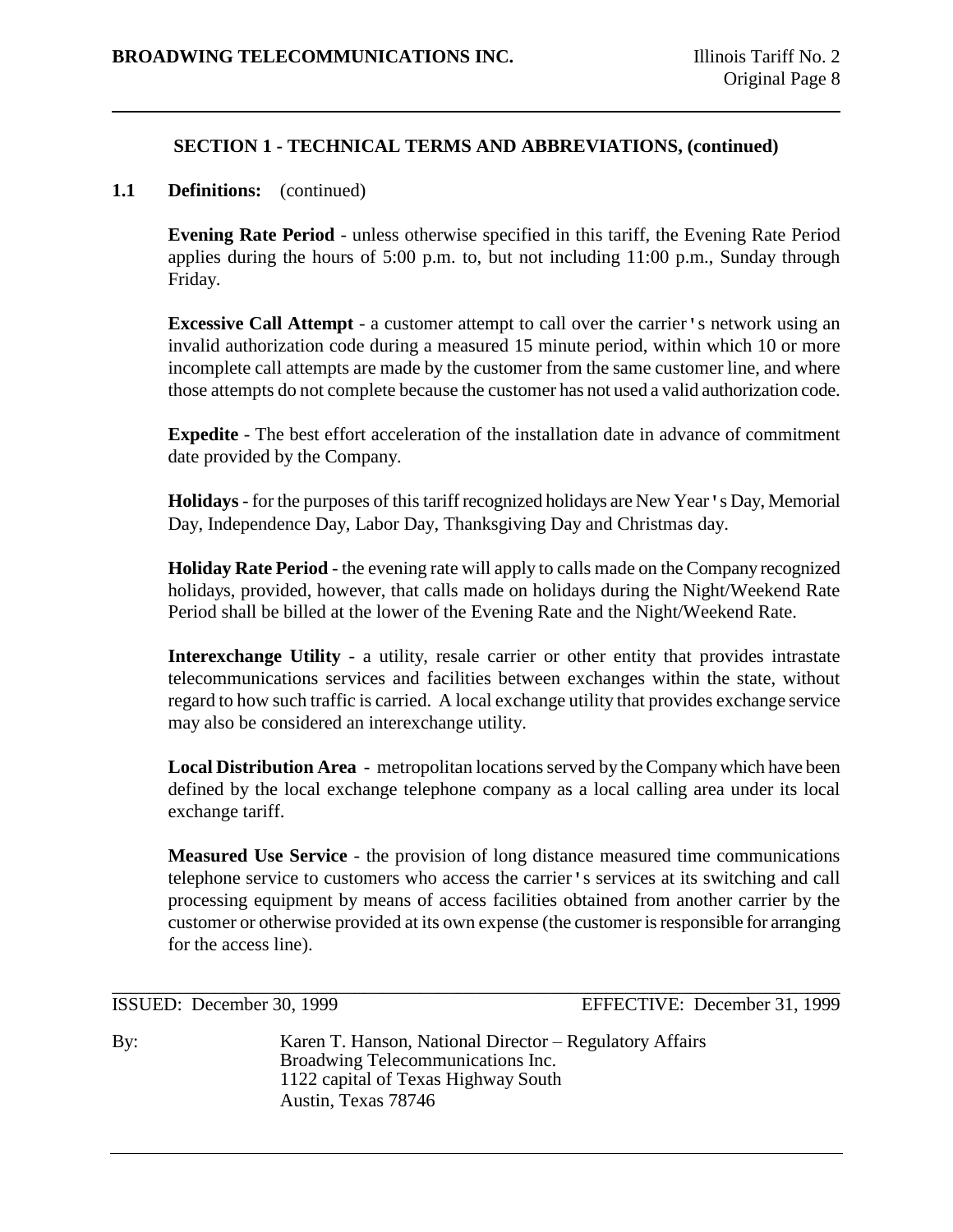## **1.1 Definitions:** (continued)

**Message** - a completed telephone call by a customer or end user.

**Network Terminal** - any location where the Company provides services described herein.

**Night/Weekend Rate Period** - unless otherwise specified in this tariff, the Night/Weekend Rate Period applies during the hours of 11:00 p.m. to, but not including 8:00 a.m., Monday through Friday; all day Saturday; and from 8:00 a.m. to, but not including 5:00 p.m. Sunday.

**Normal Business Hours** - the hours of 8:00 a.m. to 5:00 p.m., Monday through Friday, excluding holidays.

**Physical Change** - the modification of a circuit, dedicated access line, or port at the request of the customer requiring an actual material change.

**Post-engineering** - After provisioning of service elements.

**Pre-engineering** - Prior to provisioning of service elements.

**Premises**- the space occupied by an individual customer in a building, in adjoining buildings occupied entirely by that customer, or on contiguous property occupied by the customer separated only by a public thoroughfare, a railroad right of way or a natural barrier.

**Rate** - money, charge, fee or other recurring assessment billed to customers for services or equipment.

**Residential Customer** - For the purpose of this tariff, a Residential Customer is a Customer of the Company whose primary use of the Company's service is for personal use in a house, apartment or other residential dwelling. A Residential Customer is also a Customer who accesses the Company's service using an access line that has not been assigned a business class of service by the local service provider.

**Routing Function** - terminating number for toll free service may be designated by time of day, day of the week, region of originating ANI or percentage of calls. *\*Certain material previously located on this page is now found on Page 10.*

\_\_\_\_\_\_\_\_\_\_\_\_\_\_\_\_\_\_\_\_\_\_\_\_\_\_\_\_\_\_\_\_\_\_\_\_\_\_\_\_\_\_\_\_\_\_\_\_\_\_\_\_\_\_\_\_\_\_\_\_\_\_\_\_\_\_\_\_\_\_\_\_\_\_\_\_\_\_ ISSUED: May 23, 2000 EFFECTIVE: June 1, 2000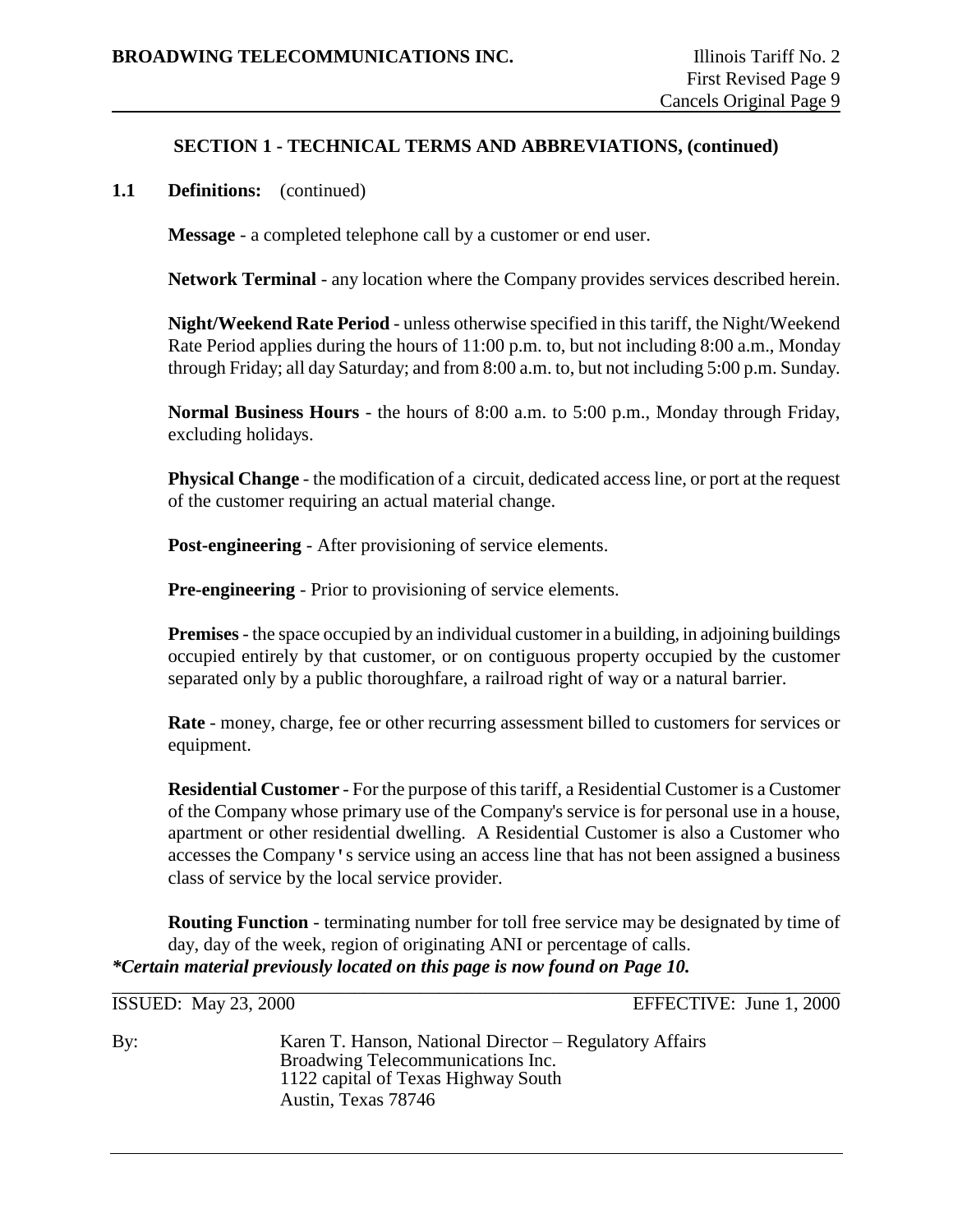# **1.1 Definitions:** (continued)

**Suspension** - temporary disconnection or impairment of service which disables either outgoing or incoming toll communications services provided by the Company.

**Speed Number** - a signaling arrangement by which a customer may elect to dial a preprogrammed four-digit number in place of a designated ten-digit number.

**Terminal Equipment** - telephone instruments, including pay telephone equipment, the common equipment of large and small key and PBX systems and other devices and apparatus, and associated wiring, which are intended to be connected electrically, acoustically or inductively to the telecommunication system.

**Toll Free Service** - a service that provides long distance calling to a predesignated destination where charges are the responsibility of the call terminated party.

**United States** - the forty-eight contiguous United States and the District of Columbia.

**Validated Account Codes** - account codes that have restricted access.

#### **1.2 Abbreviations**:

- **CPE** Customer Premises Equipment
- **LATA** Local Access and Transport Area
- **LDA** Local Distribution Area
- **LEC** Local Exchange Carrier
- **MTS** Message Telecommunications Service
- **NSF** Non-sufficient funds
- **PBX** Private Branch Exchange
- **SAL** Special Access Line
- **V&H** Vertical and Horizontal Coordinates
- **WATS** Wide Area Telephone Service

*\* Certain material found on this page was previously located on Page 9.*

\_\_\_\_\_\_\_\_\_\_\_\_\_\_\_\_\_\_\_\_\_\_\_\_\_\_\_\_\_\_\_\_\_\_\_\_\_\_\_\_\_\_\_\_\_\_\_\_\_\_\_\_\_\_\_\_\_\_\_\_\_\_\_\_\_\_\_\_\_\_\_\_\_\_\_\_\_\_ ISSUED: May 23, 2000 EFFECTIVE: June 1, 2000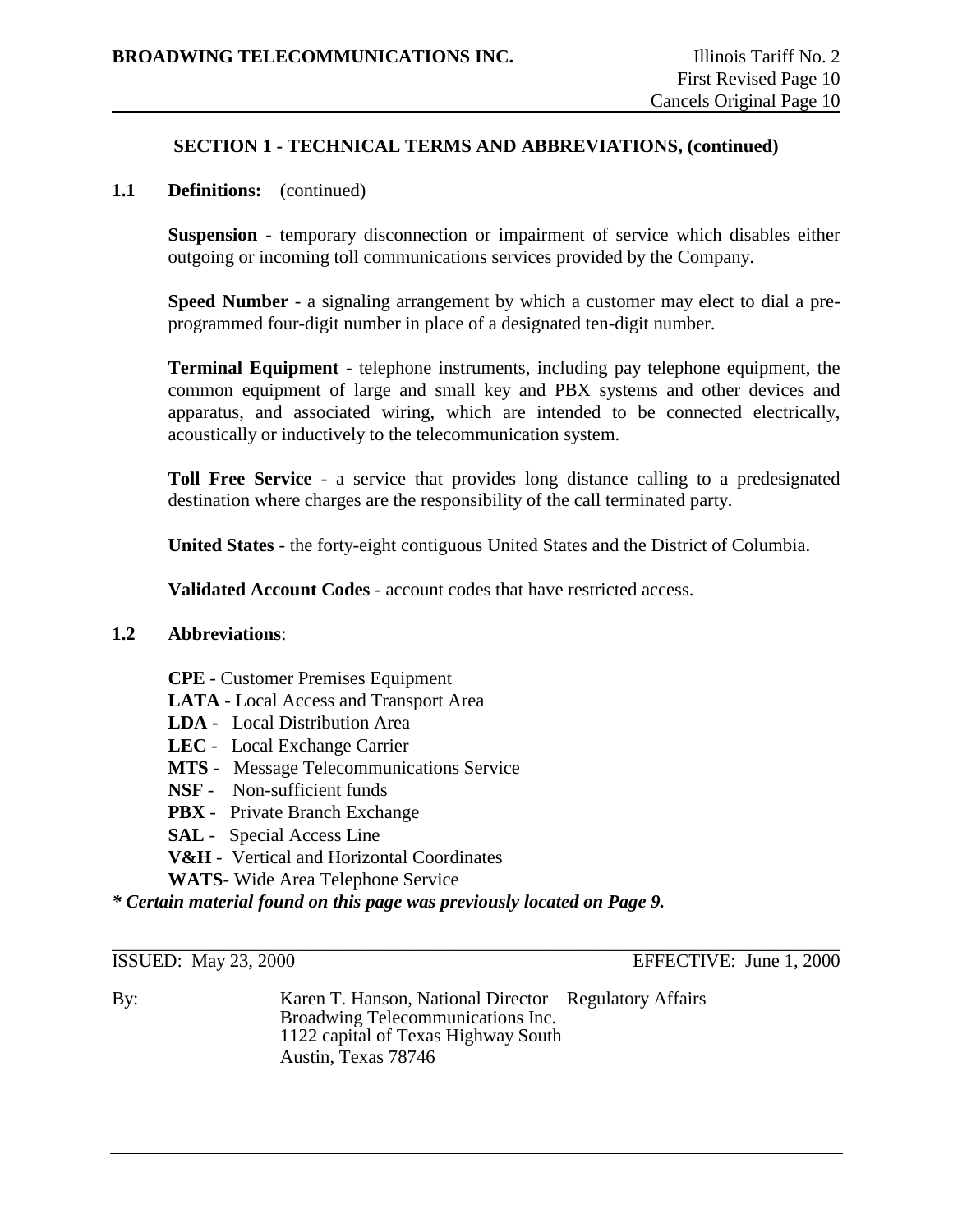# **SECTION 2 - REGULATIONS**

# **2.1 Undertaking of the Company**

The Company provides long distance message telecommunications service to customers for their direct transmission of voice, data and other types of telecommunications.

Communications originate when the customer accesses the Company directly or through the facilities of another carrier via one or more access lines, equal access or on a dial-up basis. The Company may act as the customer's agent for ordering access connection facilities provided by other carriers or entities when authorized by the customer, to allow connection of a customer's location to the Company's network. The customer shall be responsible for all charges due for such service arrangements.

The Company's services are provided on a monthly basis, unless otherwise stated in this tariff. Services are available twenty-four (24) hours per day, seven (7) days per week.

# **2.2 Limitations on Service**

- **2.2.1** Service is offered subject to the availability of the necessary facilities and/or equipment and subject to the provisions of this tariff.
- **2.2.2** The Company reserves the right to discontinue furnishing service upon written notice, when necessitated by conditions beyond its control or when the customer is using the service in violation of the provisions of this tariff or in violation of the law.
- **2.2.3** To the extent that any conflict arises between the terms and conditions of a service agreement or other contract and the terms and conditions of this tariff, the tariff shall prevail.
- **2.2.4** Title to all equipment provided by the Company under this tariff remains with the Company.

\_\_\_\_\_\_\_\_\_\_\_\_\_\_\_\_\_\_\_\_\_\_\_\_\_\_\_\_\_\_\_\_\_\_\_\_\_\_\_\_\_\_\_\_\_\_\_\_\_\_\_\_\_\_\_\_\_\_\_\_\_\_\_\_\_\_\_\_\_\_\_\_\_\_\_\_\_\_ ISSUED: December 30, 1999 EFFECTIVE: December 31, 1999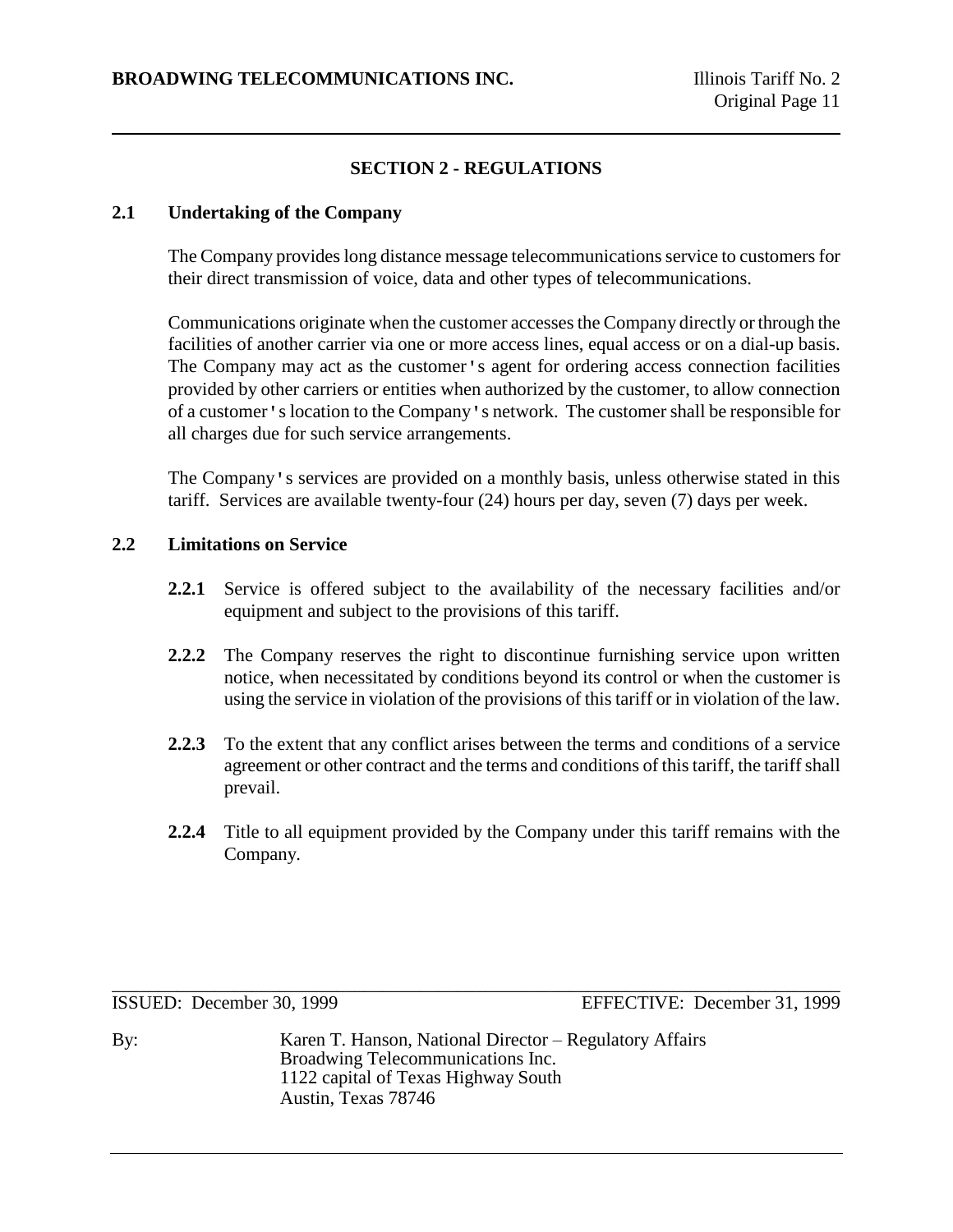#### **2.2 Limitations on Service,** (continued)

- **2.2.5** The customer may not transfer or assign the use of service provided under this tariff except with the prior written consent of the Company. Such transfer or assignment shall only apply where there is no interruption in the use or location of the service, and all regulations and conditions contained in this tariff, as well as all conditions for service, shall apply to all such permitted assignees or transferees.
- **2.2.6** Customer may request Carrier to assign one or more sub-accounts for billing purposes, and to direct sub-account invoices to customer's affiliates or other designated entities for payment. Such requests shall not affect the liability of the customer, who shall remain solely liable to the Company for payment of all invoices for service requested and obtained by customer, whether invoiced by the Company to the customer, the customer's affiliates, or other designated entities.

## **2.3 Use of Service**

Service may not be used for any unlawful purposes or for any purpose for which any payment or other compensation is received by the customer, except where the customer is a duly authorized and regulated common carrier.

# **2.4 Limitation of Liability**

**2.4.1** In view of the fact that the customer has exclusive control of its communications over the facilities furnished by the Company, and other uses for which facilities may be furnished by the Company, and because of the unavoidableness of errors incident to the services and to the use of such facilities of the Company, the services and facilities furnished by the Company are subject to the regulations and limitations specified herein.

By: Karen T. Hanson, National Director – Regulatory Affairs Broadwing Telecommunications Inc. 1122 capital of Texas Highway South Austin, Texas 78746

**BROADWING TELECOMMUNICATIONS INC.** Illinois Tariff No. 2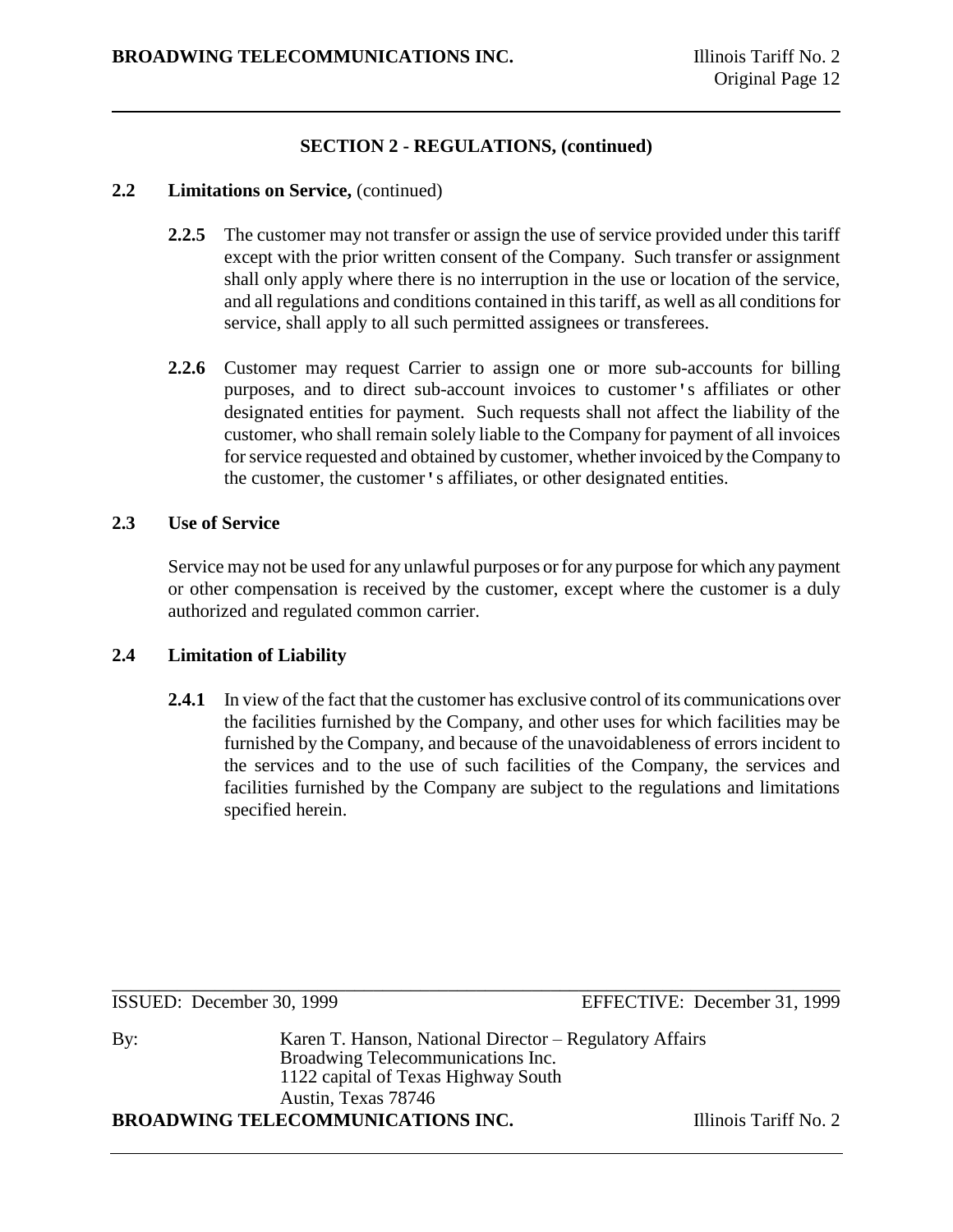## **2.4 Limitation of Liability,** (continued)

- **2.4.2** The Company's failure to provide or maintain facilities under this tariff shall be excused by labor difficulties, governmental orders, civil commotions, acts of God and other circumstances beyond the Company's reasonable control, subject to the interruption allowance provisions under this tariff.
- **2.4.3** Defacement of premises No liability shall attach to the Company by reason of any defacement or damage to the customer's premises resulting from the existence of the Company's equipment or facilities on such premises, or by the installation or removal thereof, when such defacement or damage is not the result of the negligence of the Company or its employees.
- **2.4.4** Indemnification The Company's liability, if any, for its gross negligence or willful misconduct is not limited by this tariff. With respect to any other claim or suit by a customer or by any others, the customer indemnifies and saves harmless the Company against claims, losses or suits for injury to or death of any person, or damage to any property which arises from the use, placement or presence of the Company's equipment, facilities and associated wiring of the customer's premises and further the customer indemnifies and saves harmless the Company against claims for libel, slander, invasion of privacy or the infringement of copyright arising directly or indirectly from the material transmitted over the facilities of the Company or the use thereof by the customer; against claims for infringement of patents arising from combining with or using in connection with, facilities furnished by the Company and apparatus, equipment and systems provided by the customer; and against all other claims arising out of any act or omission of the customer in connection with the services or facilities provided by the Company. No agents or employees of other carriers shall be deemed to be agents or employees of the Company

\_\_\_\_\_\_\_\_\_\_\_\_\_\_\_\_\_\_\_\_\_\_\_\_\_\_\_\_\_\_\_\_\_\_\_\_\_\_\_\_\_\_\_\_\_\_\_\_\_\_\_\_\_\_\_\_\_\_\_\_\_\_\_\_\_\_\_\_\_\_\_\_\_\_\_\_\_\_

ISSUED: December 30, 1999 EFFECTIVE: December 31, 1999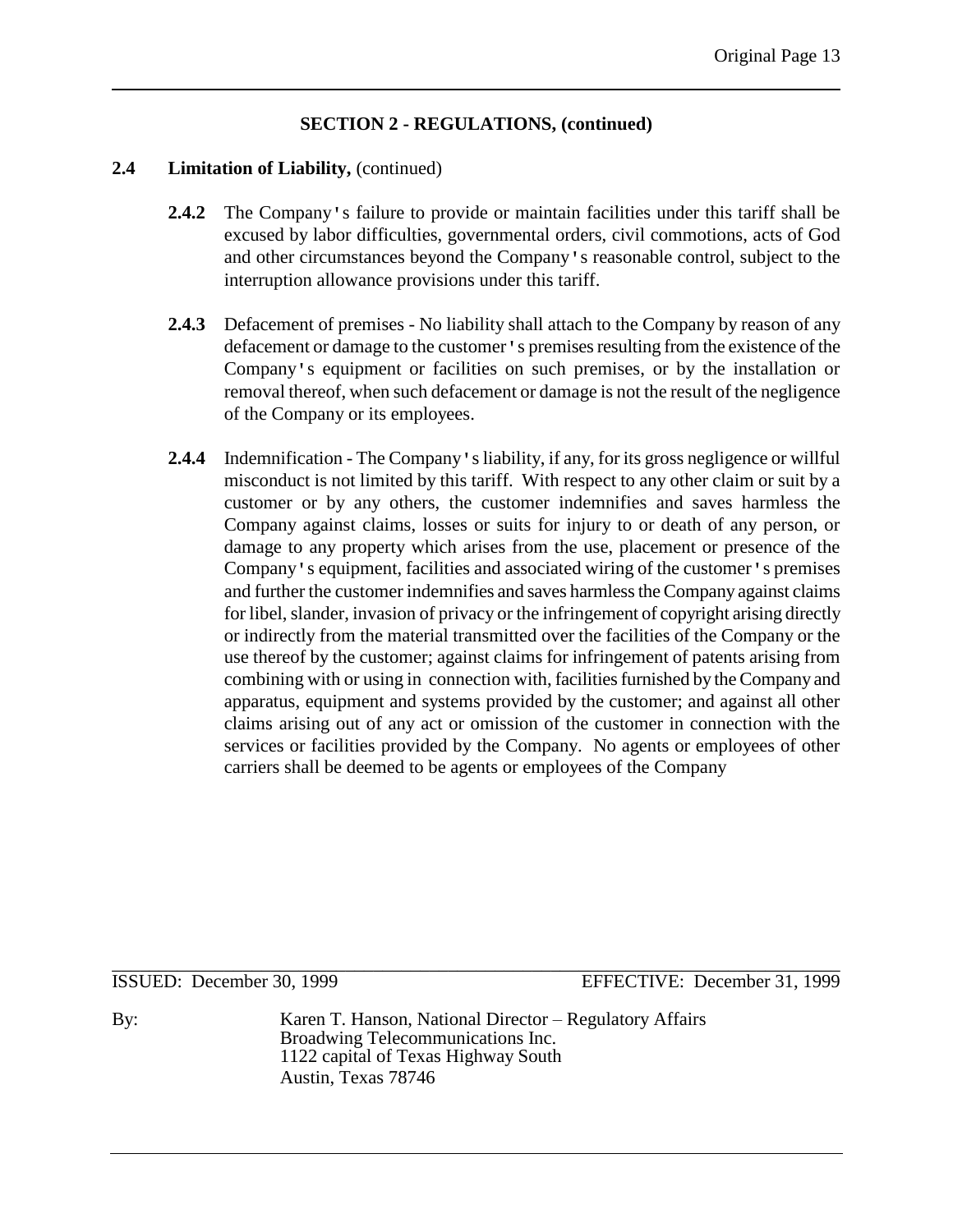### **2.4 Limitation of Liability**, (continued)

- **2.4.5** The Company's liability, if any, for its gross negligence or willful misconduct is not limited by this tariff. With respect to any other claim or suit, by a customer or any others, for damages arising out of mistakes, omissions, interruptions, delays or errors, or defects in transmission occurring in the course of furnishing service hereunder, the Company's liability, if any, shall not exceed an amount equivalent to the proportionate charge to the customer for the period of service during which such mistake, omission, interruption, delay, error, or defect in transmission or service occurs and continues. This liability shall be in addition to any amounts that may otherwise be due to the customer under this tariff as an allowance for interruptions. However, any such mistakes, omission, interruptions, delays, errors, or defects in transmission or service which are caused or contributed to by the negligence or willful act of the customer, or authorized user, or joint user, or which arise from the use of customer provided facilities or equipment shall not result in the imposition of any liability whatsoever upon the Company.
- **2.4.6** The Company shall not be liable for any damages, including usage charges, that the customer may incur as a result of the unauthorized use of authorization codes or communications equipment. The unauthorized use of communications equipment includes, but is not limited to, the placement of calls from the customer's premises, and the placement of calls through equipment controlled and/or provided by the customer, that are transmitted over the Company's network without the authorization of the customer. The customer shall be fully liable for all such usage charges.

\_\_\_\_\_\_\_\_\_\_\_\_\_\_\_\_\_\_\_\_\_\_\_\_\_\_\_\_\_\_\_\_\_\_\_\_\_\_\_\_\_\_\_\_\_\_\_\_\_\_\_\_\_\_\_\_\_\_\_\_\_\_\_\_\_\_\_\_\_\_\_\_\_\_\_\_\_\_

ISSUED: December 30, 1999 EFFECTIVE: December 31, 1999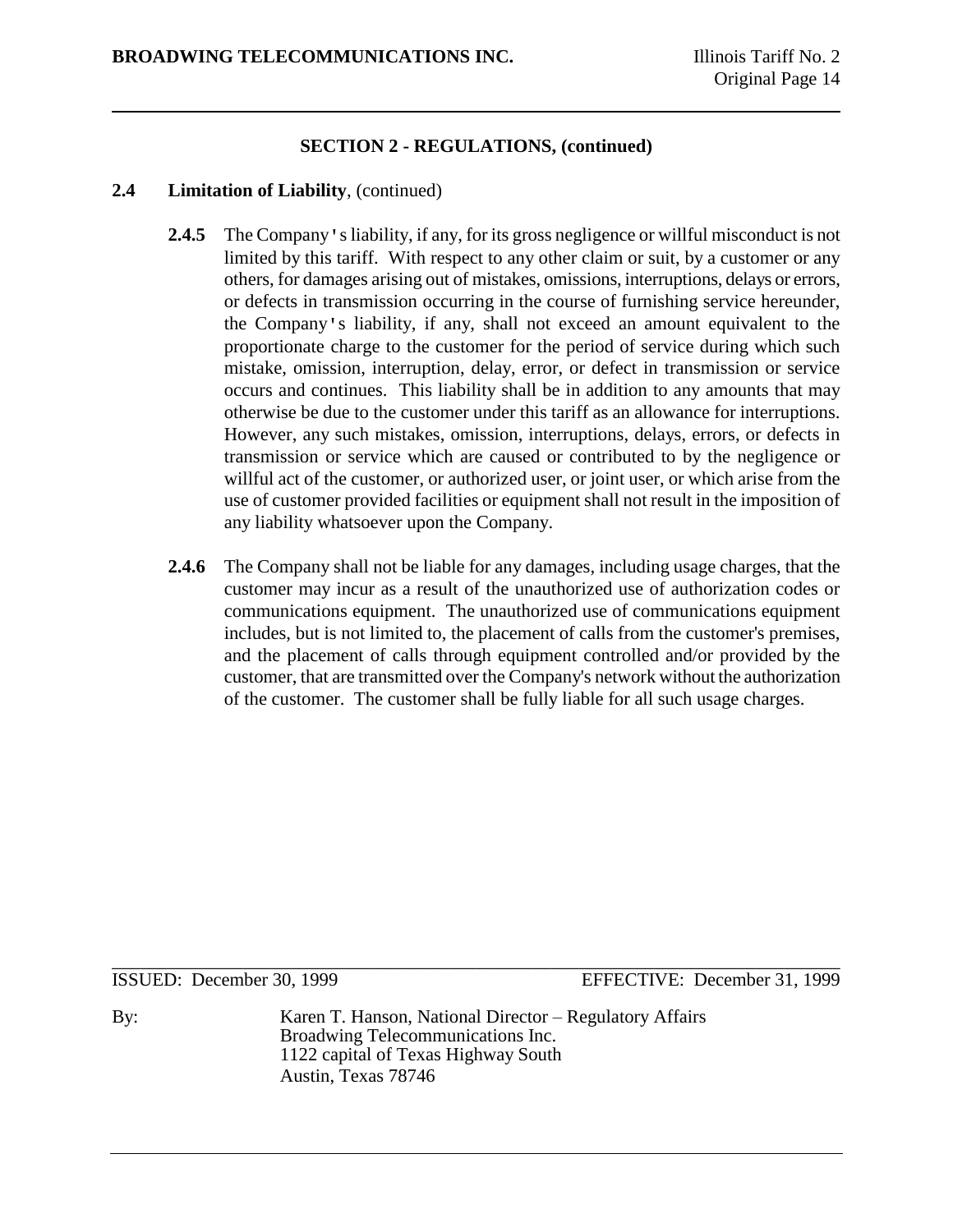#### **2.5 Interruption of Service**

- 2.5.1 If a customer's service is interrupted other than by the negligence or willful act of the customer, and it remains out of order for eight normal working hours or longer after access to the premises is made available and after being reported to be out of order, appropriate adjustments or refunds shall be made to the customer. The amount of adjustment or refund shall be determined on the basis of the known period of interruption, generally beginning from the time the service interruption is first reported. The refund to the customer shall be a pro rata part of the monthly recurring charges (but not for per minute or per call charges) for the period of days and that portion of the service facilities rendered useless or inoperative. The refund may be accomplished by a credit on a subsequent bill for the service.
- **2.5.2** A credit allowance for interruptions of service which are not due to the Company's testing or adjusting, to the negligence of the customer, or to the failure of the channels, equipment, and/or communications systems provided by the customer, are subject to the general liability provisions set forth herein. It shall be the obligation of the customer to notify the carrier of any interruption in service. Before giving such notice, the customer shall ascertain that the trouble is not being caused by any action or omission by or within the customer's control and is not in wiring or equipment connected to the carrier terminal.

# **2.6 Restoration of Service**

The use and restoration of service in emergencies shall be in accordance with the Part 64, Sub-part D of the Federal Communications Commission's rules and Regulations which specifies the priority system for such activities.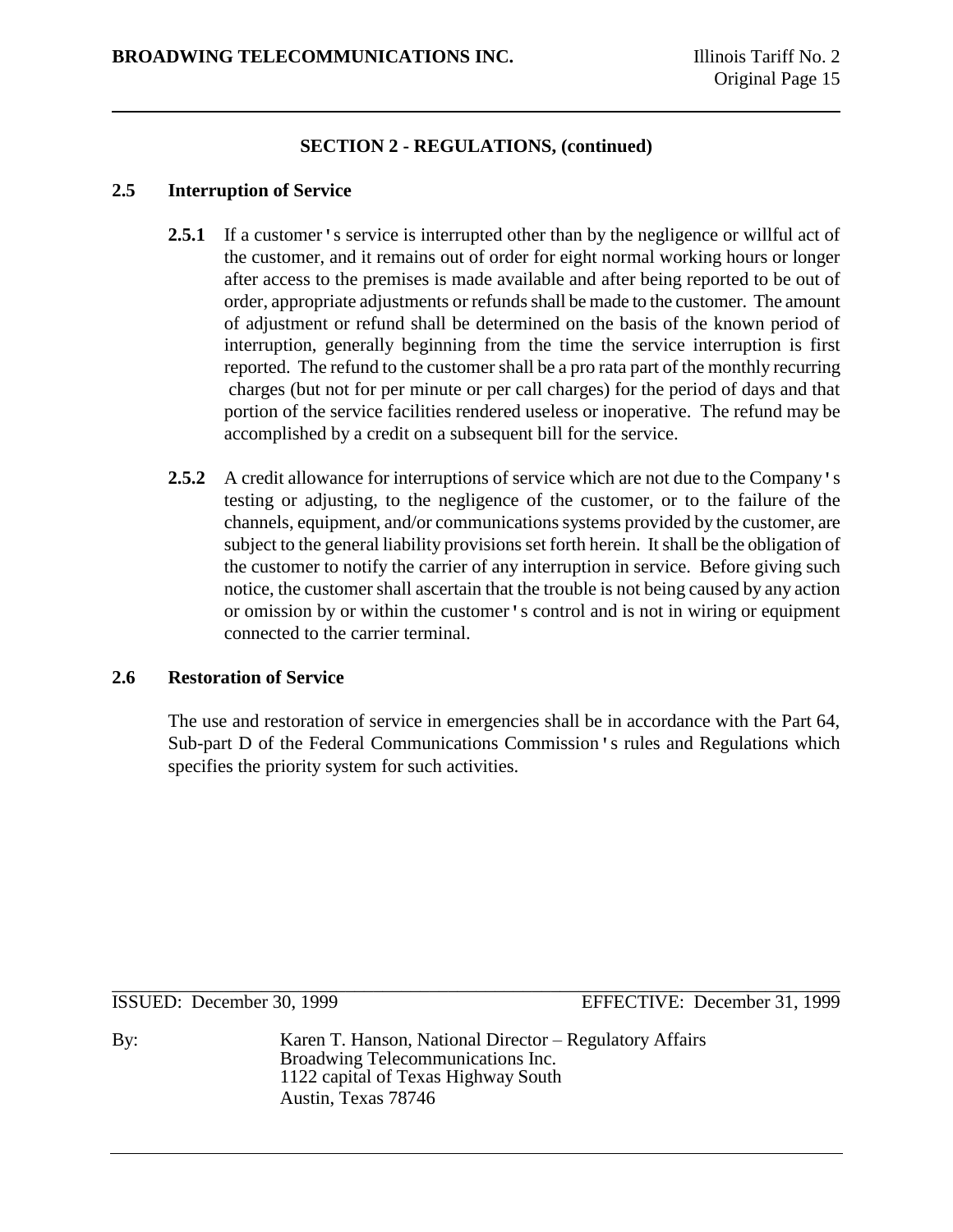## **2.7 Customer Responsibility**

- **2.7.1** All customers assume general responsibilities in connection with the provisions and use of the Company's service. When facilities, equipment, and/or communication systems provided by others are connected to the Company's facilities, the customer assumes additional responsibilities. All customers are responsible for the following:
	- **A.** The customer is responsible for placing orders for service, paying all charges for service rendered by the Company and complying with all of the Company's regulations governing the service. The customer is also responsible for assuring that its users comply with regulations.
	- **B.** When placing an order for service, the customer must provide:
		- **1**. The names and addresses of the persons responsible for the payment of service charges, and
		- **2.** The names, telephone numbers, and addresses of the customer contact persons.
	- **C.** The customer must pay the Company for the replacement or repair of the Company's equipment when the damage results from:
		- **1.** The negligence or willful act of the customer or user;
		- **2.** Improper use of service; and
		- **3.** Any use of equipment or service provided by others.
	- **D.** After receipt of payment for the damages, the Company will cooperate with the customer in prosecuting a claim against any third party causing damage.

\_\_\_\_\_\_\_\_\_\_\_\_\_\_\_\_\_\_\_\_\_\_\_\_\_\_\_\_\_\_\_\_\_\_\_\_\_\_\_\_\_\_\_\_\_\_\_\_\_\_\_\_\_\_\_\_\_\_\_\_\_\_\_\_\_\_\_\_\_\_\_\_\_\_\_\_\_\_

ISSUED: December 30, 1999 EFFECTIVE: December 31, 1999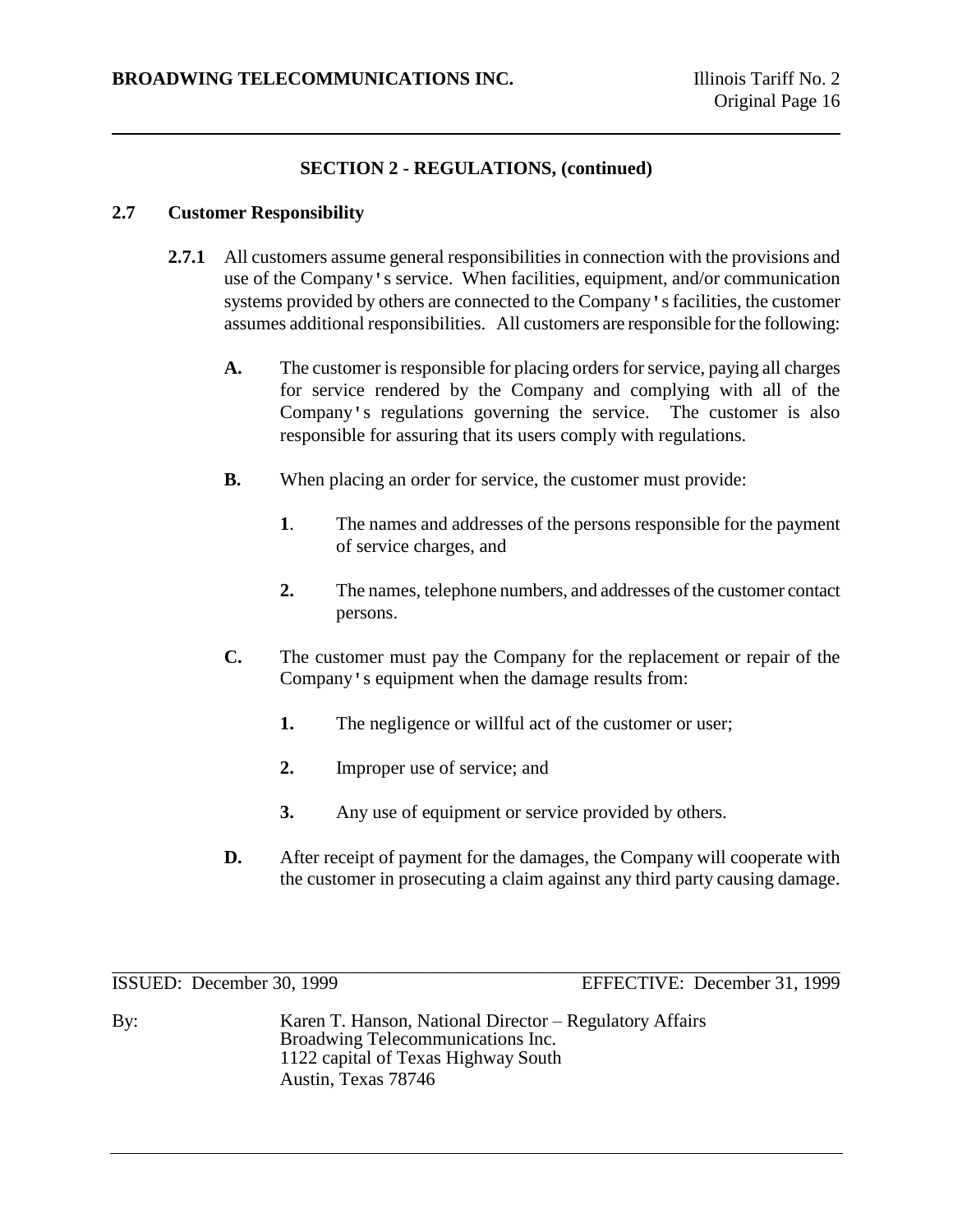## **2.7 Customer Responsibility**, (continued)

**2.7.2** Upon reasonable notice, the equipment provided by the Company shall be made available for such tests and adjustments as may be necessary to maintain them in satisfactory condition. No interruption allowance will be granted for the time during which such tests and adjustments are made.

#### **2.7.3 Deposits**

Applicants or customers whose financial condition is not acceptable to the Company or is not a matter of general knowledge, may be required to make, at any time, a cash deposit up to an amount equaling two times  $(2x)$  one  $(1)$  month 's actual or estimated charges (residential) or four times  $(4x)$  one  $(1)$  month's actual or estimated charges (business) for the purpose of guaranteeing final payment for service, in accordance with the rules of the Commission. Interest on cash deposits will be payable per the deposit rules and regulations prescribed by the Commission for the period during which the deposit is held. Such deposit will be refunded or credited to the customer upon termination or after one year of prompt payment for service.

#### **2.7.4 Credit Allowance**

Credit for failure of service or equipment will be allowed only when failure is caused by or occurs in equipment owned, provided and billed for, by the Company.

- **A.** Credit allowances for failure of service or equipment starts when the customer notifies the Company of the failure or when the Company becomes aware of the failure and ceases when the operation has been restored and an attempt has been made to notify the customer.
- **B.** The customer shall notify the Company of failures of service or equipment and make reasonable attempts to ascertain that the failure is not caused by the customer or in wiring or equipment connected to the terminal.

\_\_\_\_\_\_\_\_\_\_\_\_\_\_\_\_\_\_\_\_\_\_\_\_\_\_\_\_\_\_\_\_\_\_\_\_\_\_\_\_\_\_\_\_\_\_\_\_\_\_\_\_\_\_\_\_\_\_\_\_\_\_\_\_\_\_\_\_\_\_\_\_\_\_\_\_\_\_

ISSUED: December 30, 1999 EFFECTIVE: December 31, 1999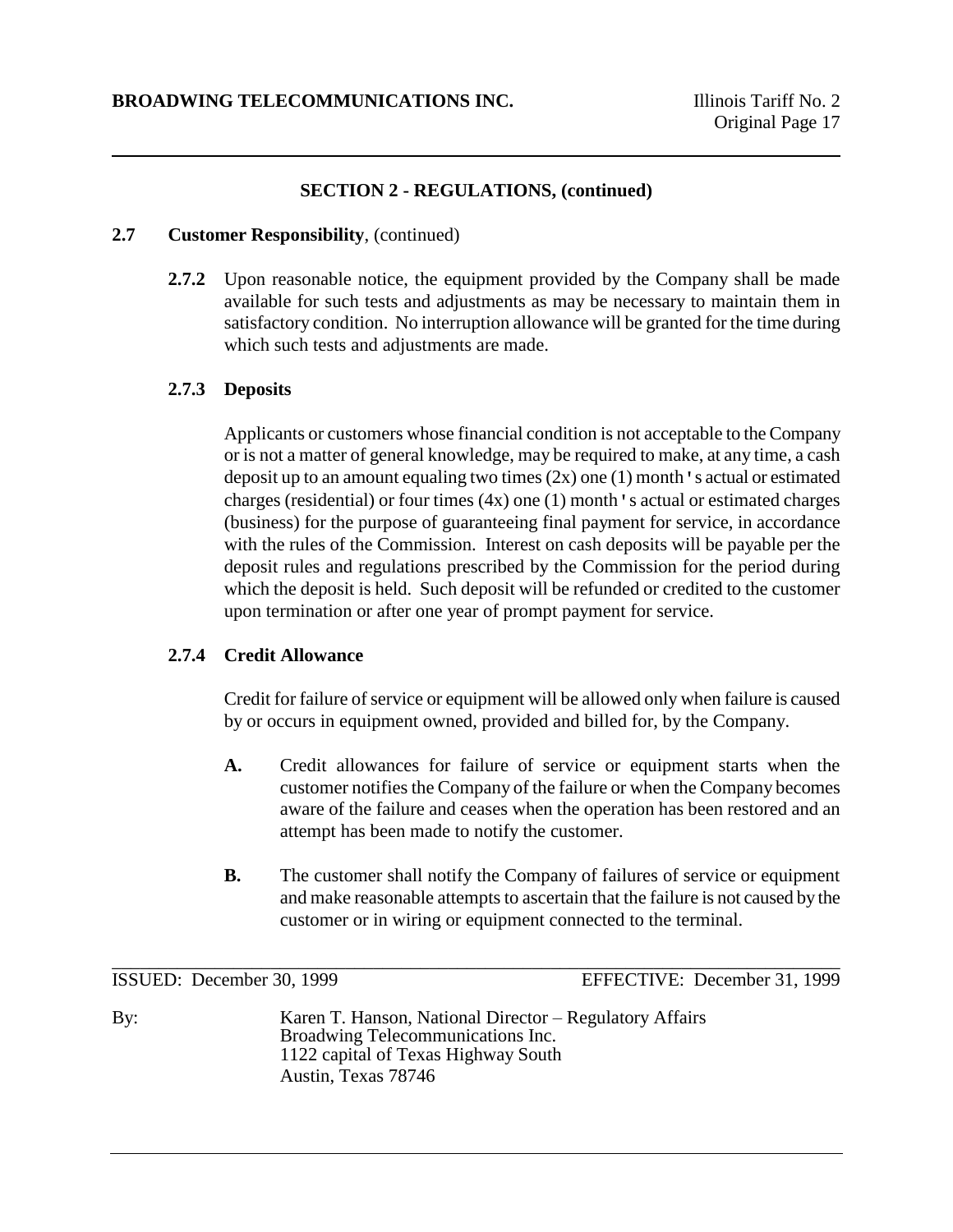#### **2.7 Customer Responsibility**, (continued)

## **2.7.4 Credit Allowance**, (continued)

- **C.** Only those portions of the service or equipment operation disabled will be credited. No credit allowances will be made for:
	- **1.** Interruptions of service resulting from the Company performing routine maintenance;
	- **2.** Interruptions of service for implementation of a customer order for a change in the service;
	- **3.** Interruption caused by the negligence of the customer or an authorized user;
	- **4.** Interruptions of service because of the failure of service or equipment due to the customer or authorized user provided facilities.

#### **2.7.5 Cancellation by Customer**

If a customer orders services requiring special equipment and/or facilities dedicated to the customer's use and then cancels its order before the service begins, before a completion of the minimum period mutually agreed upon by the customer and the Company, a charge will be made to the customer for the non-recoverable portions of expenditures or liabilities incurred expressly on behalf of the customer by the Company and not fully reimbursed by installation and monthly charges. If, based on such an order, any construction has either begun or been completed, but no such services provided, the non-recoverable cost of such construction shall be borne by the customer.

\_\_\_\_\_\_\_\_\_\_\_\_\_\_\_\_\_\_\_\_\_\_\_\_\_\_\_\_\_\_\_\_\_\_\_\_\_\_\_\_\_\_\_\_\_\_\_\_\_\_\_\_\_\_\_\_\_\_\_\_\_\_\_\_\_\_\_\_\_\_\_\_\_\_\_\_\_\_

ISSUED: December 30, 1999 EFFECTIVE: December 31, 1999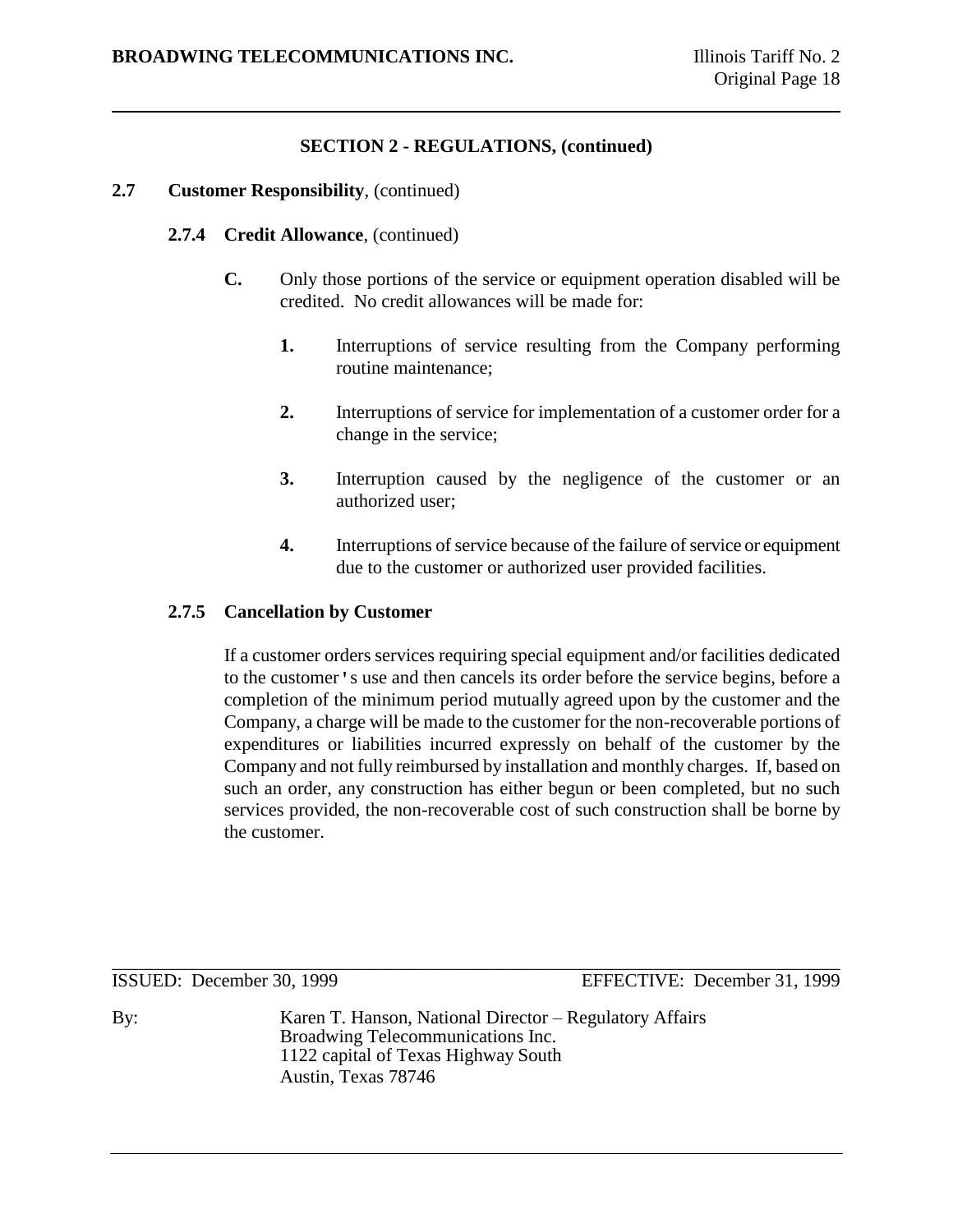## **2.7 Customer Responsibility**, (continued)

## **2.7.6 Payment and Charges for Services**

Charges for service are applied on a recurring and nonrecurring basis. Service is provided and billed on a monthly basis. Service continues to be provided until disconnection is requested by the customer in writing, or until canceled by the Company pursuant to this tariff.

# **A. Payment of Charges**

Payment will be due upon receipt of the statement. A payment is considered delinquent thirty (30) days after rendition of the bill. A bill is considered rendered when deposited in the U.S. Mail for delivery to customer's last known address.

- **1.** The customer is responsible for payment of all charges for service furnished to the customer. Charges based on actual usage during a month will be billed monthly in arrears. All fixed monthly and nonrecurring charges for services ordered will be billed monthly in advance.
- **2.** Service may be denied or discontinued by the Company for nonpayment of past due or delinquent amounts due the Company. Restoration of service will be subject to all applicable installation charges. Disconnection may not occur before thirty (30) days from invoice and the Company must deliver written notice five (5) before disconnection or post written notice eight (8) days before any disconnection can occur.

#### **2.7.7 Application of Rates**

The rates for service are those in effect for the period that service is furnished.

\_\_\_\_\_\_\_\_\_\_\_\_\_\_\_\_\_\_\_\_\_\_\_\_\_\_\_\_\_\_\_\_\_\_\_\_\_\_\_\_\_\_\_\_\_\_\_\_\_\_\_\_\_\_\_\_\_\_\_\_\_\_\_\_\_\_\_\_\_\_\_\_\_\_\_\_\_\_ ISSUED: December 30, 1999 EFFECTIVE: December 31, 1999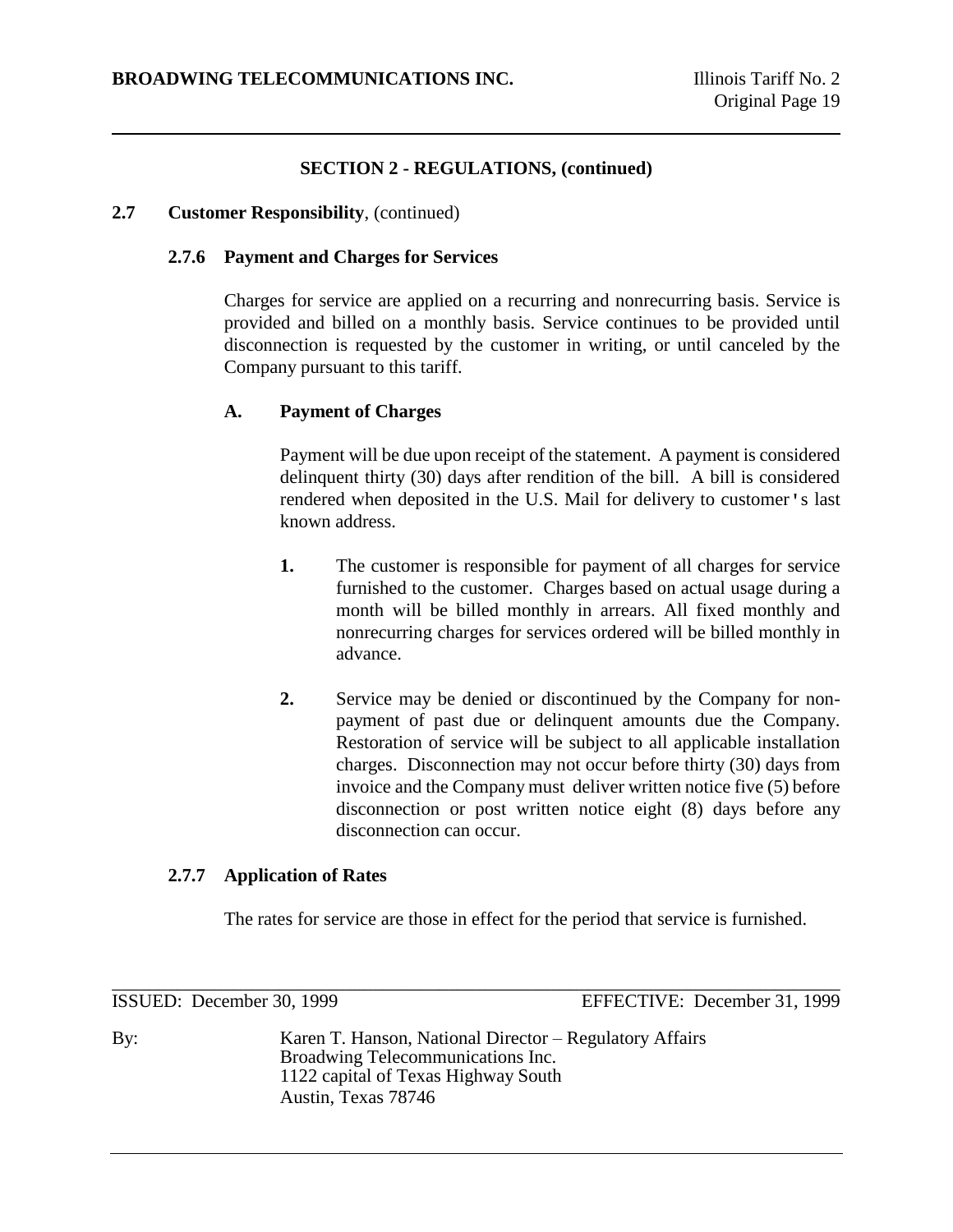#### **2.8 Responsibility of the Company**

- **2.8.1 Calculation of Credit Allowance** Under the limitations of section 2.7.4, when service is interrupted the credit allowance will be computed on the following basis.
	- **A.** No credit shall be allowed for an interruption of less than two hours.
	- **B.** The customer shall be credited for an interruption of two hours or major fraction thereof that the interruption continues.
	- **C.** Where there has been an outage, and a minimum usage charge applies, and the customer fails to meet the minimum usage, a credit shall be applied against that minimum. The credit shall equal 1/360th of the monthly minimum charges associated with the portion of service disabled for each period of two hours or major fraction thereof that the interruption continues.

# **2.8.2 Cancellation of Credit**

Where the Company cancels a service or the provision of equipment and the final service period is less than the monthly billing period, a credit will be issued for any amounts billed in advance, prorated at 1/30th of the monthly recurring charge for each day the service was rendered or the equipment was provided. This credit will be issued to the customer or applied against the balance remaining on the customer's account.

By: Karen T. Hanson, National Director – Regulatory Affairs Broadwing Telecommunications Inc. 1122 capital of Texas Highway South Austin, Texas 78746

\_\_\_\_\_\_\_\_\_\_\_\_\_\_\_\_\_\_\_\_\_\_\_\_\_\_\_\_\_\_\_\_\_\_\_\_\_\_\_\_\_\_\_\_\_\_\_\_\_\_\_\_\_\_\_\_\_\_\_\_\_\_\_\_\_\_\_\_\_\_\_\_\_\_\_\_\_\_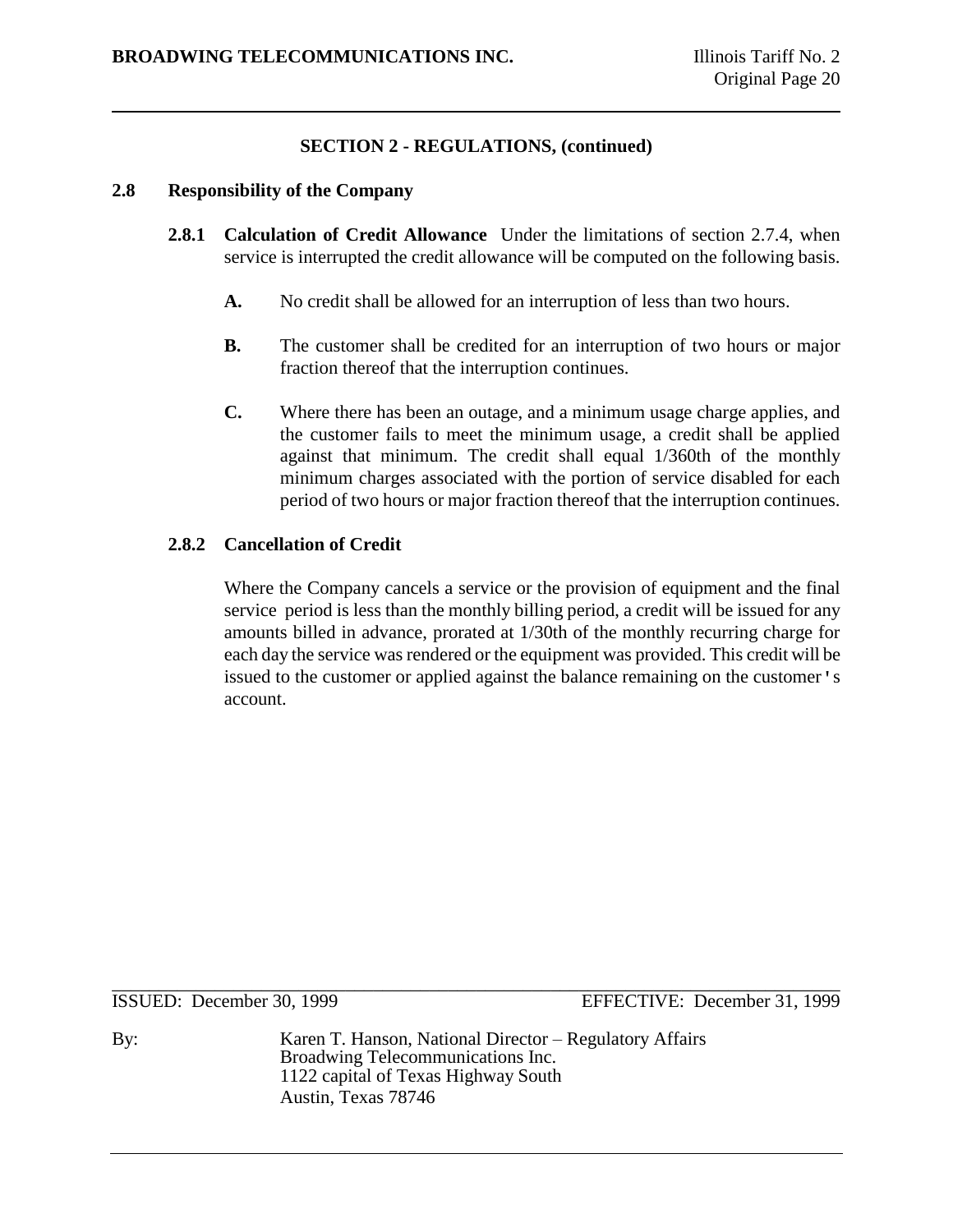#### **2.8 Responsibility of the Company**, (continued)

#### **2.8.3 Disconnection of Service by the Company**

Upon written notice as described in Section 2.7.6.A.2 of this tariff, the Company may discontinue service or cancel an application for service without incurring any liability for any of the following reasons:

- **A.** Non-payment of any sum due to the Company for service for more than thirty days beyond the date of rendition of the bill for such service;
- **B.** Violation of any regulation governing the service under this tariff;
- **C.** Violation of any law, rule, or regulation of an government authority having jurisdiction over the service; or
- **D.** The Company is prohibited from furnishing services by order of a court or other government authority having jurisdiction.
- **E.** Customer uses equipment is such a manner as to adversely affect the Company's equipment or service to others.

#### **2.8.4 Fractional Charges**

Charges for a fractional part of a month (which follows a full month) are calculated by counting the number of days remaining in the billing period after service is furnished or has been discontinued. The number of days remaining in the billing period are counted starting with the day after the service was furnished or discontinued. Divide that figure by thirty days. The resultant fraction is then multiplied by the monthly charge to arrive at the fractional monthly charge.

# **2.8.5 Insufficient Fund Checks**

Customers will be charged \$25.00 on all checks issued to the Company which are (I) returned due to insufficient funds. At the discretion of the Company, the insufficient funds check charge may be waived under appropriate circumstances (e.g. a bank error).

\_\_\_\_\_\_\_\_\_\_\_\_\_\_\_\_\_\_\_\_\_\_\_\_\_\_\_\_\_\_\_\_\_\_\_\_\_\_\_\_\_\_\_\_\_\_\_\_\_\_\_\_\_\_\_\_\_\_\_\_\_\_\_\_\_\_\_\_\_\_\_\_\_\_\_\_\_\_

ISSUED: June 22, 2012 EFFECTIVE: June 22, 2012

By: Ted Heckmann, Assistant Secretary & Managing Director 221 E. Fourth Street, 103-1280 Cincinnati, Ohio 45201-2301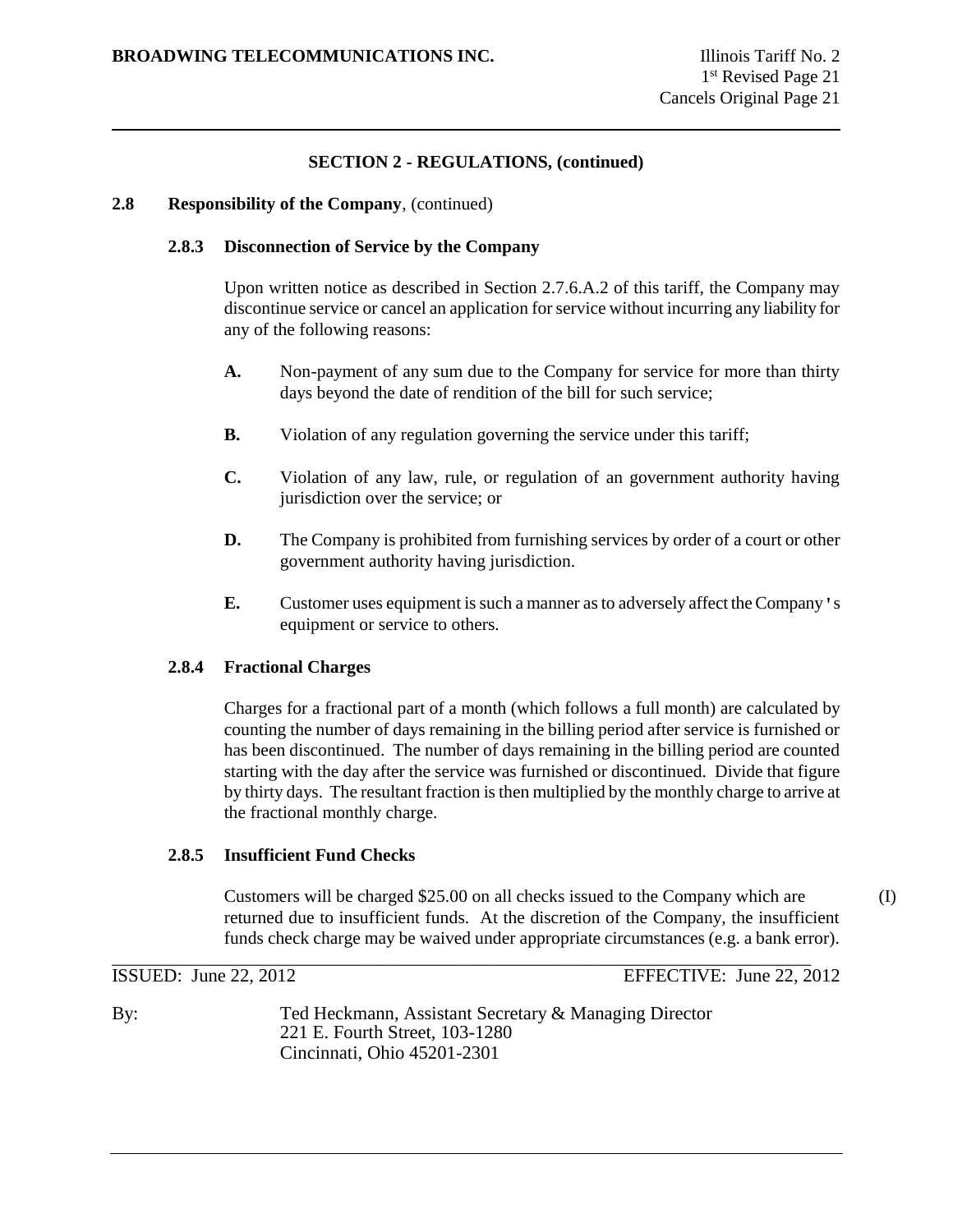# **2.9 Taxes, Fees and Special Programs** (T)

- **2.9.1** All state and local taxes (e.g., gross receipts tax, sales tax, municipal utilities tax) are not included in the rates under this tariff, but shall be listed as separate line items on the customer's bill.
- **2.9.2** To the extent that a municipality, other political subdivision or local agency of government, or commission imposes and collects from the Company a gross receipts tax, occupation tax, license tax, permit fee, franchise fee, or regulatory fee, such taxes and fees shall, as allowed by law, be billed pro rata to the customer receiving service from the Company within the territorial limits of such municipality, other political subdivision or local agency of government.
- **2.9.3** Service shall not be subject to taxes for a given taxing jurisdiction if the customer provides the Company with written verification, acceptable to the Company and to the relevant taxing jurisdiction, that the customer has been granted a tax exemption.
- **2.9.4** The Company may adjust its rates or impose additional rates on its customer to recover amounts it is required by governmental or quasi-governmental authorities to collect from or pay to others. The Company may also adjust its rates or impose additional rates to cover the administrative cost of collecting such charges or paying compensation to other entities. Examples of such programs include, but are not limited to, the Universal Service Fund (USF), the Presubscribed Interexchange Carrier Charge (PICC), and compensation to pay telephone service providers for the use of their pay telephones to access the Company's services.

\_\_\_\_\_\_\_\_\_\_\_\_\_\_\_\_\_\_\_\_\_\_\_\_\_\_\_\_\_\_\_\_\_\_\_\_\_\_\_\_\_\_\_\_\_\_\_\_\_\_\_\_\_\_\_\_\_\_\_\_\_\_\_\_\_\_\_\_\_\_\_\_\_\_\_\_\_\_ ISSUED: February 5, 2008 EFFECTIVE: February 6, 2008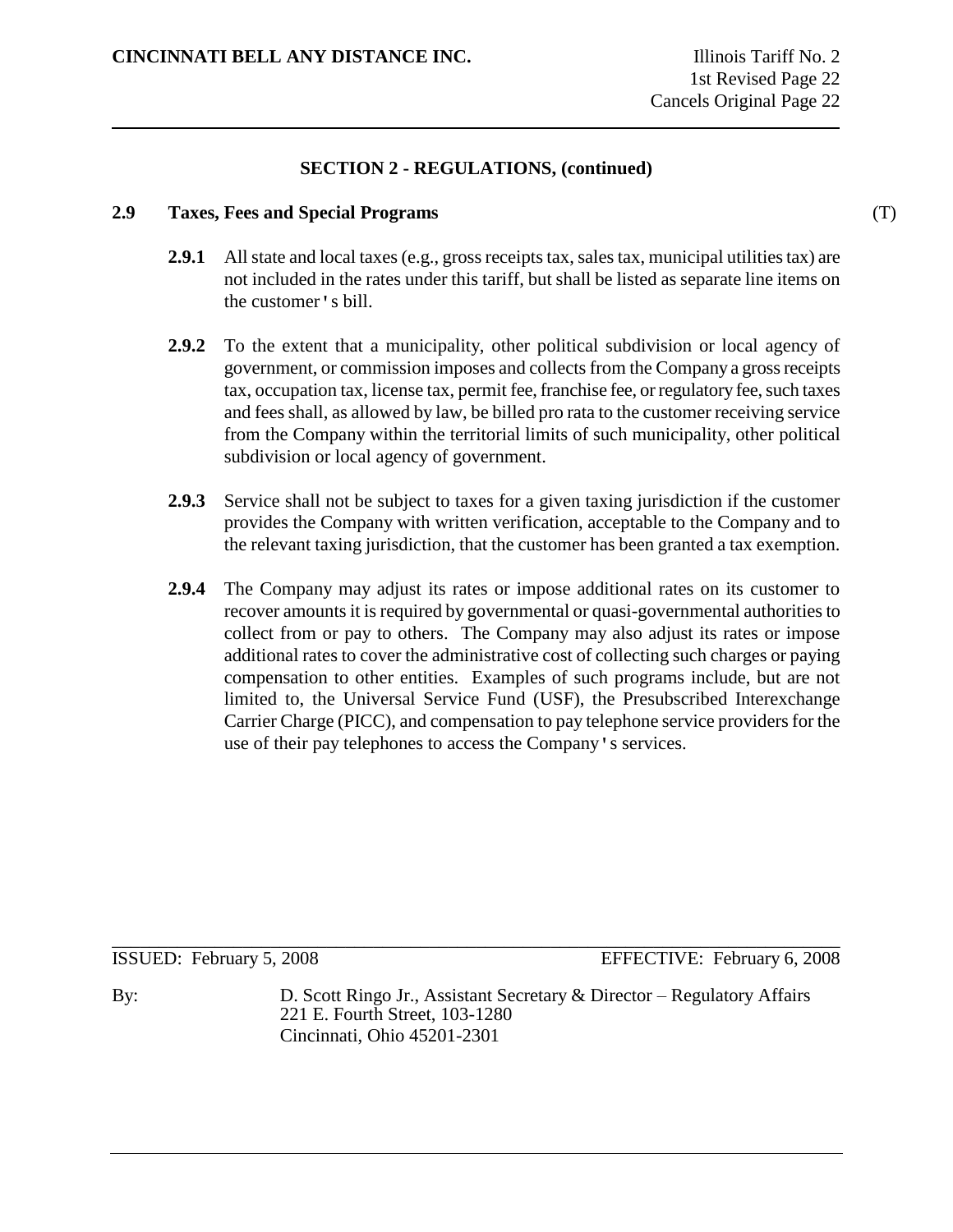# **2.9 Taxes, Fees and Special Programs (Continued)** (N)

- **2.9.5** Telecommunications Relay Service
	- 2.9.5.1 General

The Company will provide access to a telephone relay center for the Illinois Relay Service. The service permits telephone communications between hearing and/or speech impaired individuals who must use a Telecommunications Device for the Deaf (TDD) or a Teletypewriter (TTY) and individuals with normal hearing and speech. The Relay Service can be reached by dialing an toll-free number. Specific toll-free numbers have been designated for both impaired and non-impaired customers to use.

Concurrence in regulations and charges of the Illinois Telecommunications Access Corporation are as follows:

- A. Cincinnati Bell Any Distance Inc. concurs in the Rates, Rules and Regulations governing: (1) intrastate Telecommunications Provisions for the Hearing-and Voice-Impaired as filed by the Illinois Telecommunications Access Corporation in its ILL.C.C, No. 3 tariff; (2) intrastate Telecommunications Provisions for the Deaf and Severely Hearing-Impaired for Telecommunications Relay Service as filed by the Illinois Telecommunications Access Corporation in its ILL.C.C No. 4 tariff.
- B. Cincinnati Bell Any Distance Inc. extends this concurrence to any and all changes which may be made subsequent to this date by the Illinois Telecommunications Access Corporation in its ILL.C.C. No. 3 and ILL.C.C. No. 4 tariffs.
- C. Cincinnati Bell Any Distance Inc. hereby expressly reserves the right to cancel and make void this statement of concurrence at any time. (N)

ISSUED: February 5, 2008 EFFECTIVE: February 6, 2008

By: D. Scott Ringo Jr., Assistant Secretary & Director – Regulatory Affairs 221 E. Fourth Street, 103-1280 Cincinnati, Ohio 45201-2301

\_\_\_\_\_\_\_\_\_\_\_\_\_\_\_\_\_\_\_\_\_\_\_\_\_\_\_\_\_\_\_\_\_\_\_\_\_\_\_\_\_\_\_\_\_\_\_\_\_\_\_\_\_\_\_\_\_\_\_\_\_\_\_\_\_\_\_\_\_\_\_\_\_\_\_\_\_\_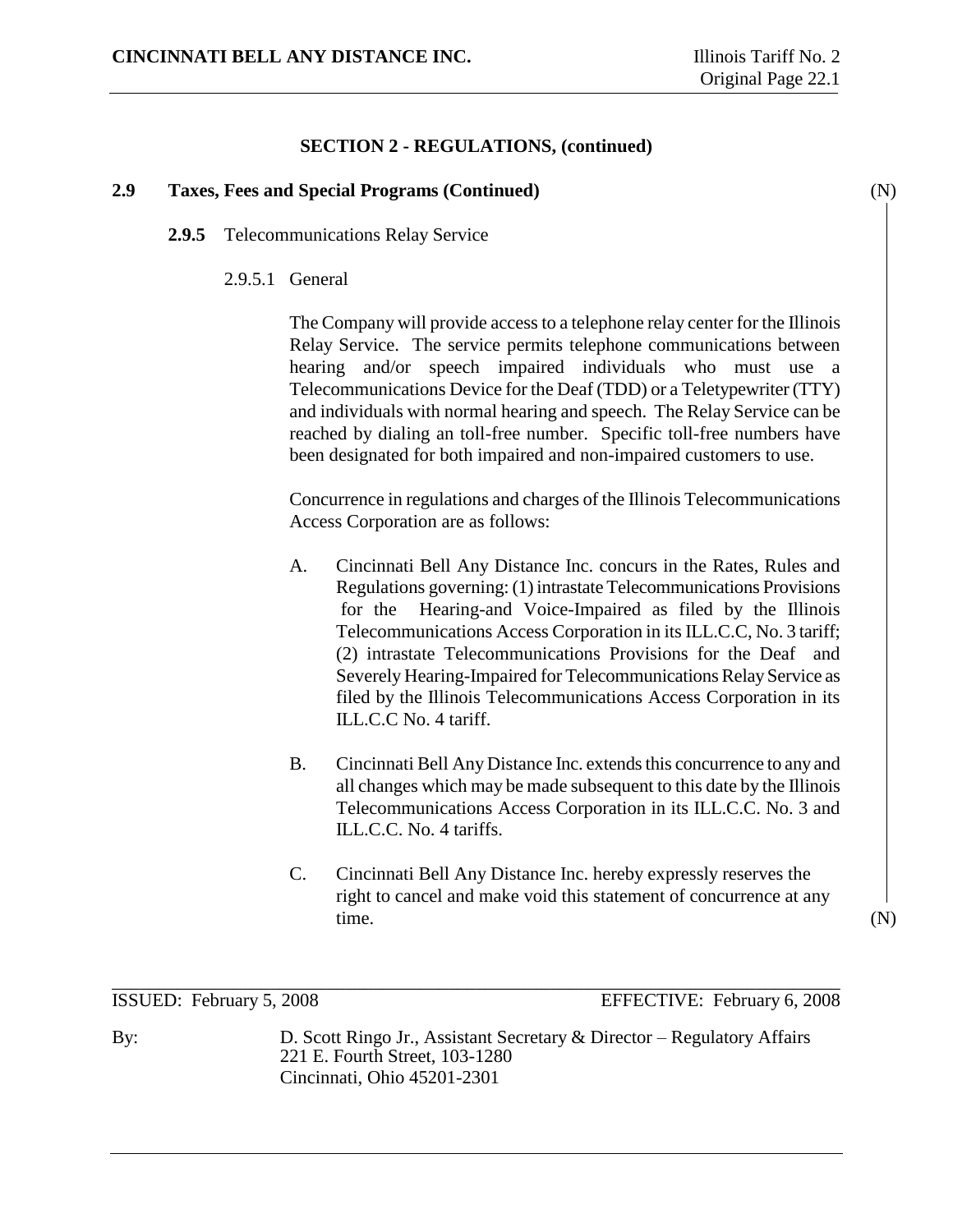\_\_\_\_\_\_\_\_\_\_\_\_\_\_\_\_\_\_\_\_\_\_\_\_\_\_\_\_\_\_\_\_\_\_\_\_\_\_\_\_\_\_\_\_\_\_\_\_\_\_\_\_\_\_\_\_\_\_\_\_\_\_\_\_\_\_\_\_\_\_\_\_\_\_\_\_\_\_

## **2.9 Taxes, Fees and Special Programs (Continued)**

- **2.9.5** Telecommunications Relay Service (Continued)
	- 2.9.5.2 Regulations
		- a. Only intrastate calls can be completed using the Illinois Relay Service under the terms and conditions of this Tariff.
		- b. Charges for calls placed through the Relay Service will be billed as if direct distance dialed (DDD) from the point of origination to the point of termination. The actual routing of the call does not affect billing.
		- c. Calls through the Relay Service may be billed to a third number only if that number is within the State of Illinois. Calls may also be billed to calling cards issued by the Company or other carriers who may choose to participate in this service.
		- d. The following calls may not be placed through the Relay Service:
			- 1. calls to informational recordings and group bridging service:
			- 2. calls to time or weather recorded messages;
			- 3. station sent paid calls from coin telephones; and
			- 4. operator-handled conference service and other teleconference calls.

# 2.9.5.3 ITAC Supplement Charges

Pursuant to the Order dated May 1, 2013, of the Illinois Commerce (C) Commission in Docket No. 13-0253, Cincinnati Bell Any Distance Inc. will (C) impose a supplemental charge of 9 cents per month per line for all (C) subscriber lines other than Centrex-type and PBX lines, a charge of 1.8 (C) cents for each Centrex-type line, and a charge of 45 cents per PBX trunk. (C) Charges for services provisioned by T-1 lines and other advanced services (N) shall mirror Cincinnati Bell Any Distance Inc.'s application of 9-1-1 (N) charges. These charges shall be effective with bills rendered on or after June (N) 1, 2013 or at the beginning of the first cycle after June 1, 2013. (C) \_\_\_\_\_\_\_\_\_\_\_\_\_\_\_\_\_\_\_\_\_\_\_\_\_\_\_\_\_\_\_\_\_\_\_\_\_\_\_\_\_\_\_\_\_\_\_\_\_\_\_\_\_\_\_\_\_\_\_\_\_\_\_\_\_\_\_\_\_\_\_\_\_\_\_\_\_\_

ISSUED: May 15, 2013 EFFECTIVE: June 1, 2013

By: Ted Heckmann, Assistant Secretary & Managing Director 221 E. Fourth Street, 103-1280 Cincinnati, Ohio 45201-2301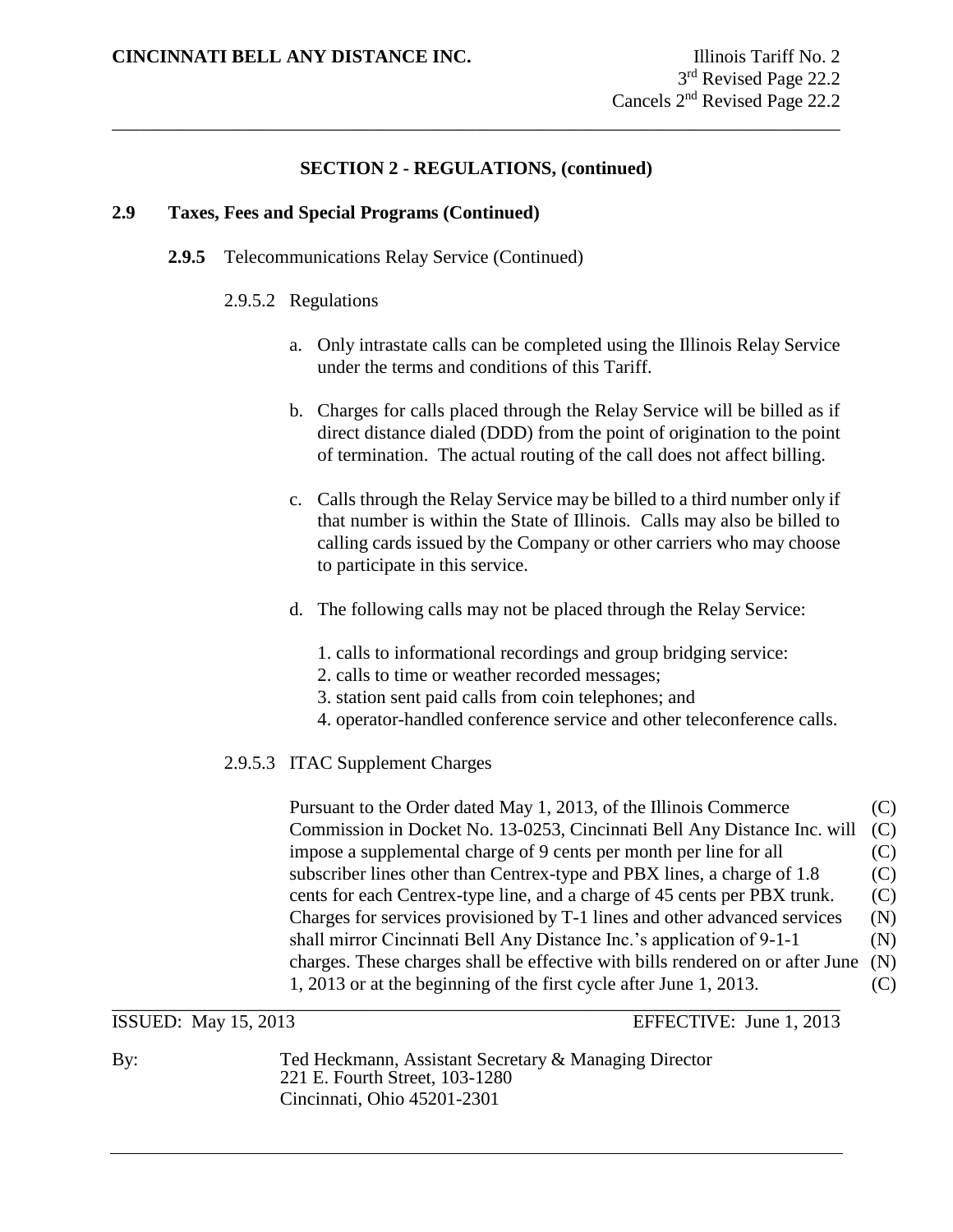#### **2.9 Taxes, Fees and Special Programs (Continued)** (N)

**2.9.6** Universal Telephone Service Assistance Program (UTSAP)

Customers wishing to participate in the funding of Universal Telephone Service Assistance Program (UTSAP) may do so by electing to contribute, on a monthly basis, a fixed amount to be included by the company on the customer's telephone bill. The voluntary contributions shall not reduce the customer's telephone bill. The voluntary contributions shall not reduce the customer's total monthly bill amount due the Company for telephone services or other charges.

Business customers may elect to contribute:

| (a) | \$1.00  |
|-----|---------|
| (b) | \$5.00  |
| (c) | \$10.00 |
| (d) | \$25.00 |

Customers may elect to discontinue or change the amount of monthly contributions on their bill at any time upon providing at least 30 days notice to Cincinnati Bell Any Distance Inc.

Failure by the customer in any month to remit the entire billed amount shall reduce the UTSAP contribution accordingly.

#### **2.9.7** Digital Divide Elimination Fund Program

Digital Divide Elimination Fund Program is created as a special fund in the State Treasury to foster elimination of the Digital Divide. All monies in the Fund will be collected by the Company and reported to the Department of Commerce and Community Affairs, who will issue grants to the various communities based upon their needs.

Customers wishing to participate in the funding of the Program may do so by electing to contribute on a monthly basis, a fixed amount to be included on the Customer's monthly bill. This contribution shall not reduce the customer's total amount due for telecommunications services or other charges appearing on the bill. (N)

\_\_\_\_\_\_\_\_\_\_\_\_\_\_\_\_\_\_\_\_\_\_\_\_\_\_\_\_\_\_\_\_\_\_\_\_\_\_\_\_\_\_\_\_\_\_\_\_\_\_\_\_\_\_\_\_\_\_\_\_\_\_\_\_\_\_\_\_\_\_\_\_\_\_\_\_\_\_

ISSUED: February 5, 2008 EFFECTIVE: February 6, 2008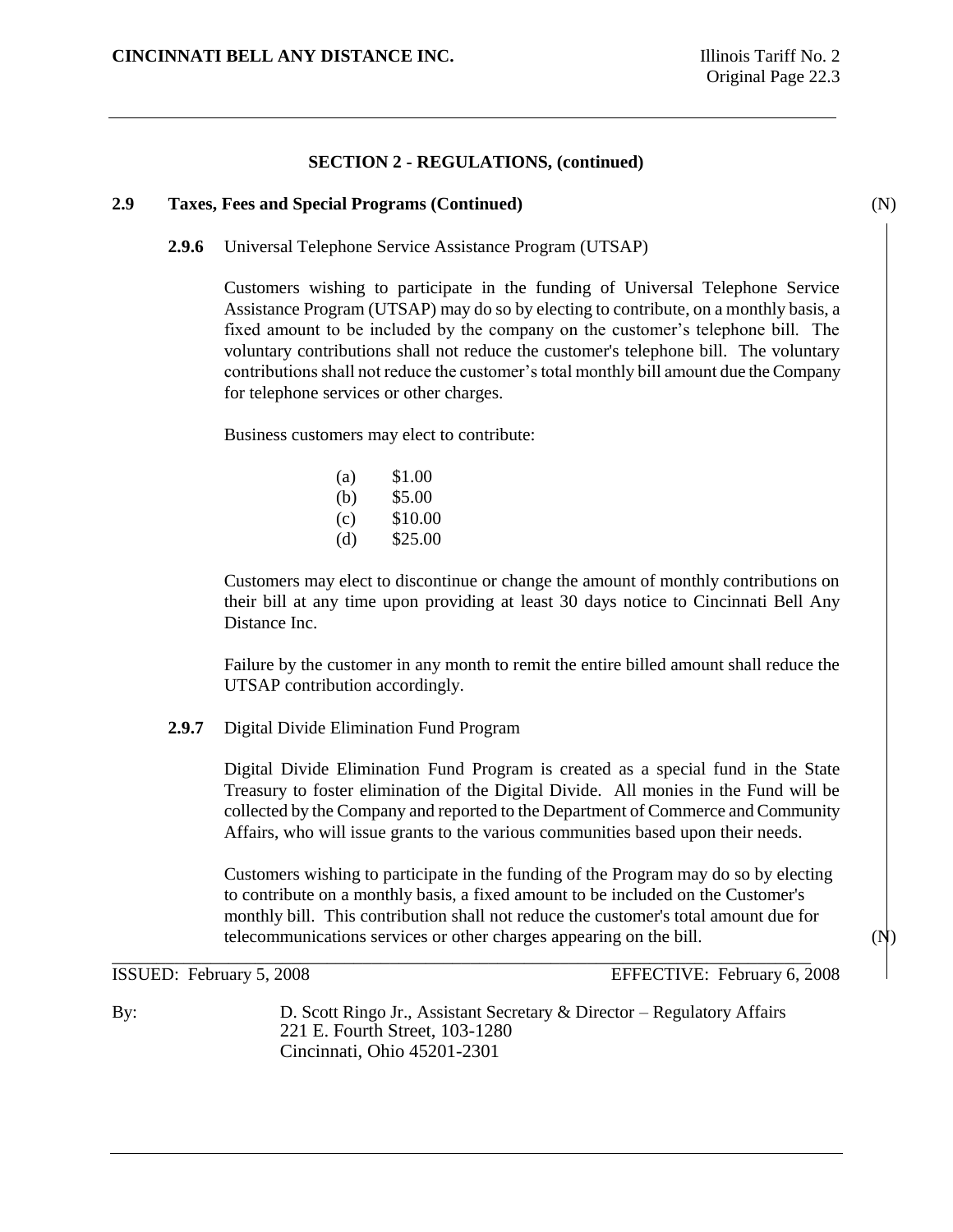# **2.9 Taxes, Fees and Special Programs (Continued)** (N)

**2.9.7** Digital Divide Elimination Fund Program (Continued)

This contribution will be a line item on the bill and be identified as the Digital Divide Fund.

Customers may elect to contribute \$.50, \$1.00, \$2.00, \$5.00, \$10.00, \$15.00 or \$25.00 per month per line.

Customers may elect to discontinue or change the amount of the monthly contribution on their bill at any time upon providing at least 30 days notice by telephone, e-mail or mail to the Company.

Failure by the customer in any month to remit the entire billed amount may reduce the contribution accordingly. (N)

\_\_\_\_\_\_\_\_\_\_\_\_\_\_\_\_\_\_\_\_\_\_\_\_\_\_\_\_\_\_\_\_\_\_\_\_\_\_\_\_\_\_\_\_\_\_\_\_\_\_\_\_\_\_\_\_\_\_\_\_\_\_\_\_\_\_\_\_\_\_\_\_\_\_\_\_\_

ISSUED: February 5, 2008 EFFECTIVE: February 6, 2008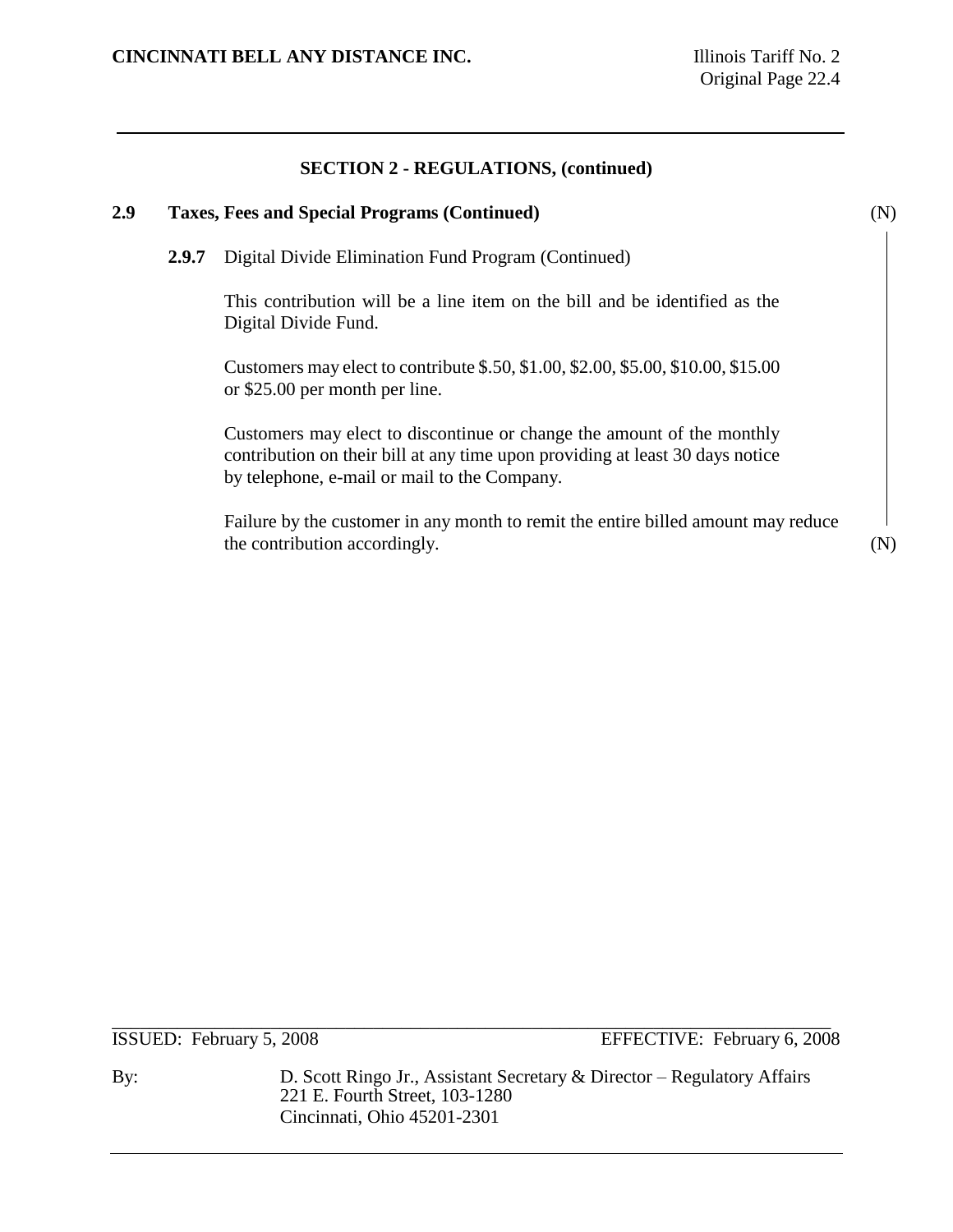# **SECTION 3 - LONG DISTANCE SERVICES**

## **3.1 Timing of Calls**

- **3.1.1** The customer's monthly usage charges for the Company service are based upon the total number of minutes the customer uses and the service options to which the customer subscribes. Chargeable time begins when the connection is established between the calling station and the called station or PBX. Chargeable time ends when the either party hangs up. If the called station hangs up but the calling station does not, chargeable time ends when the connection is released by automatic timing equipment within the telecommunications network.
- **3.1.2** No charges apply if a call is not completed.

#### **3.2 Start of Billing**

For billing purposes, the start of service is the day following acceptance by the customer of the Company's service or equipment. The end of service date is the last day of the minimum notification of cancellation or any portion of the last day, after receipt by the Company of notification of cancellation as described in Section 2 of this tariff.

#### **3.3 Interconnection**

Service furnished by the Company may be interconnected with services or facilities of other authorized communications common carriers and with private systems, subject to the technical limitations established by the Company. Service technical limitations established by the Company. Service furnished by the Company is not part of a joint undertaking with such other carriers. Any special interface equipment of the Company and other participating carriers shall be provided at the customer's expense.

Interconnection with the facilities or services of other carriers shall be under the applicable terms and conditions of other carriers' tariffs. The customer is responsible for taking all necessary legal steps for inter connecting its customer-provided terminal equipment or communications systems with the Company's. The customer shall secure all licenses, permits, right-of-ways, and other arrangements necessary for such interconnection.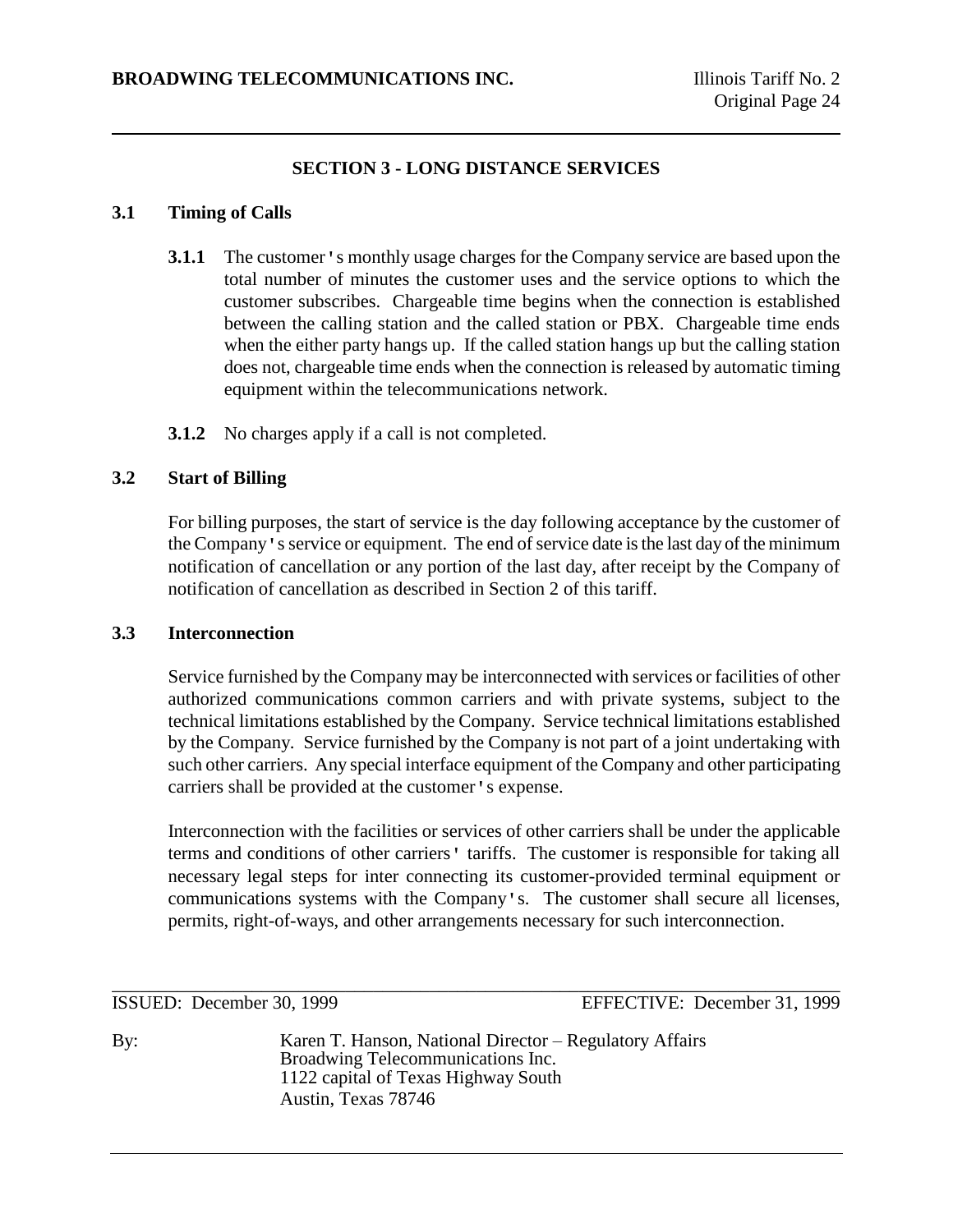#### **3.4 Terminal Equipment**

The Company's service may be used with or terminated in customer provided terminal equipment or customer provided communication systems, such as teleprinter, handsets, or data sets. Such terminal equipment shall be furnished and maintained at the expense of the customer, except as otherwise provided. The customer is responsible for all costs at its premises, including customer personnel, wiring, electrical power, and the like incurred in its use of the Company's service.

The customer shall ensure that its terminal facilities are of the proper mode, band-width, power, data, speed, and signal level for the intended use of the customer, and that the signals do not damage the Company's equipment, injure personnel or degrade service to other customers.

If the customer fails to maintain and operate its terminal equipment properly, resulting in the occurrence or possibility of harm to the Company's equipment or personnel, or impairment to the quality of service to other customers, the Company may, upon written notice, require the use of protective equipment at the customer's expense. If this fails to produce satisfactory quality and safety of service, the Company may, upon written notice, terminate the customer's service.

\_\_\_\_\_\_\_\_\_\_\_\_\_\_\_\_\_\_\_\_\_\_\_\_\_\_\_\_\_\_\_\_\_\_\_\_\_\_\_\_\_\_\_\_\_\_\_\_\_\_\_\_\_\_\_\_\_\_\_\_\_\_\_\_\_\_\_\_\_\_\_\_\_\_\_\_\_\_

ISSUED: December 30, 1999 EFFECTIVE: December 31, 1999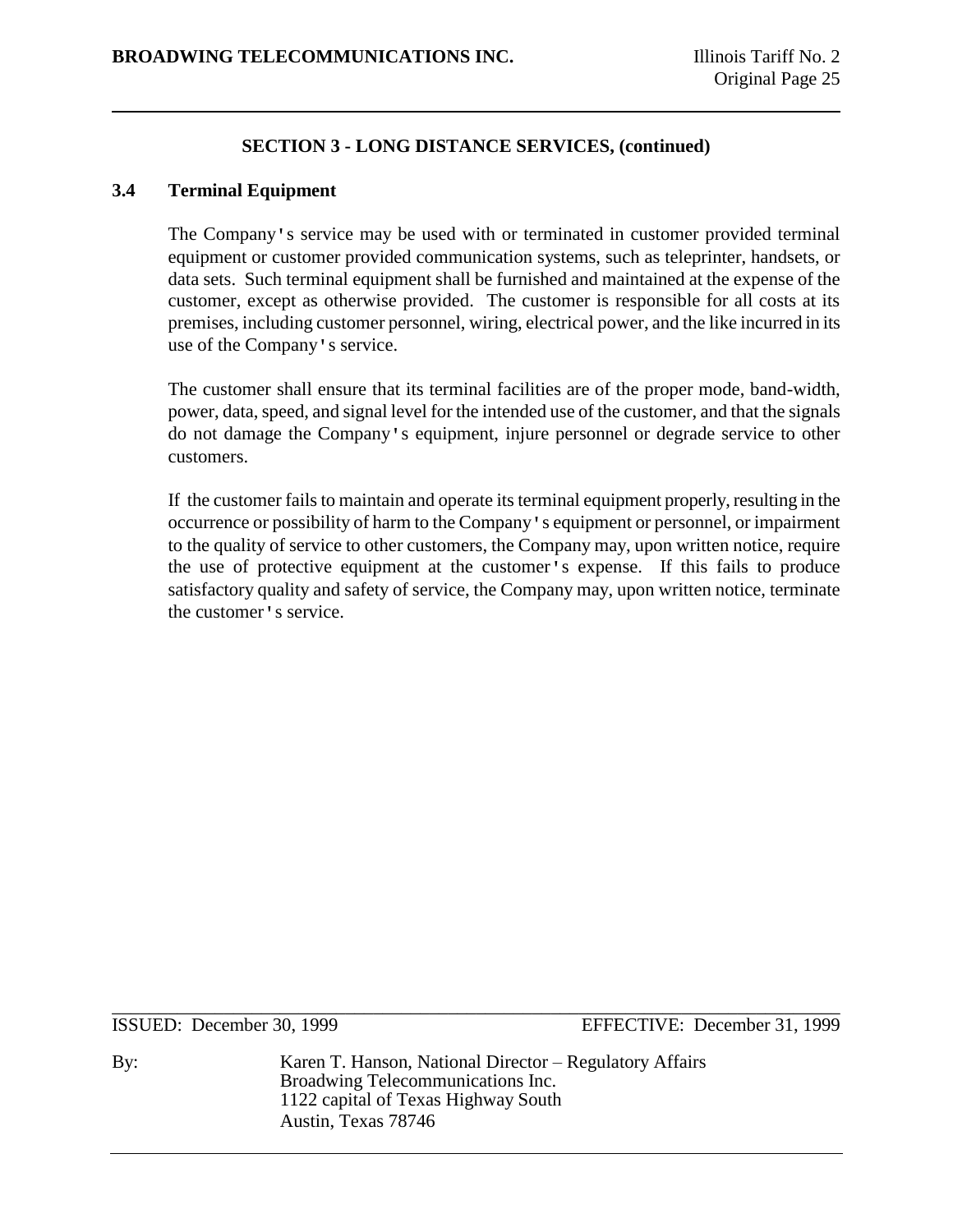## **3.5 Calculation of Distance**

Usage charges for all mileage sensitive products are based on the airline distance between rate centers associated with the originating and terminating points of the call.

The airline mileage between rate centers is determined by applying the formula below to the vertical and horizontal coordinates associated with the rate centers involved. The Company uses the rate centers and associated vertical and horizontal coordinates that are currently being used within the industry.

$$
\sqrt{\frac{(v_1-v_2)^2+(h_1-h_2)^2}{10}}
$$

Formula:

# **3.6 Minimum Call Completion Rate**

The customer can expect a call completion rate of 99% per 100 calls attempted during peak use periods for all Feature Group  $D(1+)$  services. The Company will engineer its switching systems on the basis that ninety-nine percent (99%) of the customers accessing their system will be served during the busy hour.

# **3.7 Special Service Arrangements**

Special Service Arrangement charges will be based on the estimated cost of furnishing such services including the cost of operating and maintaining such a service, the cost of equipment and materials used in providing such a service, the cost of installation including engineering, labor supervision, transportation, and the cost of any other specific item associated with the particular Special Service Arrangement request.

\_\_\_\_\_\_\_\_\_\_\_\_\_\_\_\_\_\_\_\_\_\_\_\_\_\_\_\_\_\_\_\_\_\_\_\_\_\_\_\_\_\_\_\_\_\_\_\_\_\_\_\_\_\_\_\_\_\_\_\_\_\_\_\_\_\_\_\_\_\_\_\_\_\_\_\_\_\_

ISSUED: December 30, 1999 EFFECTIVE: December 31, 1999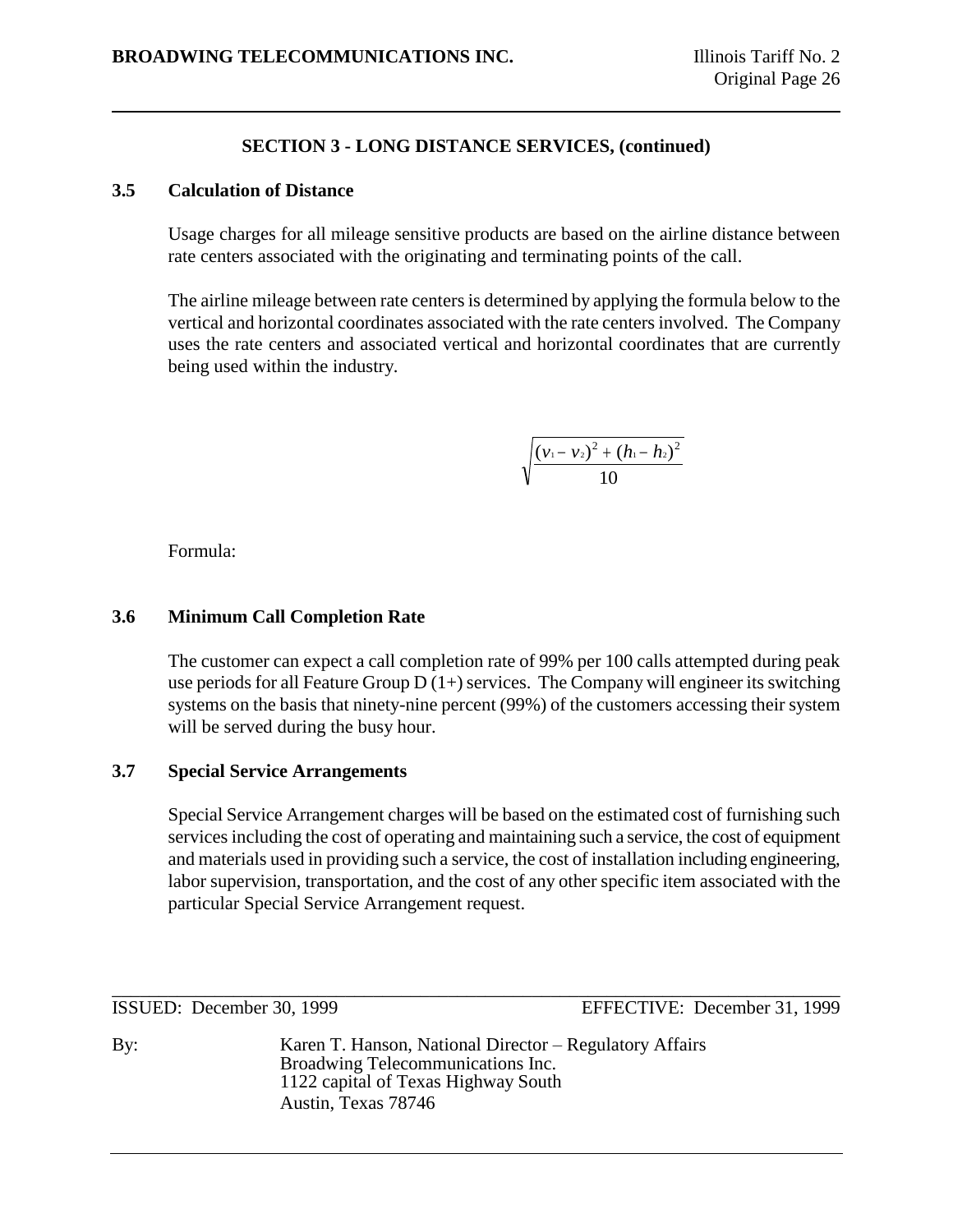# **3.8 General**

The Company offers Message Telecommunications Service or MTS, Inbound 800 (C) Service, Calling Card Service and Operator Assisted calling programs. The customer's (C) The customer's total monthly use of Carrier's service is charged at the applicable rates per minute set forth herein.

#### **3.8.1 Message Telecommunications Service (MTS)**

MTS or 1+ dialing is achieved by when the LEC programs the customer's telephone lines to automatically route  $1+$  calls to the Company's network. Service is billed in six (6) second increments with a minimum of thirty (30) (T) seconds for business services and sixty (60) second increments with a minimum (T) of 60 seconds for residential service. (T)

# **3.8.2 Toll Free (i.e., 800/888) Service**

Toll Free Service is inbound telecommunications service which permits calls to be completed to the customer's location without charge to the calling party. Access to the service is gained by dialing a ten-digit telephone number which terminates at the customer's location. Toll Free Services originate via normal shared use facilities and are terminated via the customers' local exchange service access line.

The Company will accept a prospective Toll Free Service at customer's request for up to ten (10) toll free telephone numbers and will reserve such numbers on a firstcome first-served basis. All request for Toll Free Service number reservations must be written, dated and signed by the customer. The Company does not guarantee the availability of numbers until assigned. The requested Toll Free Service telephone numbers, if available, will be reserved for and furnished to the customer.

If a customer who has received a Toll Free Service number does not subscribe to Toll Free Service within thirty (30) days, the Company reserves the right to re-assign the number to another customer.

\_\_\_\_\_\_\_\_\_\_\_\_\_\_\_\_\_\_\_\_\_\_\_\_\_\_\_\_\_\_\_\_\_\_\_\_\_\_\_\_\_\_\_\_\_\_\_\_\_\_\_\_\_\_\_\_\_\_\_\_\_\_\_\_\_\_\_\_\_\_\_\_\_\_\_\_\_\_

ISSUED: January 25, 2006 EFFECTIVE: January 26, 2006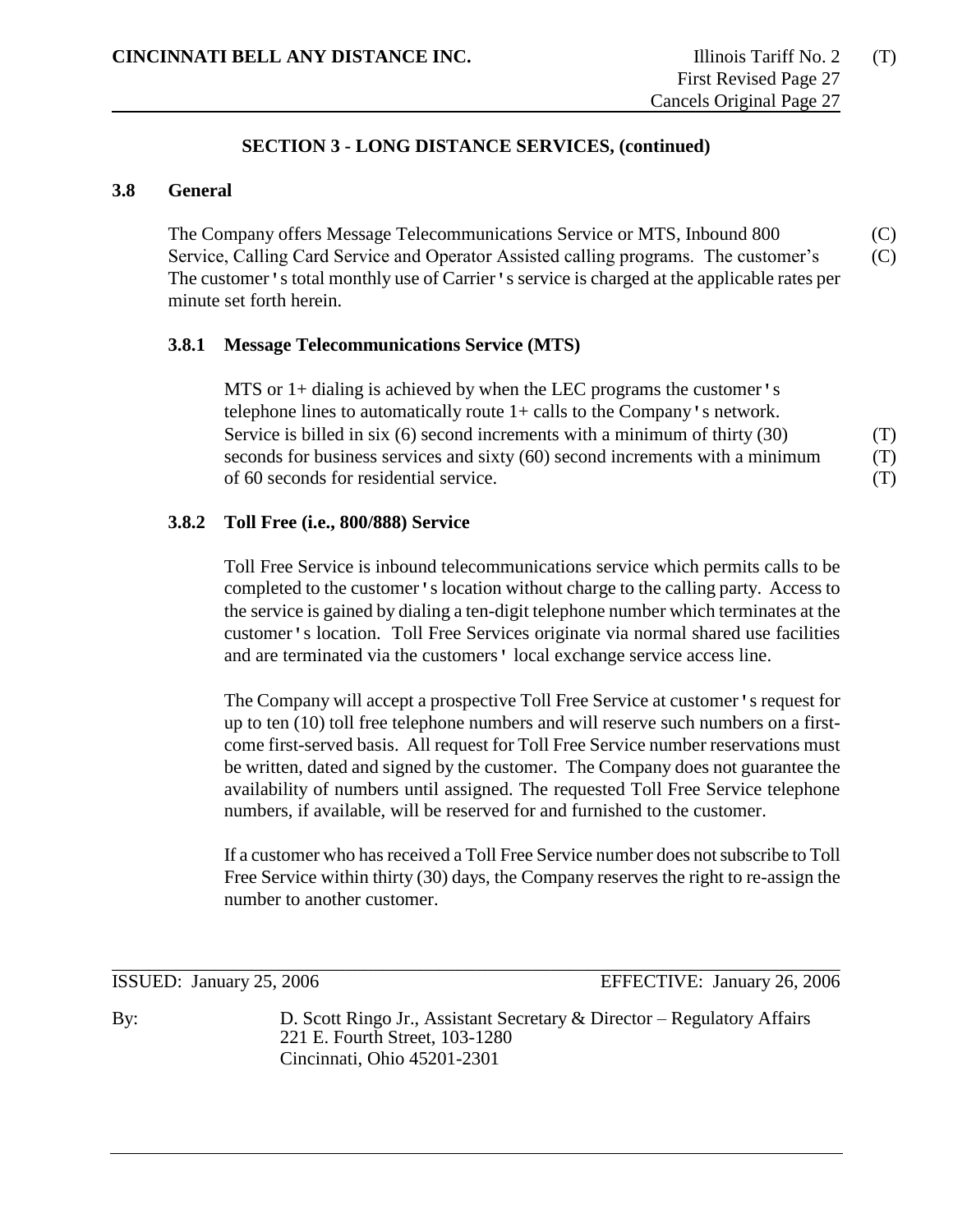#### **3.8 General**, (continued)

## **3.8.3 Calling Card Service** (T)

Calling Card Service allows subscribers who are away from home or office to (T) place calls by gaining access to the Company's network via an 800 number. Calling Card Service is provided upon request to presubscribed customer and is  $(1)$ not a stand-alone product.

#### **3.8.4 Directory Assistance**

Listed telephone numbers will be provided to requesting customers at a per call charge.

#### **3.8.5 Reserved** (T)(D)

(D)

\_\_\_\_\_\_\_\_\_\_\_\_\_\_\_\_\_\_\_\_\_\_\_\_\_\_\_\_\_\_\_\_\_\_\_\_\_\_\_\_\_\_\_\_\_\_\_\_\_\_\_\_\_\_\_\_\_\_\_\_\_\_\_\_\_\_\_\_\_\_\_\_\_\_\_\_\_\_

ISSUED: January 25, 2006 EFFECTIVE: January 26, 2006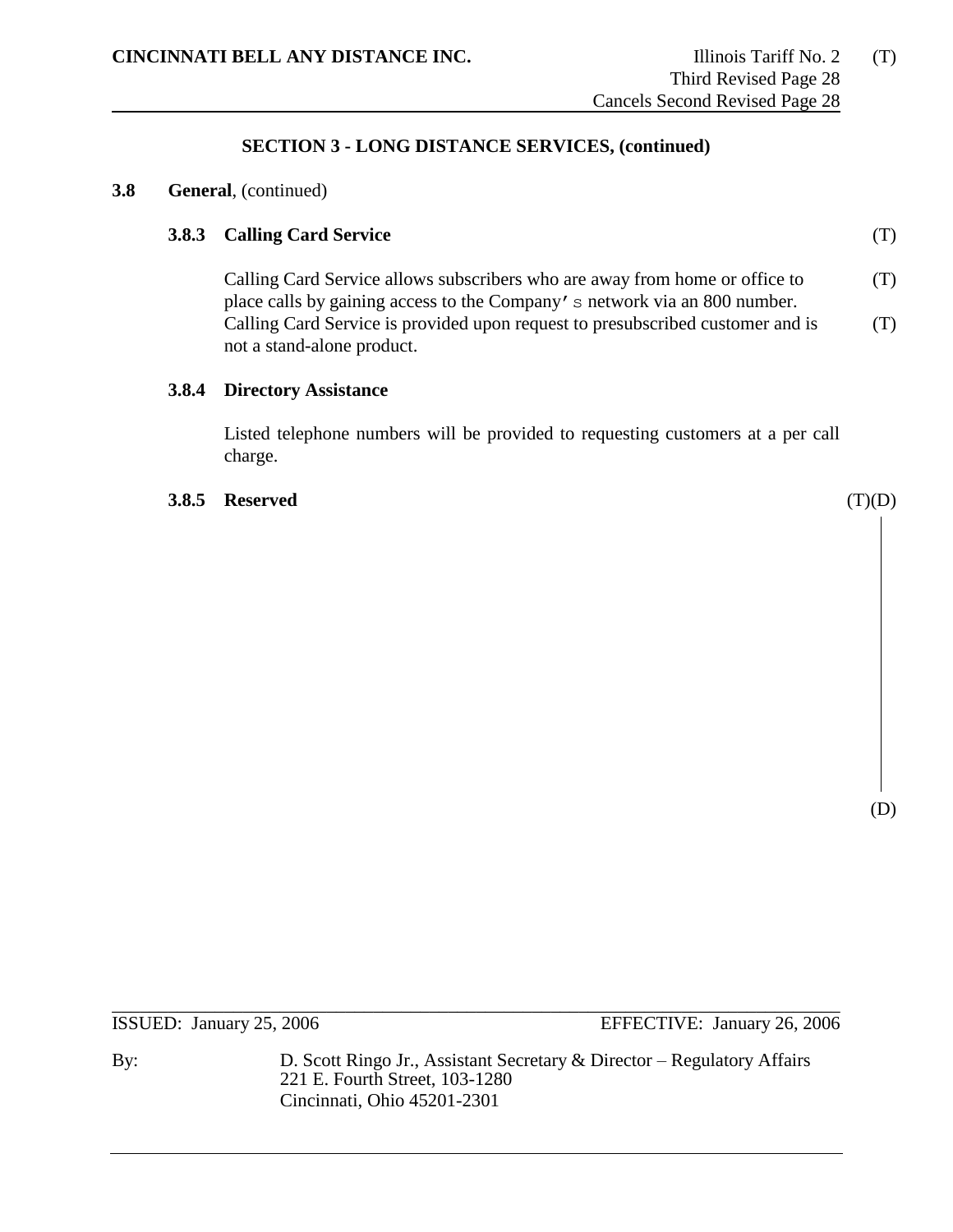**3.8 General, (continued)**

**3.8.5 Reserved** (T)(D)

**3.8.6 Reserved** (T)(D)

\_\_\_\_\_\_\_\_\_\_\_\_\_\_\_\_\_\_\_\_\_\_\_\_\_\_\_\_\_\_\_\_\_\_\_\_\_\_\_\_\_\_\_\_\_\_\_\_\_\_\_\_\_\_\_\_\_\_\_\_\_\_\_\_\_\_\_\_\_\_\_\_\_\_\_\_\_\_ ISSUED: January 25, 2006 EFFECTIVE: January 26, 2006

By: D. Scott Ringo Jr., Assistant Secretary & Director – Regulatory Affairs 221 E. Fourth Street, 103-1280 Cincinnati, Ohio 45201-2301

(D)

(D)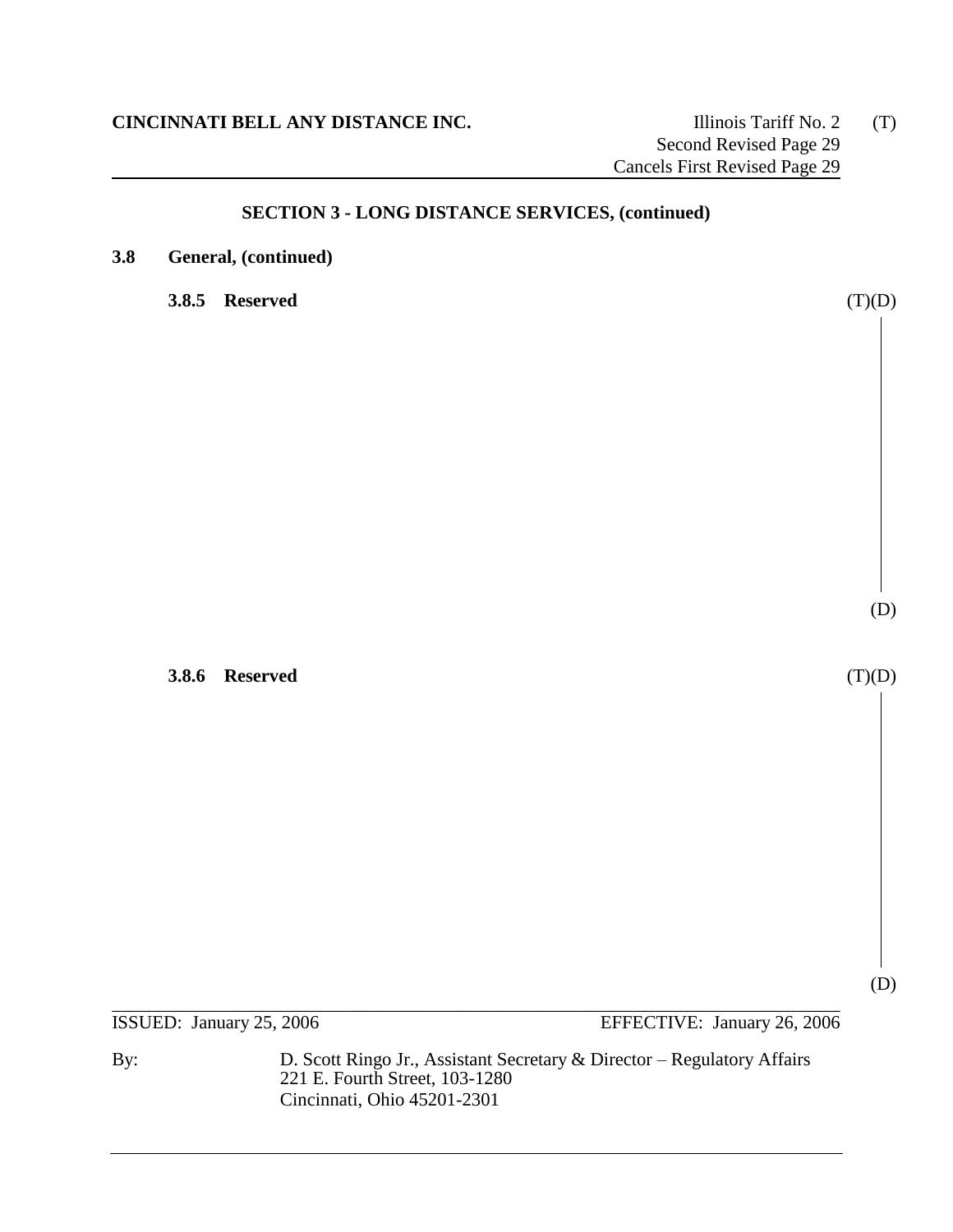#### **3.9 Usage Charges and Billing Increments**

### **3.91 Usage Charges**

Usage charges are determined by the time of day rate periods and minutes of use within each rate period. The rate period is determined by the time and day of call origination at the customer's location.

## **3.9.2 Billing Increments**

Unless specifically stated in the product description, usage is billed in sixty (60) second increments.

#### **3.10 Casual Calling Plan** (N)(T)

Per Minute Rate: \$0.20 (N)**(**T)

\_\_\_\_\_\_\_\_\_\_\_\_\_\_\_\_\_\_\_\_\_\_\_\_\_\_\_\_\_\_\_\_\_\_\_\_\_\_\_\_\_\_\_\_\_\_\_\_\_\_\_\_\_\_\_\_\_\_\_\_\_\_\_\_\_\_\_\_\_\_\_\_\_\_\_\_\_\_

ISSUED: January 25, 2006 EFFECTIVE: January 26, 2006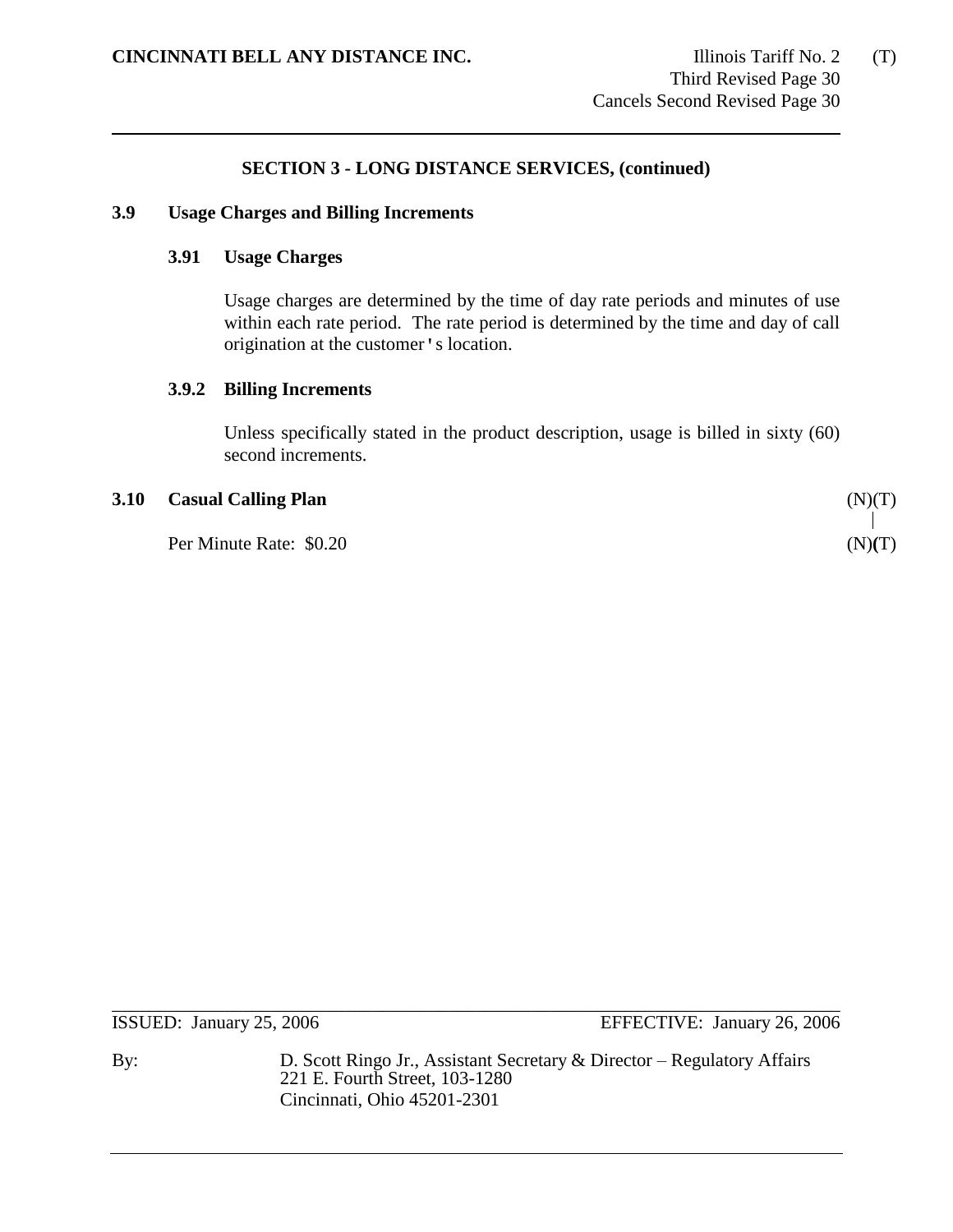# **3.11 Pay Telephone (Payphone) Surcharge**

A surcharge shall be assessed for each call made from a pay telephone to a Companyprovided toll-free number or placed by using a travel card and dialing the Company's prefix in the form 101XXXX. This charge is to compensate the Company for the Federal Communications Commission assessment which is paid by the Company to pay telephone service providers for the use of their pay telephone instruments. The following charges are applicable on the first day of the billing month following the effective date of FCC Order 99- 7 in CC Docket No. 96-128.

Per Call Charge: \$0.65 (I)

\_\_\_\_\_\_\_\_\_\_\_\_\_\_\_\_\_\_\_\_\_\_\_\_\_\_\_\_\_\_\_\_\_\_\_\_\_\_\_\_\_\_\_\_\_\_\_\_\_\_\_\_\_\_\_\_\_\_\_\_\_\_\_\_\_\_\_\_\_\_\_\_\_\_\_\_\_\_

ISSUED: June 22, 2012 EFFECTIVE: June 22, 2012

By: Ted Heckmann, Assistant Secretary & Managing Director 221 E. Fourth Street, 103-1280 Cincinnati, Ohio 45201-2301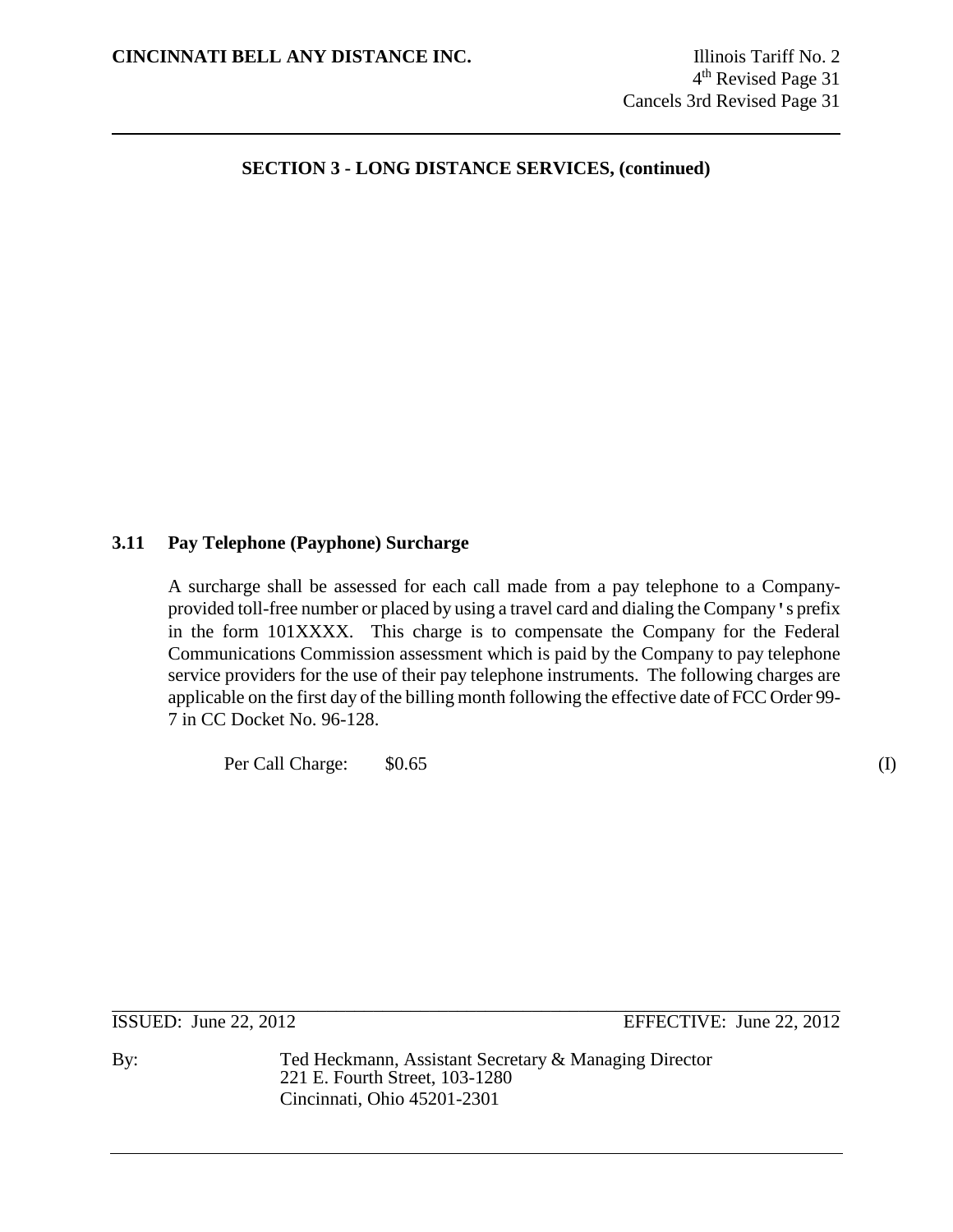# **3.12 Calling Card Services**

Per Minute Rates (unless stated otherwise in toll plan rates)

| Residence                | $0.25/m$ inute |     |
|--------------------------|----------------|-----|
| <b>Business</b>          | $0.23/m$ inute |     |
| Surcharge Residential    | 0.69 per call  | (T) |
| Surcharge Nonresidential | 1.69 per call  |     |

ISSUED: June 22, 2012 EFFECTIVE: June 22, 2012

By: Ted Heckmann, Assistant Secretary & Managing Director 221 E. Fourth Street, 103-1280 Cincinnati, Ohio 45201-2301

\_\_\_\_\_\_\_\_\_\_\_\_\_\_\_\_\_\_\_\_\_\_\_\_\_\_\_\_\_\_\_\_\_\_\_\_\_\_\_\_\_\_\_\_\_\_\_\_\_\_\_\_\_\_\_\_\_\_\_\_\_\_\_\_\_\_\_\_\_\_\_\_\_\_\_\_\_\_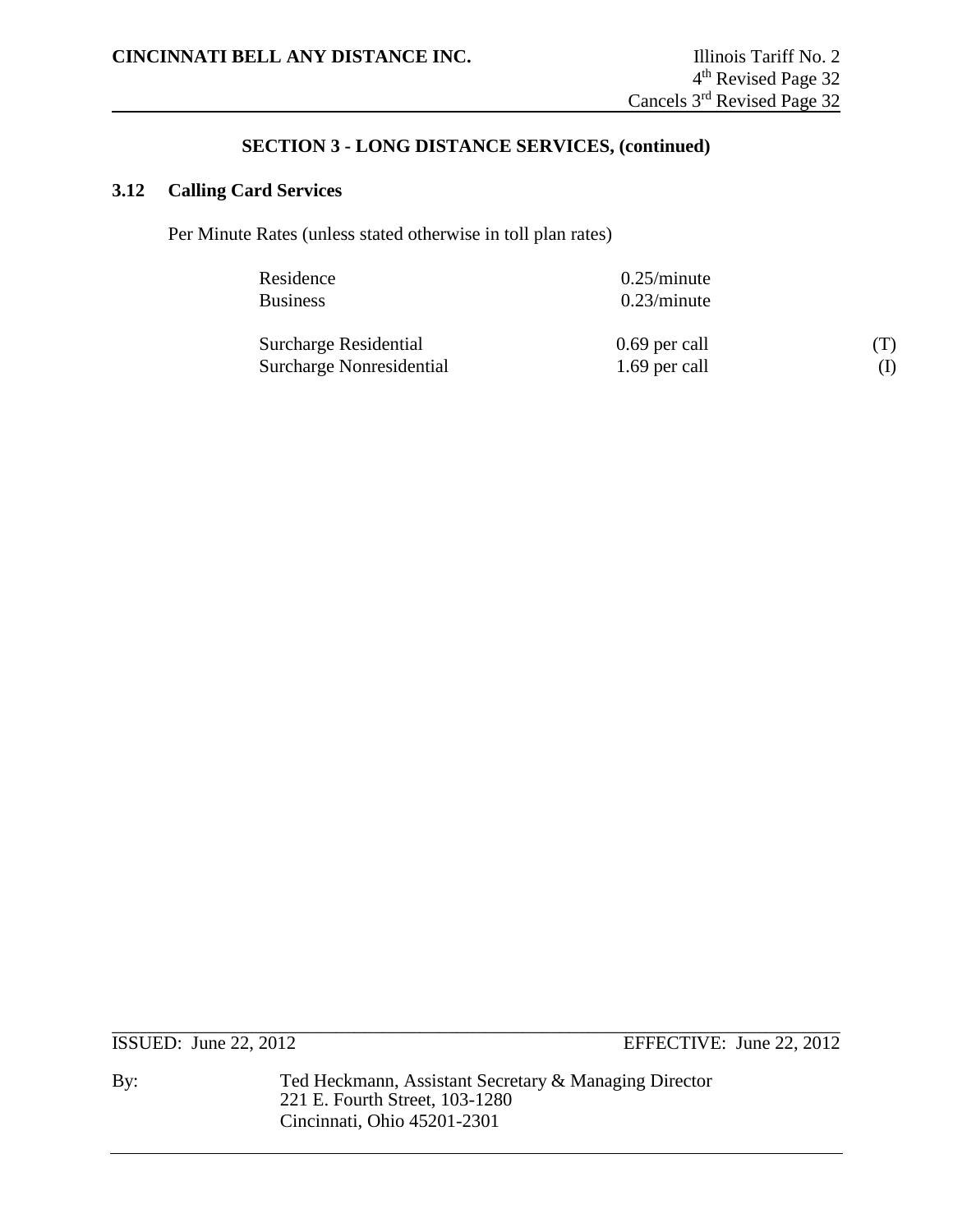\_\_\_\_\_\_\_\_\_\_\_\_\_\_\_\_\_\_\_\_\_\_\_\_\_\_\_\_\_\_\_\_\_\_\_\_\_\_\_\_\_\_\_\_\_\_\_\_\_\_\_\_\_\_\_\_\_\_\_\_\_\_\_\_\_\_\_\_\_\_\_\_\_\_\_\_\_\_

#### **3.13 Toll Free (i.e., 800/888) Service Rates**

Per minute rates vary by toll plans as indicated in Sections 3.16 and 3.17. (T)

| <b>Monthly Service Charge</b>                     | 7.50                                |
|---------------------------------------------------|-------------------------------------|
| Time of Day Routing Service:                      | 100.00 per setup, change or removal |
| Area Code blocking:                               | 100.00 per setup, change or removal |
| 800 Directory Service:<br>Initial Charge $-15.00$ | Monthly Service Charge $-13.69$     |

#### **3.13.1 Toll Free Rate Plans** (N)

|           |             | Minutes  |                        |             |
|-----------|-------------|----------|------------------------|-------------|
| Rate Plan | Monthly Fee | Included | <b>Rate Per Minute</b> |             |
| 19        | \$5.00      | 100      | \$0.050                |             |
| 929       | 5.00        | 0        | 0.100                  |             |
| 980       | 5.00        | 50       | 0.100                  |             |
| 19A       | 1.00        | $\theta$ | 0.050                  |             |
| 19C       | $0.00\,$    | 0        | 0.038                  | $\mathbf N$ |

## **3.14 Directory Assistance Charge**

Per Call Charge  $$1.99$ 

| ISSUED: February 5, 2008 | EFFECTIVE: February 6, 2008 |
|--------------------------|-----------------------------|

By: D. Scott Ringo Jr., Assistant Secretary & Director – Regulatory Affairs 221 E. Fourth Street, 103-1280 Cincinnati, Ohio 45201-2301

 $\overline{\phantom{a}}$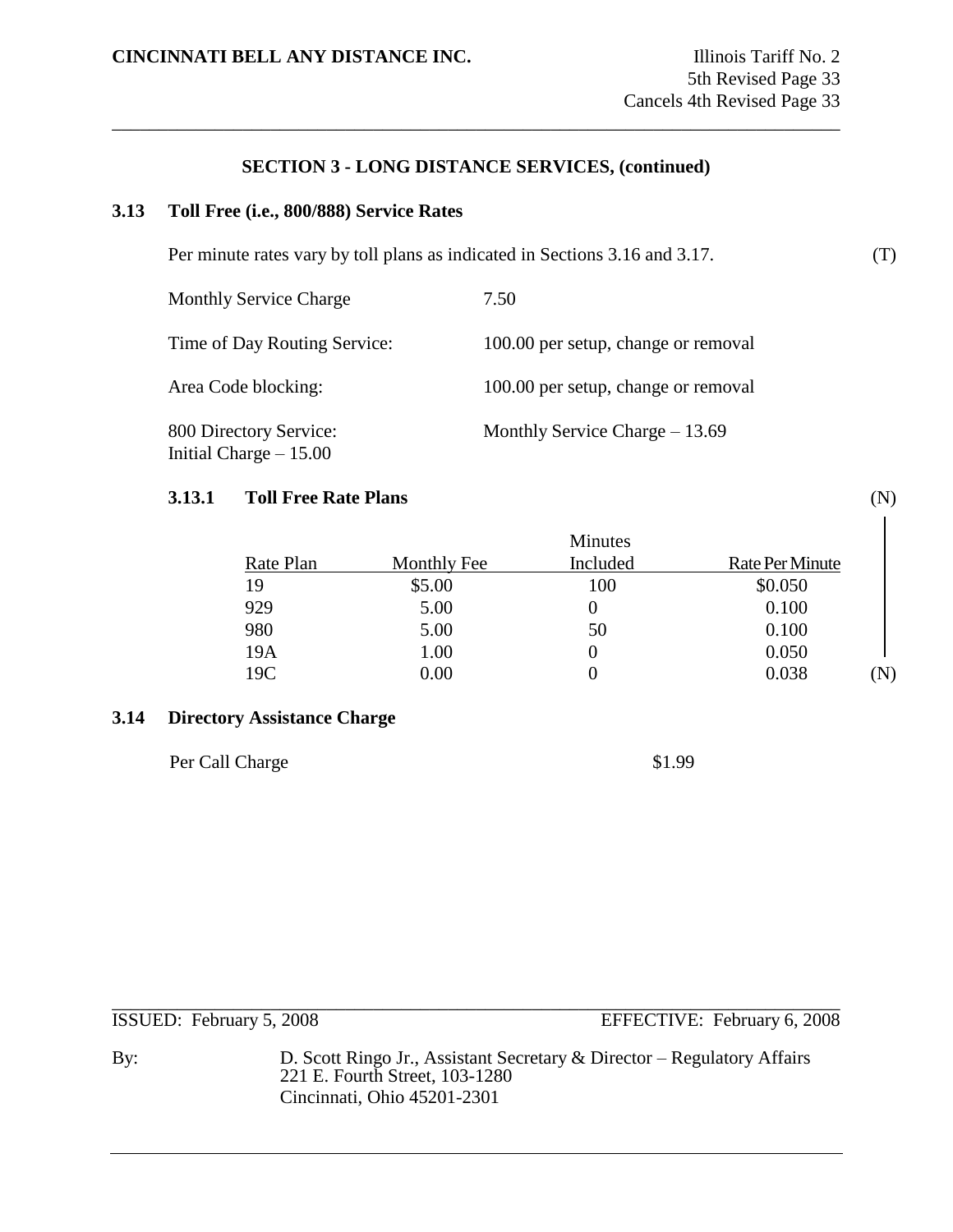#### **3.15 Operator Services**

Operator services are available to Consumers from any Customer location. Operator Services allows the Consumer to place a call from a Customer location and arrange for billing other than to the originating telephone number. Calls are rounded up to the next whole minute for billing purposes and are billed to the Consumer through the monthly bill of the Consumer's local exchange carrier.

The following billing arrangements are available to Consumers through the Company's Operator Services:

### a) Customer Dialed Calling/Credit Card

This is a service whereby the end user dials all of the digits necessary to route and bill the call without any operator assistance. Such calls may be billed either to a telephone company issued calling card or a commercial credit card.

#### b) Operator Station

This is a service whereby the caller places a non-person-to-person call with the assistance of an operator (live or automated). When placing an operator station call, the caller is connected to a non-specified individual at the terminating end. Such calls may be billed to a calling card, credit card, the called number (collect) or a valid third party telephone number.

#### c) Person-to-Person

This is a service whereby the person originating the call specifies to Cincinnati (T) Bell Any Distance Inc.'s operator a particular person to be reached, or a particular (T) person, station, room number, department, or office to be reached through a PBX attendant. Person-to-person calls may be billed to a calling card, credit card, the called number (collect) or a valid third party telephone number.

\_\_\_\_\_\_\_\_\_\_\_\_\_\_\_\_\_\_\_\_\_\_\_\_\_\_\_\_\_\_\_\_\_\_\_\_\_\_\_\_\_\_\_\_\_\_\_\_\_\_\_\_\_\_\_\_\_\_\_\_\_\_\_\_\_\_\_\_\_\_\_\_\_\_\_\_\_\_

ISSUED: January 25, 2006 EFFECTIVE: January 26, 2006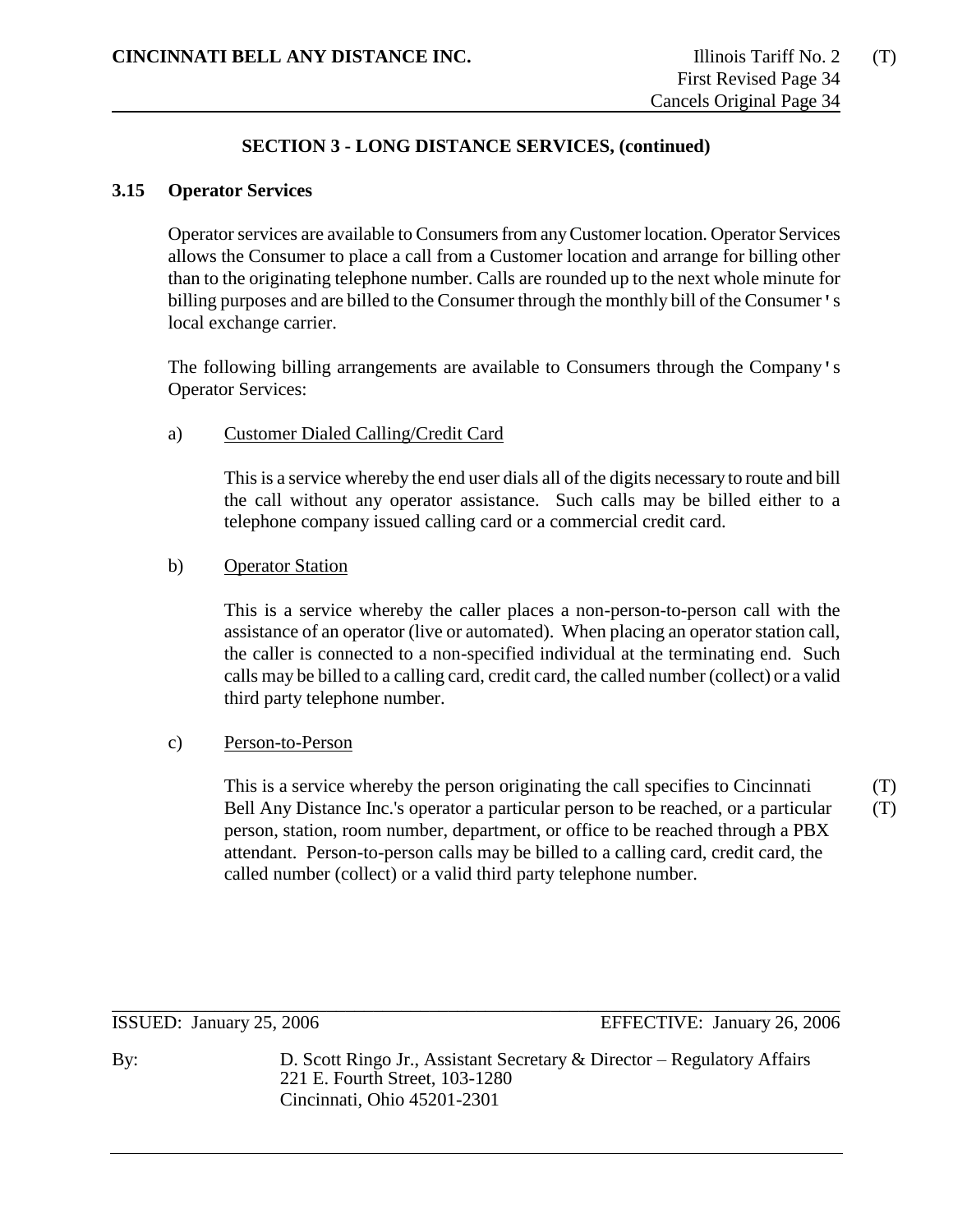# **3.15 Operator Services,** Continued

Per Minute Rates: (T)

| <b>Mileage</b> | <b>DAY</b>                    |                         | <b>Evening</b>                |                         | <b>Night</b>                  |                         |
|----------------|-------------------------------|-------------------------|-------------------------------|-------------------------|-------------------------------|-------------------------|
| Range          | <b>First</b><br><b>Minute</b> | Add'l<br><b>Minutes</b> | <b>First</b><br><b>Minute</b> | Add'l<br><b>Minutes</b> | <b>First</b><br><b>Minute</b> | Add'l<br><b>Minutes</b> |
| $0-10$         | .2562(I)                      | .2262(I)                | .2562(I)                      | .2262(I)                | .2562(I)                      | .2262(I)                |
| $11-22$        | .2713(I)                      | .2562(I)                | .2713(I)                      | .2562(I)                | .2713(I)                      | .2562(I)                |
| $23 - 55$      | .2865(I)                      | .2713(I)                | .2865(I)                      | .2713(I)                | .2865(I)                      | .2713(I)                |
| 56-124         | .3167(I)                      | .3015(I)                | .3167(I)                      | .3015(I)                | .3167(I)                      | .3015(I)                |
| 125-292        | .3465(I)                      | .3316(I)                | .3465(I)                      | .3316(I)                | .3465(I)                      | .3316(I)                |
| $293$ -over    | .3618(I)                      | .3467(I)                | .3618(I)                      | .3467(I)                | .3618(I)                      | .3467(I)                |

Operator Assisted Surcharges: (T)

| <b>Customer Dialed Calling Card Station</b> | \$2.88 | $\rm(L)$ |
|---------------------------------------------|--------|----------|
| <b>Operator Dialed Calling Card</b>         | \$3.83 | (D)      |
| <b>Operator Station</b>                     | \$3.83 | (D)      |
| <b>Billed to Third Party</b>                | \$3.83 | (D)      |
| Person-to-Person                            | \$4.64 | (D)      |

ISSUED: January 25, 2006 EFFECTIVE: January 26, 2006

By: D. Scott Ringo Jr., Assistant Secretary & Director – Regulatory Affairs 221 E. Fourth Street, 103-1280 Cincinnati, Ohio 45201-2301

\_\_\_\_\_\_\_\_\_\_\_\_\_\_\_\_\_\_\_\_\_\_\_\_\_\_\_\_\_\_\_\_\_\_\_\_\_\_\_\_\_\_\_\_\_\_\_\_\_\_\_\_\_\_\_\_\_\_\_\_\_\_\_\_\_\_\_\_\_\_\_\_\_\_\_\_\_\_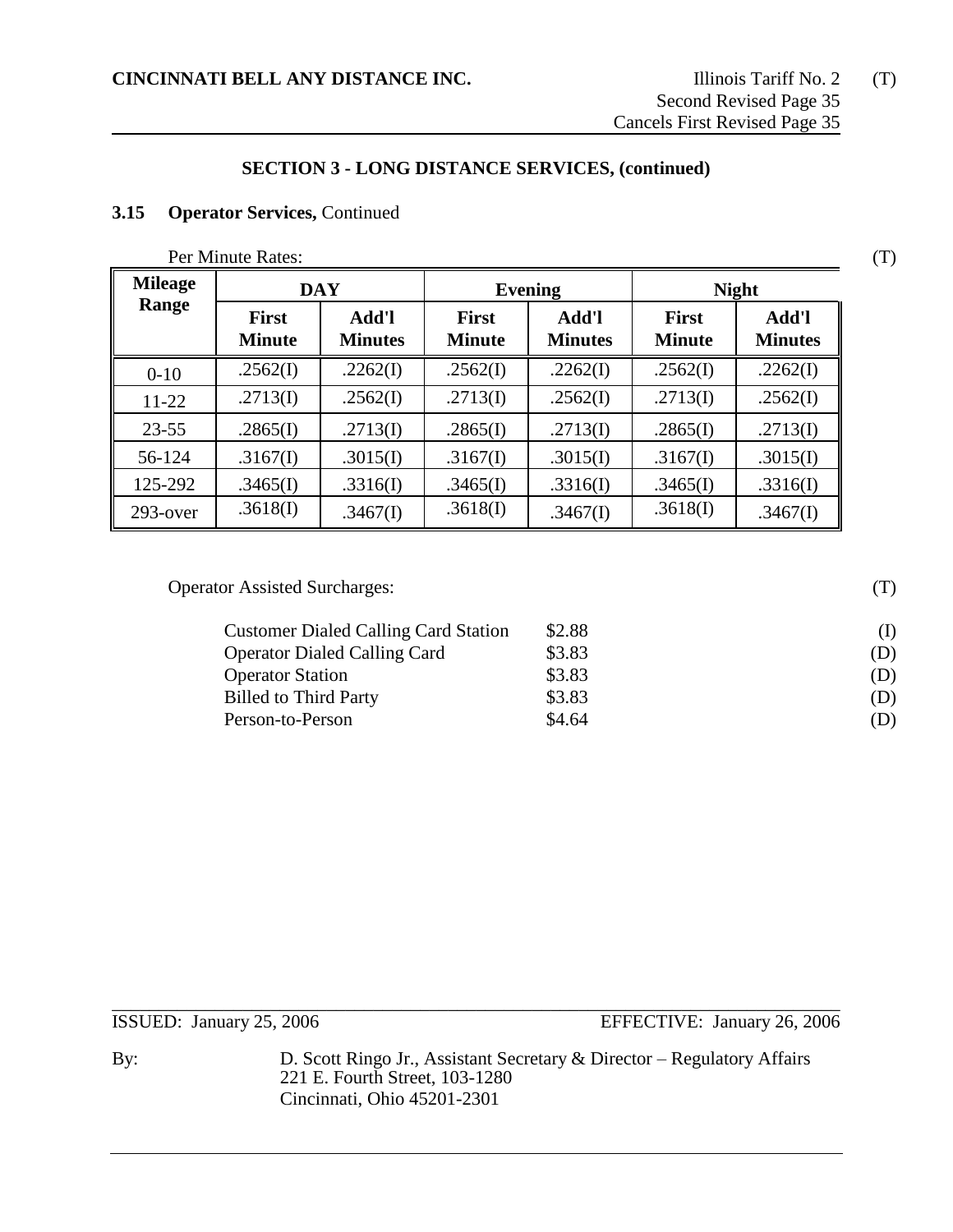**3.15 Operator Services,** Continued

(D)

(D)

\_\_\_\_\_\_\_\_\_\_\_\_\_\_\_\_\_\_\_\_\_\_\_\_\_\_\_\_\_\_\_\_\_\_\_\_\_\_\_\_\_\_\_\_\_\_\_\_\_\_\_\_\_\_\_\_\_\_\_\_\_\_\_\_\_\_\_\_\_\_\_\_\_\_\_\_\_\_ ISSUED: January 25, 2006 EFFECTIVE: January 26, 2006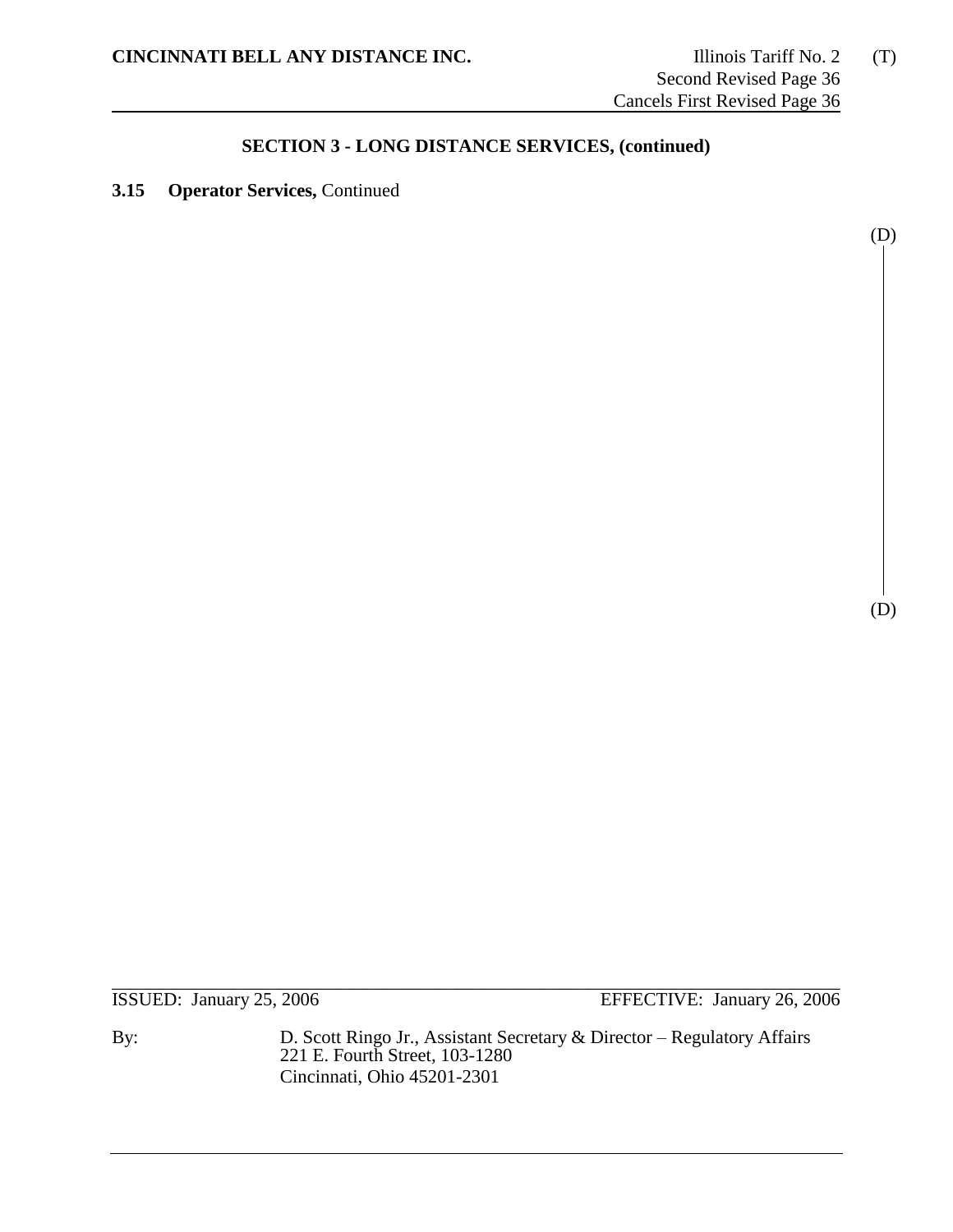#### **3.16 Residential Toll Plans**

### **3.16.1 Service Descriptions**

3.16.1.1 AnyTime 500 (Product 64)

For a monthly service fee, customers subscribing to this plan will receive 500 minutes of outbound domestic long distance each month. A per minute rate will apply after the initial 500 minutes. Plan includes a calling card. 8XX service is available for a monthly fee. Call detail will be provided on monthly bills only when plan minutes are exceeded or upon customer's request.

## 3.16.1.2 AnyTime 750 (Product 189)

For a monthly service fee, customers subscribing to this plan will receive 750 minutes of outbound domestic long distance each month. A per minute rate will apply after the initial 750 minutes. Plan includes a calling card. 8XX service is available for a monthly fee. Call detail will be provided on monthly bills only when plan minutes are exceeded or upon customer's request.

## 3.16.1.3 AnyTime 1000 (Product 198)

For a monthly service fee, customers subscribing to this plan will receive 1000 minutes of outbound domestic long distance each month. A per minute rate will apply after the initial 1000 minutes. Plan includes a calling card. 8XX service is available for a monthly fee. Call detail will be provided on monthly bills only when plan minutes are exceeded or upon customer's request.

## 3.16.1.4 Basic II (Product 368)

Customers subscribing to this plan will receive a per minute rate on (T) Intrastate 1+ outbound service. There is a monthly, minimum usage charge associated with this plan. Calls that will be applied to the minimum usage include inbound and outbound toll calls, calling card calls; collect calls, and operator-assisted calls. Plan includes a calling card.

\_\_\_\_\_\_\_\_\_\_\_\_\_\_\_\_\_\_\_\_\_\_\_\_\_\_\_\_\_\_\_\_\_\_\_\_\_\_\_\_\_\_\_\_\_\_\_\_\_\_\_\_\_\_\_\_\_\_\_\_\_\_\_\_\_\_\_\_\_\_\_\_\_\_\_\_\_\_ ISSUED: June 22, 2012 EFFECTIVE: June 22, 2012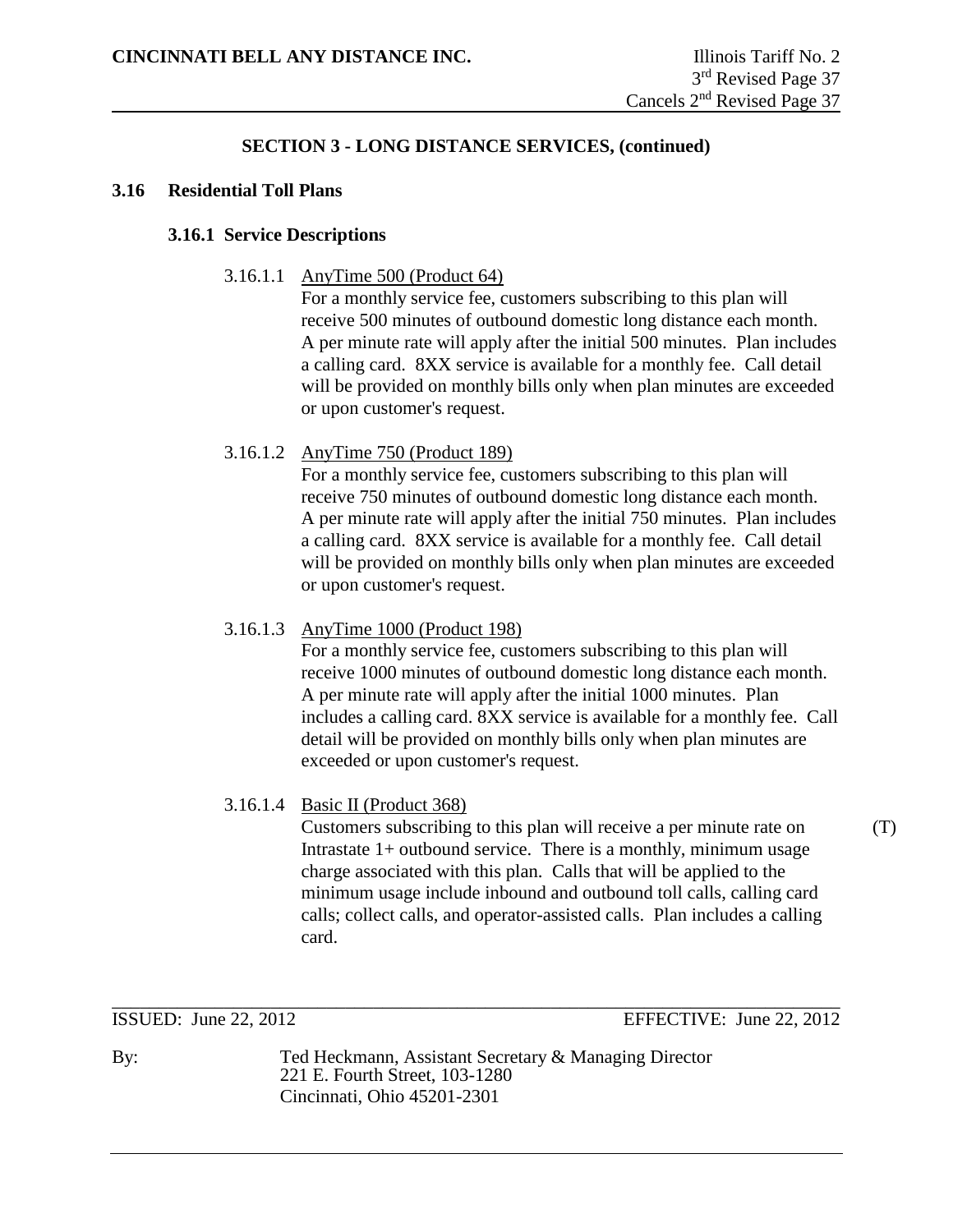#### **3.16 Residential Toll Plans (Continued)**

#### **3.16.1 Service Descriptions (Continued)**

3.16.1.5 AnyTime 150 (Product 591) (T)

For a monthly service fee, customers subscribing to this plan will receive 150 minutes of outbound domestic long distance each month. (T) A per minute rate will apply after the initial 150 minutes. Plan includes (T) a calling card. 8XX service is available for a monthly fee. Call detail will be provided on monthly bills only when plan minutes are exceeded or upon customer's request.

## 3.16.1.6 AnyTime 5000 (Product 597)

For a monthly service fee, customers subscribing to this plan will receive 5000 minutes of outbound domestic long distance each month. A per minute rate will apply after the initial 5000 minutes. Plan includes a calling card. 8XX service is available for a monthly fee. Call detail will be provided on monthly bills only when plan minutes are exceeded or upon customer's request.

## 3.16.1.7 AnyTime 375 (Product 951)

For a monthly service fee, customers subscribing to this plan will receive 375 minutes of outbound domestic long distance each month. A per minute rate will apply after the initial 375 minutes. Plan includes a calling card. 8XX service is available for a monthly fee. Call detail will be provided on monthly bills only when plan minutes are exceeded or upon customer's request.

\_\_\_\_\_\_\_\_\_\_\_\_\_\_\_\_\_\_\_\_\_\_\_\_\_\_\_\_\_\_\_\_\_\_\_\_\_\_\_\_\_\_\_\_\_\_\_\_\_\_\_\_\_\_\_\_\_\_\_\_\_\_\_\_\_\_\_\_\_\_\_\_\_\_\_\_\_\_ ISSUED: June 22, 2012 EFFECTIVE: June 22, 2012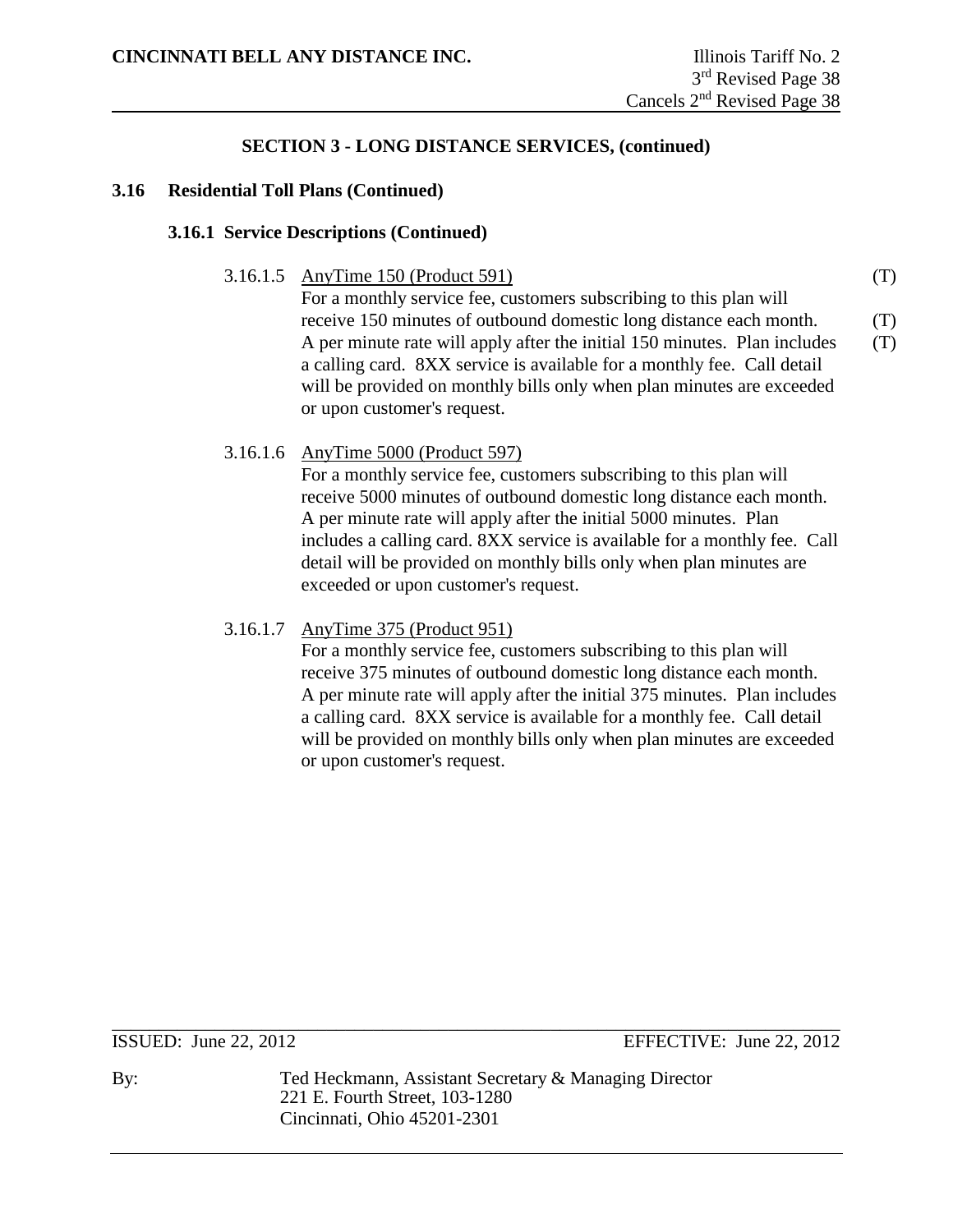#### **3.16 Residential Toll Plans (Continued)**

#### **3.16.2 Rates and Charges**

3.16.2.1 AnyTime 500 (Product 64)

|          | $\frac{1}{2}$ and $\frac{1}{2}$ . The section of $\frac{1}{2}$            |                         |     |
|----------|---------------------------------------------------------------------------|-------------------------|-----|
|          |                                                                           | <b>Rates Per Minute</b> |     |
|          | $1+$ Outbound                                                             | \$0.06                  |     |
|          | 8XX Inbound                                                               | 0.06                    |     |
|          | Monthly Service Fee: \$25.00                                              |                         | (I) |
|          | Outbound rate applies after the first 500 domestic direct dialed minutes  |                         |     |
| 3.16.2.2 | AnyTime 750 (Product 189)                                                 |                         |     |
|          |                                                                           | <b>Rates Per Minute</b> |     |
|          | $1+$ Outbound/8XX Inbound                                                 | \$0.06                  |     |
|          | 8XX Inbound                                                               | 0.06                    |     |
|          | Monthly Service Fee: \$35.00                                              |                         | (I) |
|          | Outbound rate applies after the first 750 domestic direct dialed minutes  |                         |     |
| 3.16.2.3 | AnyTime 1000 (Product 198)                                                |                         |     |
|          |                                                                           | <b>Rates Per Minute</b> |     |
|          | $1+$ Outbound                                                             | \$0.06                  |     |
|          | 8XX Inbound                                                               | 0.06                    |     |
|          | Monthly Service Fee: \$40.00                                              |                         |     |
|          | Outbound rate applies after the first 1000 domestic direct dialed minutes |                         |     |
| 3.16.2.4 | Basic II (Product 368)                                                    |                         |     |
|          |                                                                           | Rates Per minute        |     |
|          | $1+$ Outbound                                                             | \$0.15                  | (I) |
|          | 8XX Inbound                                                               | 0.15                    |     |
|          | Monthly minimum usage charge: \$7.95                                      |                         | (I) |
|          |                                                                           |                         |     |

\_\_\_\_\_\_\_\_\_\_\_\_\_\_\_\_\_\_\_\_\_\_\_\_\_\_\_\_\_\_\_\_\_\_\_\_\_\_\_\_\_\_\_\_\_\_\_\_\_\_\_\_\_\_\_\_\_\_\_\_\_\_\_\_\_\_\_\_\_\_\_\_\_\_\_\_\_\_ ISSUED: June 22, 2012 EFFECTIVE: June 22, 2012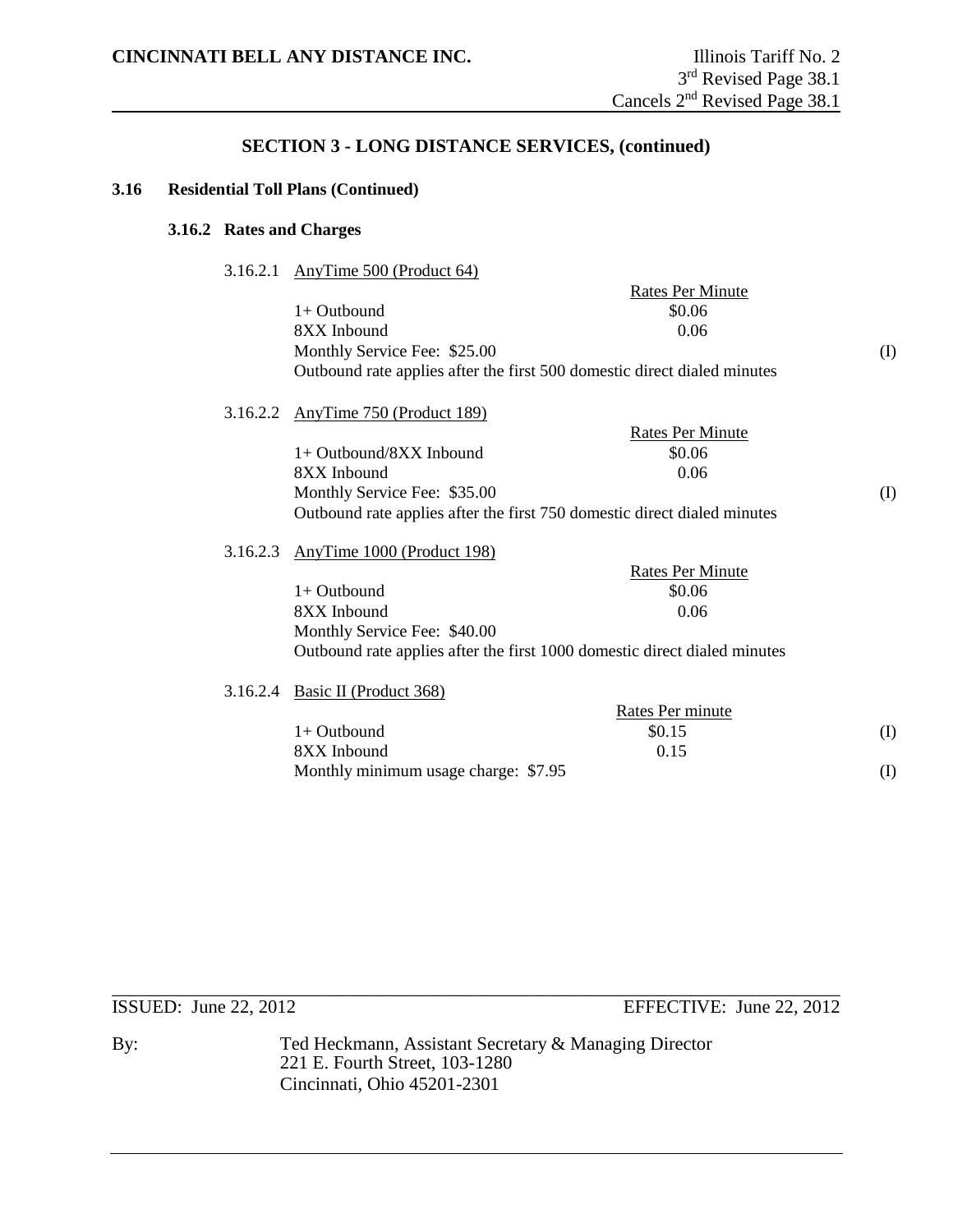### **SECTION 3 - LONG DISTANCE SERVICES, (continued) 3.16 Residential Toll Plans (Continued)**

#### **3.16.2 Rates and Charges (Continued)**

| 3.16.2.5 | AnyTime 150 (Product 591)                                                 |                  | (T) |
|----------|---------------------------------------------------------------------------|------------------|-----|
|          |                                                                           | Rates Per minute |     |
|          | $1+$ Outhound                                                             | \$0.07           |     |
|          | 8XX Inbound                                                               | 0.07             |     |
|          | Monthly Service Fee: \$13.00                                              |                  | (I) |
|          | Outbound rate applies after the first 150 domestic direct dialed minutes  |                  | (T) |
| 3.16.2.6 | AnyTime 5000 (Product 597)                                                |                  |     |
|          |                                                                           | Rates Per minute |     |
|          | $1+$ Outbound                                                             | \$0.06           |     |
|          | 8XX Inbound                                                               | 0.06             |     |
|          | Monthly Service Fee: \$200.00                                             |                  |     |
|          | Outbound rate applies after the first 5000 domestic direct dialed minutes |                  |     |
| 3.16.2.7 | AnyTime 375 (Product 951)                                                 |                  |     |
|          |                                                                           | Rates Per minute |     |
|          | $1+$ Outbound                                                             | \$0.07           |     |
|          | 8XX Inbound                                                               | 0.07             |     |
|          | Monthly Service Fee: \$18.00                                              |                  | (I) |
|          | Outbound rate applies after the first 375 domestic direct dialed minutes  |                  |     |
| 3.16.2.8 | Product CLD3                                                              |                  |     |
|          |                                                                           | Rates Per minute |     |
|          | $1+$ Outbound                                                             | \$0.03           |     |

Monthly Service Fee: \$0.00

\_\_\_\_\_\_\_\_\_\_\_\_\_\_\_\_\_\_\_\_\_\_\_\_\_\_\_\_\_\_\_\_\_\_\_\_\_\_\_\_\_\_\_\_\_\_\_\_\_\_\_\_\_\_\_\_\_\_\_\_\_\_\_\_\_\_\_\_\_\_\_\_\_\_\_\_\_\_

ISSUED: June 22, 2012 EFFECTIVE: June 22, 2012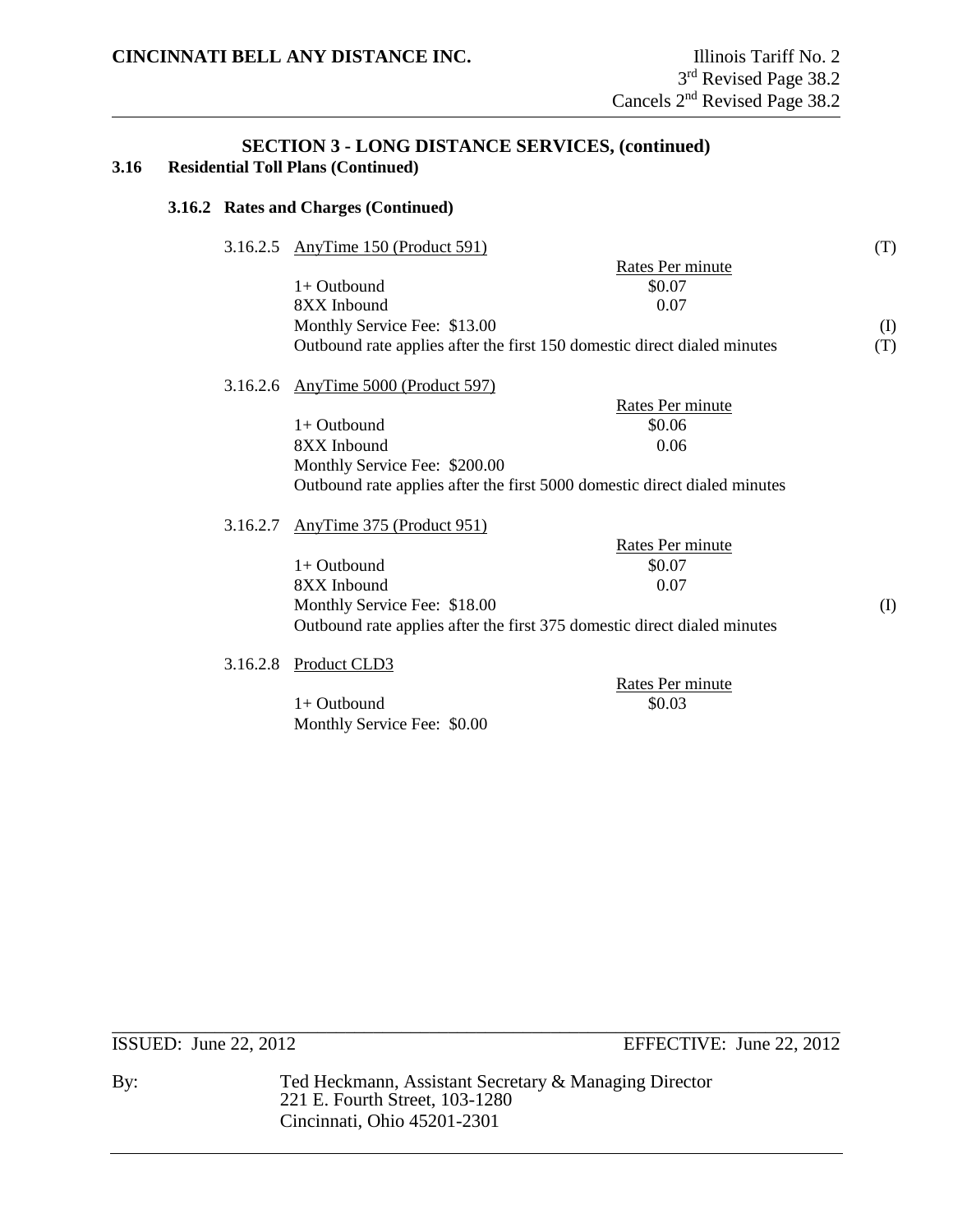#### **3.17 Business Toll Plans**

#### **3.17.1 Service Descriptions**

#### 3.17.1.1 AnyTime 500 (Product 391)

For a monthly service fee, customers subscribing to this plan will receive 500 minutes of outbound domestic long distance each month. A per minute rate will apply after the initial 500 minutes. Plan includes a calling card.  $8XX$  (T)(C) service available for a monthly fee. Call detail will be provided on monthly (C) bills only when plan minutes are exceeded or upon customer's request.

#### 3.17.1.2 AnyTime 750 (Product 393)

For a monthly service fee, customers subscribing to this plan will receive 750 minutes of outbound domestic long distance each month. A per minute rate will apply after the initial 750 minutes. Plan includes a calling card.  $8XX$  (T)(C) service available for a monthly fee. Call detail will be provided on monthly  $(C)$ bills only when plan minutes are exceeded or upon customer's request.

#### 3.17.1.3 AnyTime 1000 (Product 395)

For a monthly service fee, customers subscribing to this plan will receive 1000 minutes of outbound domestic long distance each month. A per minute rate will apply after the initial 1000 minutes. Plan includes a calling card.  $8XX$  (T)(C) service available for a monthly fee. Call detail will be provided on monthly  $(C)$ bills only when plan minutes are exceeded or upon customer's request.

#### 3.17.1.4 Business Basic II (Product 358) – Business

There is a monthly, minimum usage charge associated with this plan. Calls that will be applied to the minimum usage include inbound and outbound toll calls, calling card calls; collect calls, and operator-assisted calls. Plan includes a calling card.

\_\_\_\_\_\_\_\_\_\_\_\_\_\_\_\_\_\_\_\_\_\_\_\_\_\_\_\_\_\_\_\_\_\_\_\_\_\_\_\_\_\_\_\_\_\_\_\_\_\_\_\_\_\_\_\_\_\_\_\_\_\_\_\_\_\_\_\_\_\_\_\_\_\_\_\_\_\_

**ISSUED:** July 26, 2007 **EFFECTIVE:** July 27, 2007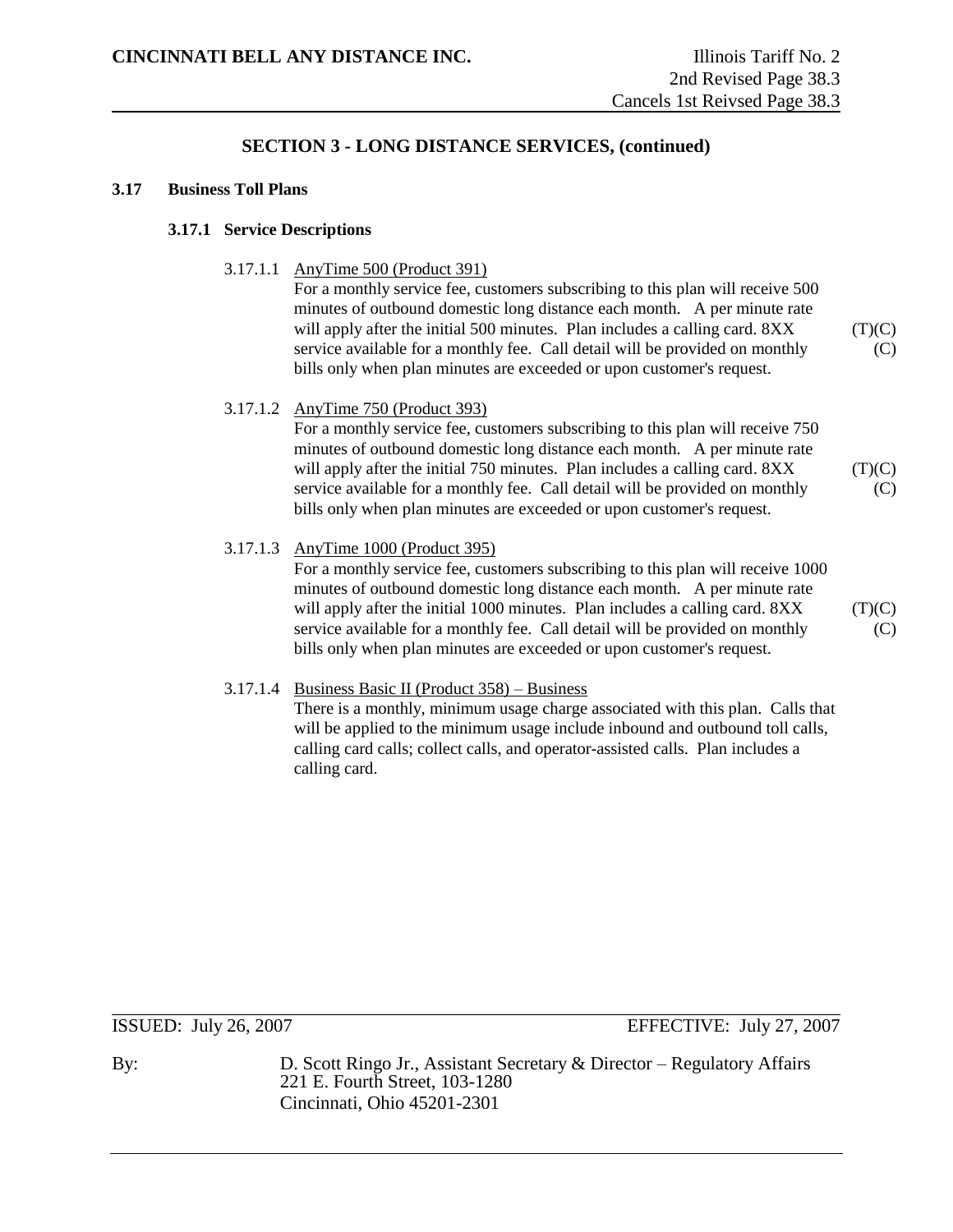#### **3.17 Business Toll Plans (Continued)**

#### **3.17.1 Service Descriptions (Continued)**

3.17.1.5 AnyTime 100 (Product 593)

For a monthly service fee, customers subscribing to this plan will receive 100 minutes of outbound domestic long distance each month. A per minute rate will apply after the initial 100 minutes. Plan includes a calling card.  $8XX$  (T)(C) service available for a monthly fee. Call detail will be provided on monthly (C) bills only when plan minutes are exceeded or upon customer's request.

#### 3.17.1.6 AnyTime 375 (Product 948)

For a monthly service fee, customers subscribing to this plan will receive 375 minutes of outbound domestic long distance each month. A per minute rate will apply after the initial 375 minutes. Plan includes a calling card.  $8XX$  (T)(C) service available for a monthly fee. Call detail will be provided on monthly  $(C)$ bills only when plan minutes are exceeded or upon customer's request.

#### 3.17.1.7 AnyTime 4000 (Product 475)

For a monthly service fee, customers subscribing to this plan will receive 4000 minutes of outbound domestic long distance each month. A per minute rate will apply after the initial 4000 minutes. Plan includes a calling card.  $8XX$  (T)(C) service available for a monthly fee. (C)

\_\_\_\_\_\_\_\_\_\_\_\_\_\_\_\_\_\_\_\_\_\_\_\_\_\_\_\_\_\_\_\_\_\_\_\_\_\_\_\_\_\_\_\_\_\_\_\_\_\_\_\_\_\_\_\_\_\_\_\_\_\_\_\_\_\_\_\_\_\_\_\_\_\_\_\_\_\_

ISSUED: July 26, 2007 EFFECTIVE: July 27, 2007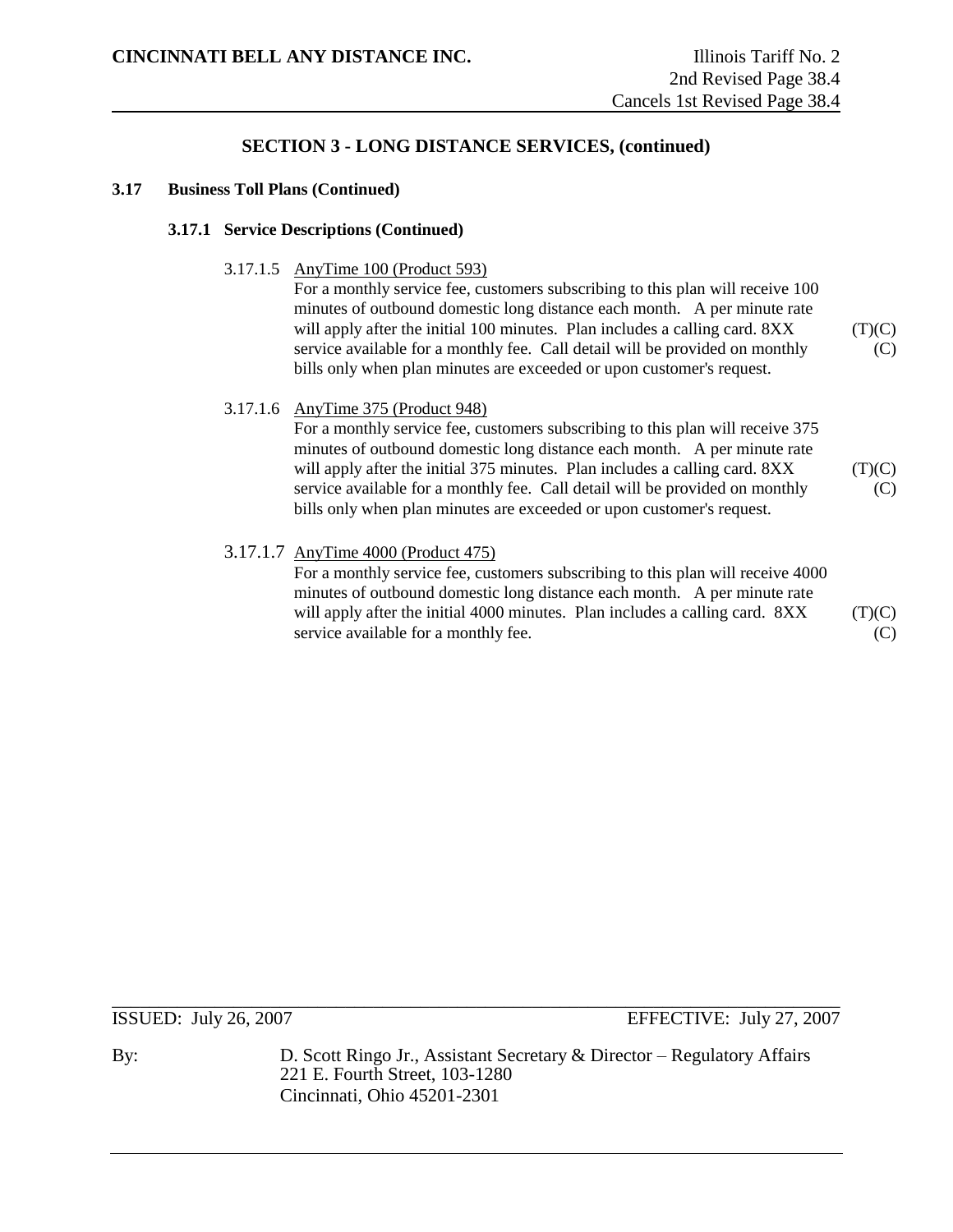## **3.17 Business Toll Plans (Continued)**

# **3.17.2 Rates and Charges**

3.17.2.1 AnyTime 500 (Product 391)

|          |                                                                           | <b>Rates Per Minute</b> |          |
|----------|---------------------------------------------------------------------------|-------------------------|----------|
|          | $1+$ Outbound                                                             | \$0.06                  |          |
|          | 8XX Inbound                                                               | 0.06                    |          |
|          | Monthly Service Fee: \$25.00                                              |                         | (I)      |
|          | Outbound rate applies after the first 500 domestic direct dialed minutes  |                         |          |
|          | 3.17.2.2 AnyTime 750 (Product 393)                                        |                         |          |
|          |                                                                           | <b>Rates Per Minute</b> |          |
|          | $1+$ Outbound                                                             | \$0.06                  |          |
|          | 8XX Inbound                                                               | 0.06                    |          |
|          | Monthly Service Fee: \$35.00                                              |                         | (I)      |
|          | Outbound rate applies after the first 750 domestic direct dialed minutes  |                         |          |
| 3.17.2.3 | AnyTime 1000 (Product 395)                                                |                         |          |
|          |                                                                           | <b>Rates Per Minute</b> |          |
|          | $1+$ Outbound                                                             | \$0.06                  |          |
|          | 8XX Inbound                                                               | 0.06                    |          |
|          | Monthly Service Fee: \$45.00                                              |                         | (I)      |
|          | Outbound rate applies after the first 1000 domestic direct dialed minutes |                         |          |
|          | 3.17.2.4 Business Basic II (Product 358)                                  |                         |          |
|          |                                                                           | Rates Per minute        |          |
|          | $1+$ Outbound                                                             | \$0.10                  | (I)      |
|          | 8XX Inbound                                                               | 0.15                    |          |
|          | Monthly minimum usage charge: \$7.95                                      |                         | $\rm(D)$ |
|          |                                                                           |                         |          |

# ISSUED: June 22, 2012 EFFECTIVE: June 22, 2012

By: Ted Heckmann, Assistant Secretary & Managing Director 221 E. Fourth Street, 103-1280 Cincinnati, Ohio 45201-2301

\_\_\_\_\_\_\_\_\_\_\_\_\_\_\_\_\_\_\_\_\_\_\_\_\_\_\_\_\_\_\_\_\_\_\_\_\_\_\_\_\_\_\_\_\_\_\_\_\_\_\_\_\_\_\_\_\_\_\_\_\_\_\_\_\_\_\_\_\_\_\_\_\_\_\_\_\_\_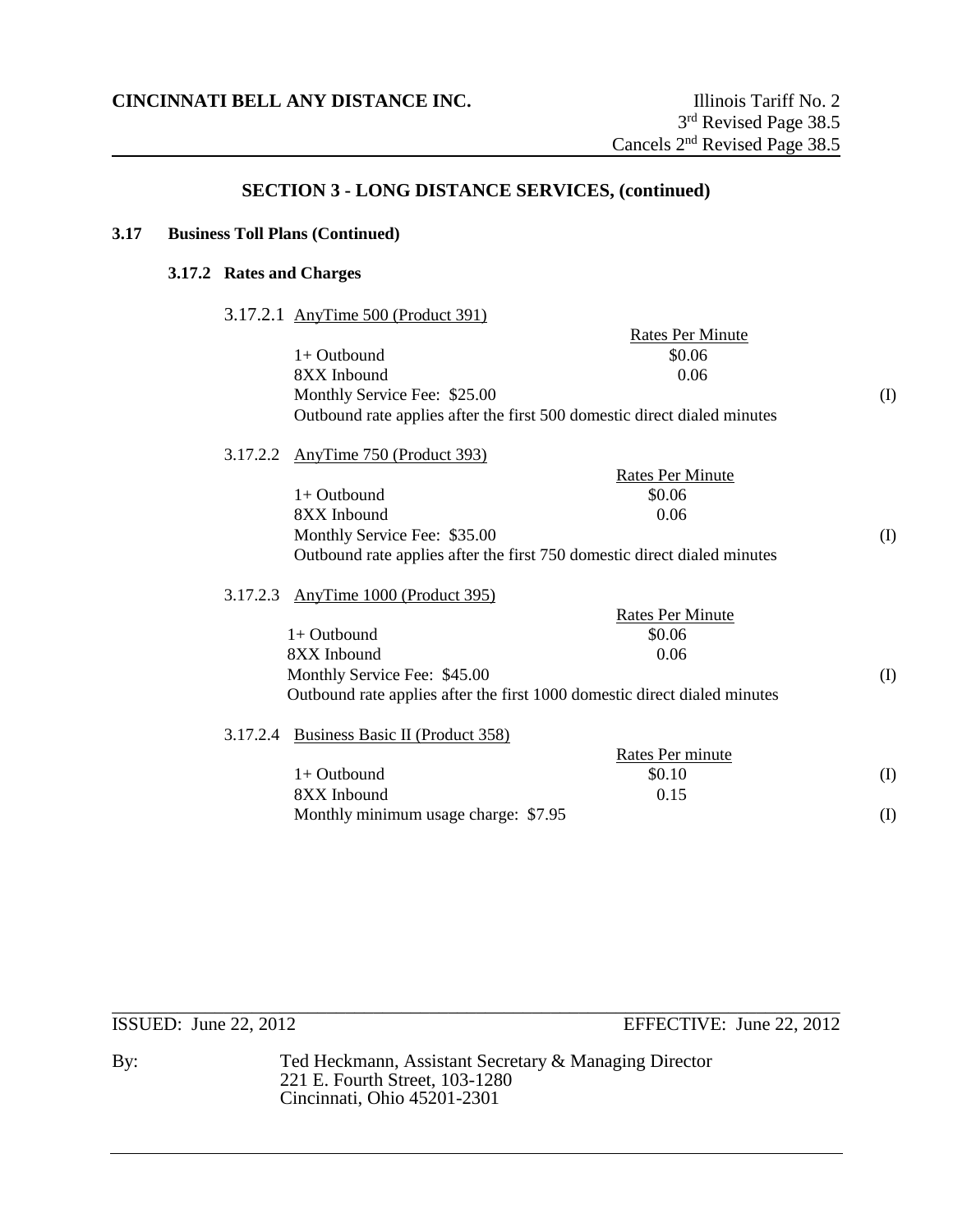#### **3.17 Business Toll Plans (Continued)**

#### **3.17.2 Rates and Charges (Continued)**

3.17.2.5 AnyTime 100 (Product 593)

Rates Per minute  $1+$  Outbound  $$0.07$ 8XX Inbound 0.07 Monthly Service Fee: \$13.00 (I) Outbound rate applies after the first 5000 domestic direct dialed minutes

#### 3.17.2.6 AnyTime 375 (Product 948)

|                              | Rates Per minute                                                                  |     |
|------------------------------|-----------------------------------------------------------------------------------|-----|
| $1+$ Outbound                | \$0.07                                                                            |     |
| 8XX Inbound                  | 0.07                                                                              |     |
| Monthly Service Fee: \$18.00 |                                                                                   | (I) |
|                              | Outbound rate applies to calls after the first 375 domestic direct dialed minutes |     |

#### 3.17.2.7 AnyTime 4000 (Product 475)

|                               | Rates Per minute                                                          |     |
|-------------------------------|---------------------------------------------------------------------------|-----|
| $1+$ Outbound                 | \$0.06                                                                    | (I) |
| 8XX Inbound                   | 0.06                                                                      | (I) |
| Monthly Service Fee: \$150.00 |                                                                           |     |
|                               | Outbound rate applies after the first 4000 domestic direct dialed minutes |     |

#### 3.17.2.8 Access +50 1+ Service (Product AP1)

 $1+$  Outbound  $$0.059$ 

Rates Per minute

Monthly Service Fee: \$0.00

Outbound rate applies after the first 50 domestic direct dialed minutes

\_\_\_\_\_\_\_\_\_\_\_\_\_\_\_\_\_\_\_\_\_\_\_\_\_\_\_\_\_\_\_\_\_\_\_\_\_\_\_\_\_\_\_\_\_\_\_\_\_\_\_\_\_\_\_\_\_\_\_\_\_\_\_\_\_\_\_\_\_\_\_\_\_\_\_\_\_\_ ISSUED: June 22, 2012 EFFECTIVE: June 22, 2012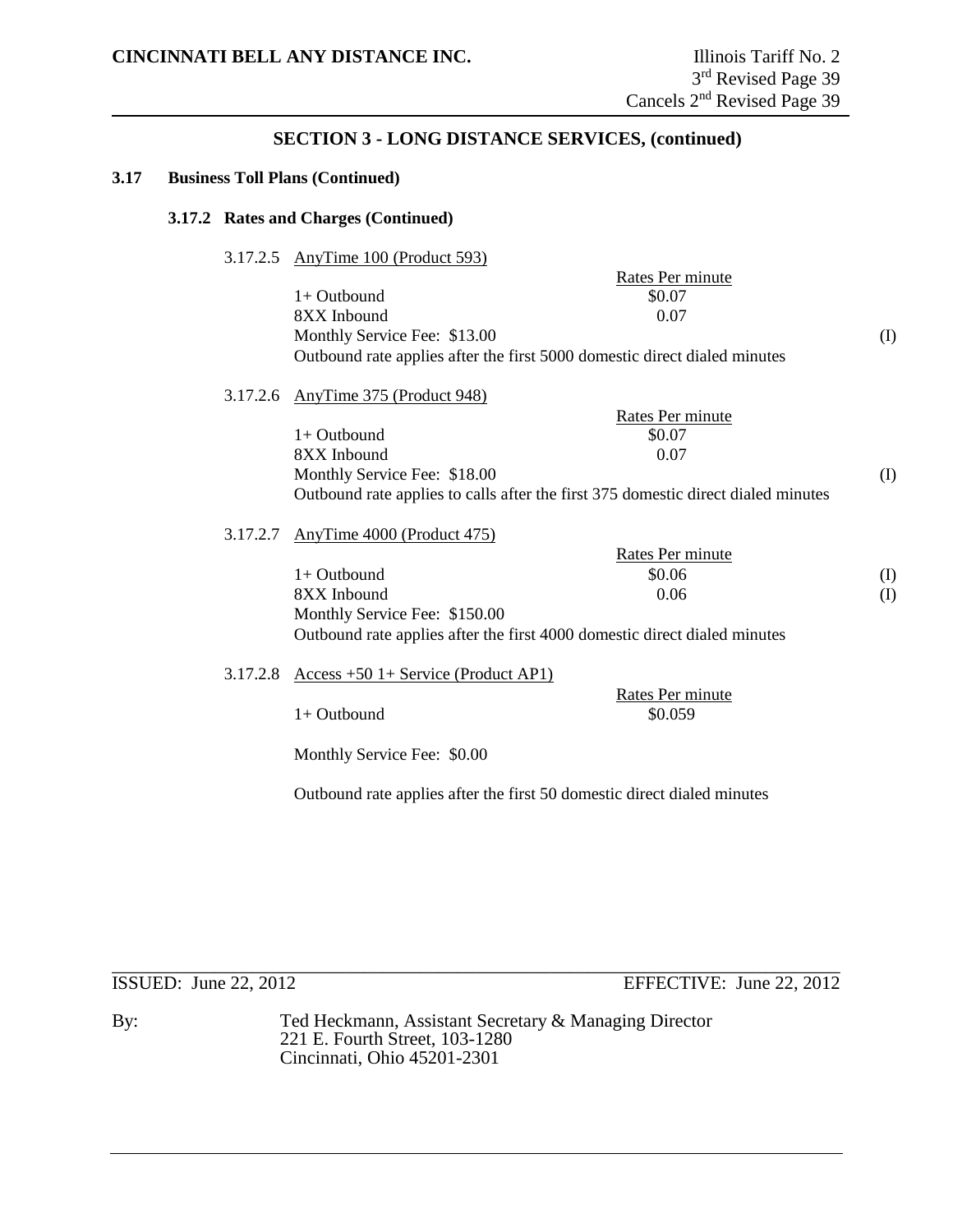# **SECTION 4 - BUSINESS LOCAL EXCHANGE SERVICE** (N)

- 4.1 Unlimited Home Office Package
	- 4.1.1 Description

With the Unlimited Home Office Package, the customer pays a monthly rate for unlimited domestic long distance, unlimited local calling, caller id service and call waiting service.

4.1.2 Recurring and Nonrecurring Charges

Charges for each Package include a monthly recurring service charge. In addition to the nonrecurring charge listed below, service order charges may apply. In certain circumstances, service to customers may require the use of a link (and, or) number portability arrangements provided by the Incumbent Local Exchange Carrier. In such circumstances, the monthly recurring charge to the customer will be the greater of the company's monthly recurring service charge set forth below or the charge to the company by the Incumbent Local Exchange Carrier for the link used to serve the customer. If the customer is served through a Number Portability Arrangement, the monthly charge to the customer will be increased by the applicable charge from the Incumbent Local Exchange Carrier to the Company of the Number Portability Arrangement.

Recurring Charge: \$49.95

Nonrecurring Charge: \$55.00

Service Order Charge: \$17.50

\_\_\_\_\_\_\_\_\_\_\_\_\_\_\_\_\_\_\_\_\_\_\_\_\_\_\_\_\_\_\_\_\_\_\_\_\_\_\_\_\_\_\_\_\_\_\_\_\_\_\_\_\_\_\_\_\_\_\_\_\_\_\_\_\_\_\_\_\_\_\_\_\_\_\_\_\_\_ ISSUED: February 5, 2008 EFFECTIVE: February 6, 2008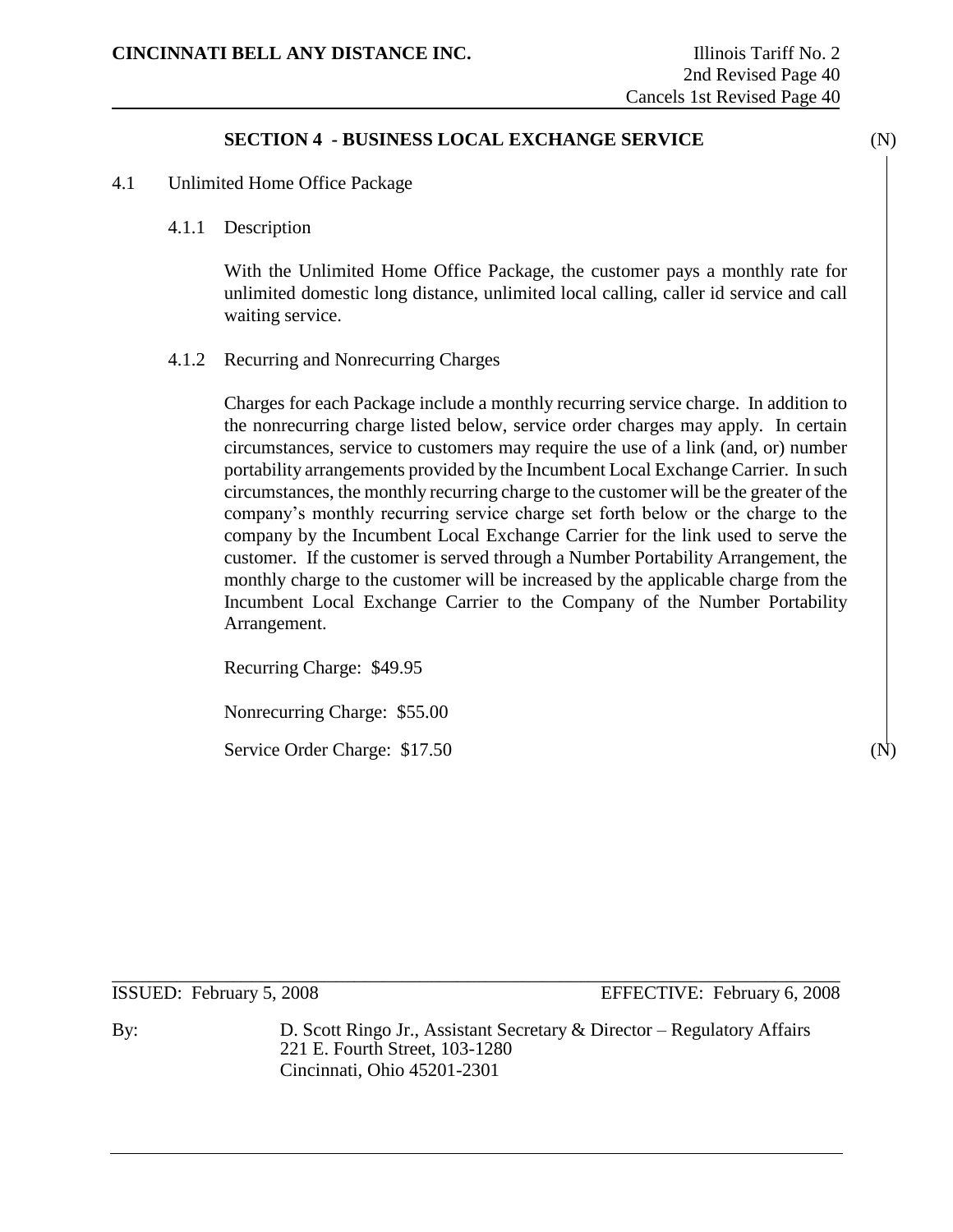$(T)(D)$ 

\_\_\_\_\_\_\_\_\_\_\_\_\_\_\_\_\_\_\_\_\_\_\_\_\_\_\_\_\_\_\_\_\_\_\_\_\_\_\_\_\_\_\_\_\_\_\_\_\_\_\_\_\_\_\_\_\_\_\_\_\_\_\_\_\_\_\_\_\_\_\_\_\_\_\_\_\_\_ ISSUED: January 25, 2006 EFFECTIVE: January 26, 2006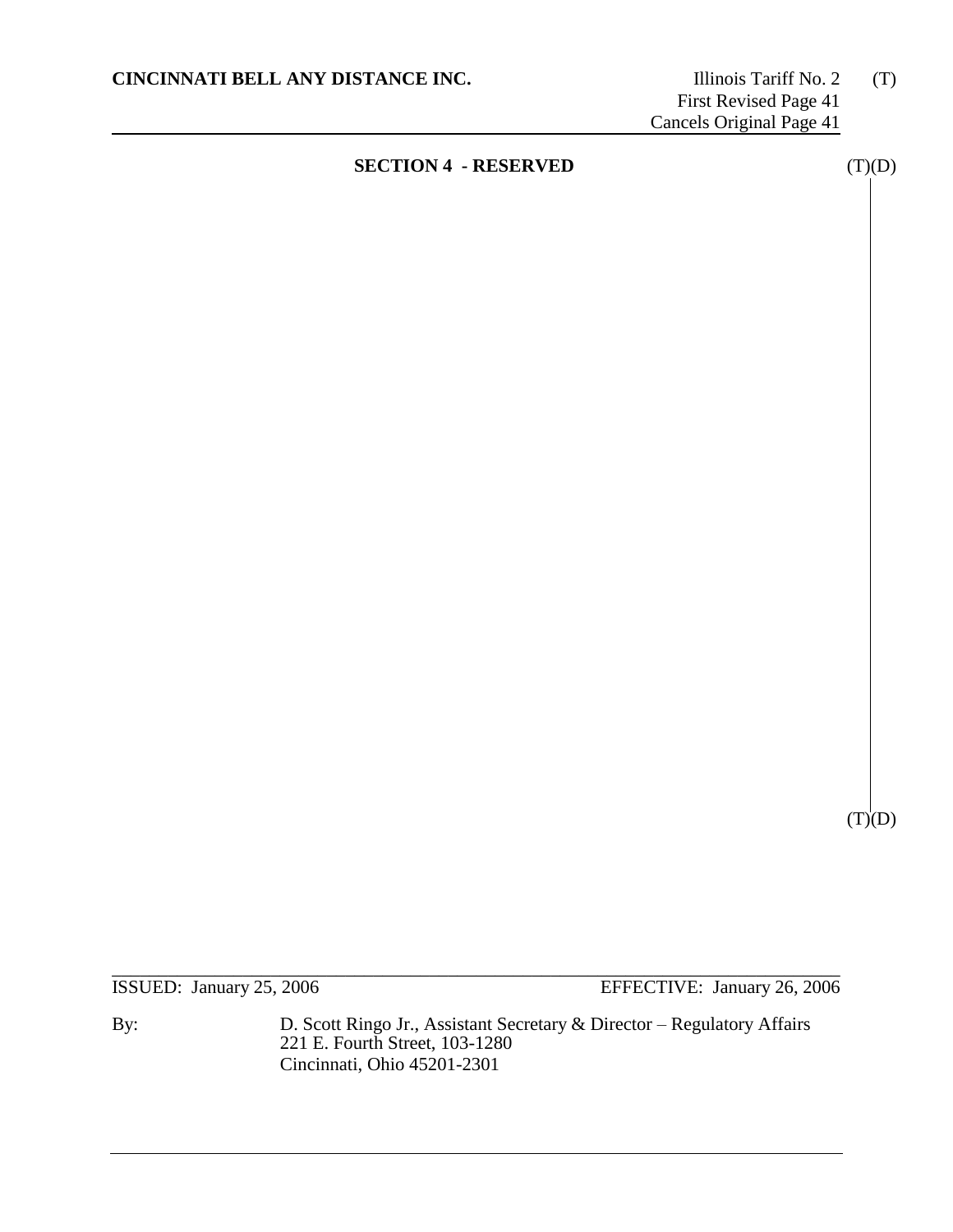$(T)(D)$ 

\_\_\_\_\_\_\_\_\_\_\_\_\_\_\_\_\_\_\_\_\_\_\_\_\_\_\_\_\_\_\_\_\_\_\_\_\_\_\_\_\_\_\_\_\_\_\_\_\_\_\_\_\_\_\_\_\_\_\_\_\_\_\_\_\_\_\_\_\_\_\_\_\_\_\_\_\_\_ ISSUED: January 25, 2006 EFFECTIVE: January 26, 2006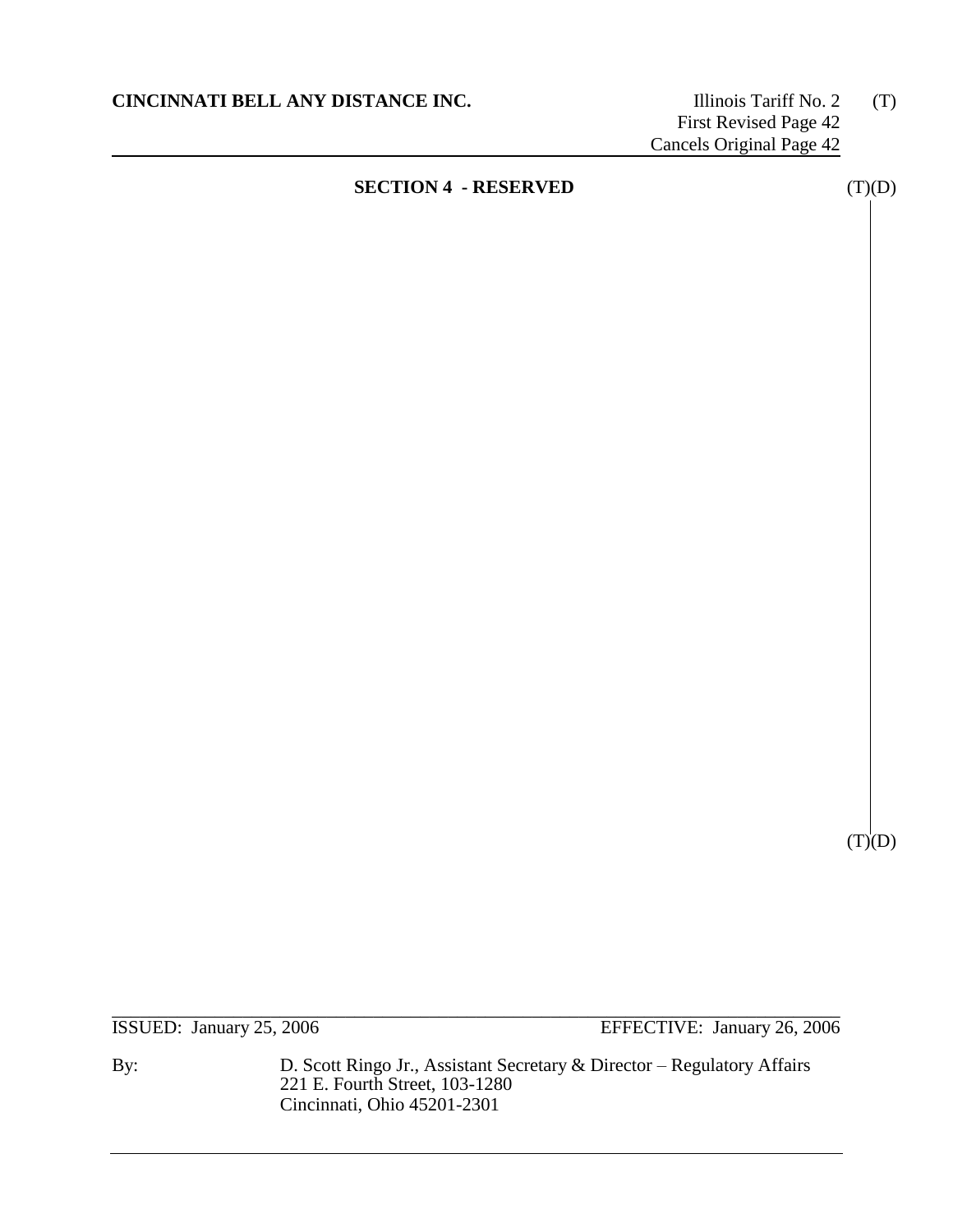$(T)(D)$ 

\_\_\_\_\_\_\_\_\_\_\_\_\_\_\_\_\_\_\_\_\_\_\_\_\_\_\_\_\_\_\_\_\_\_\_\_\_\_\_\_\_\_\_\_\_\_\_\_\_\_\_\_\_\_\_\_\_\_\_\_\_\_\_\_\_\_\_\_\_\_\_\_\_\_\_\_\_\_ ISSUED: January 25, 2006 EFFECTIVE: January 26, 2006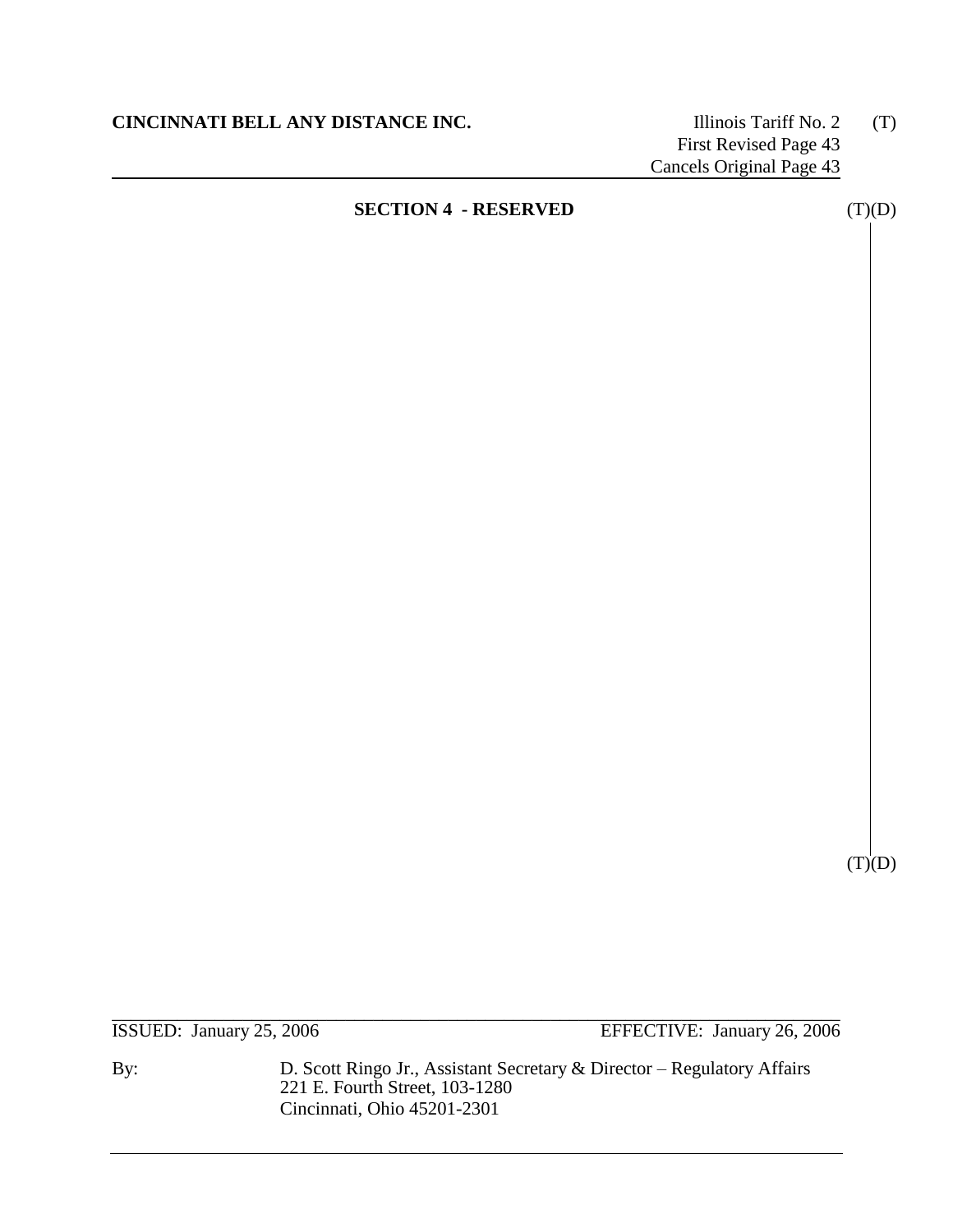**CINCINNATI BELL ANY DISTANCE INC.** Illinois Tariff No. 2 (T)

First Revised Page 44 Cancels Original Page 44

# **SECTION 4 - RESERVED** (T)(D)

 $(T)(D)$ 

ISSUED: January 25, 2006 EFFECTIVE: January 26, 2006

By: D. Scott Ringo Jr., Assistant Secretary & Director – Regulatory Affairs 221 E. Fourth Street, 103-1280 Cincinnati, Ohio 45201-2301

\_\_\_\_\_\_\_\_\_\_\_\_\_\_\_\_\_\_\_\_\_\_\_\_\_\_\_\_\_\_\_\_\_\_\_\_\_\_\_\_\_\_\_\_\_\_\_\_\_\_\_\_\_\_\_\_\_\_\_\_\_\_\_\_\_\_\_\_\_\_\_\_\_\_\_\_\_\_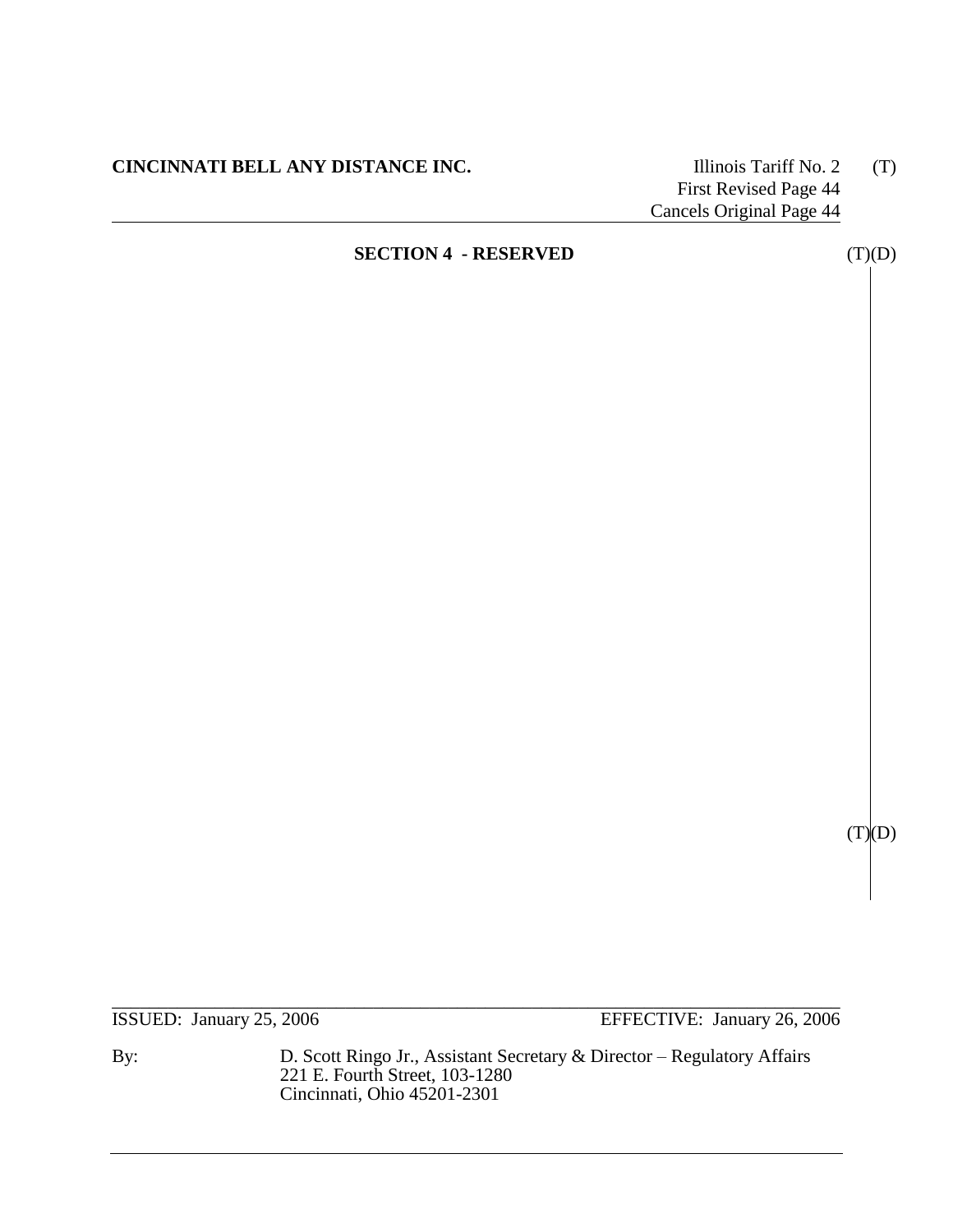$(T)(D)$ 

ISSUED: January 25, 2006 EFFECTIVE: January 26, 2006

By: D. Scott Ringo Jr., Assistant Secretary & Director – Regulatory Affairs 221 E. Fourth Street, 103-1280 Cincinnati, Ohio 45201-2301

\_\_\_\_\_\_\_\_\_\_\_\_\_\_\_\_\_\_\_\_\_\_\_\_\_\_\_\_\_\_\_\_\_\_\_\_\_\_\_\_\_\_\_\_\_\_\_\_\_\_\_\_\_\_\_\_\_\_\_\_\_\_\_\_\_\_\_\_\_\_\_\_\_\_\_\_\_\_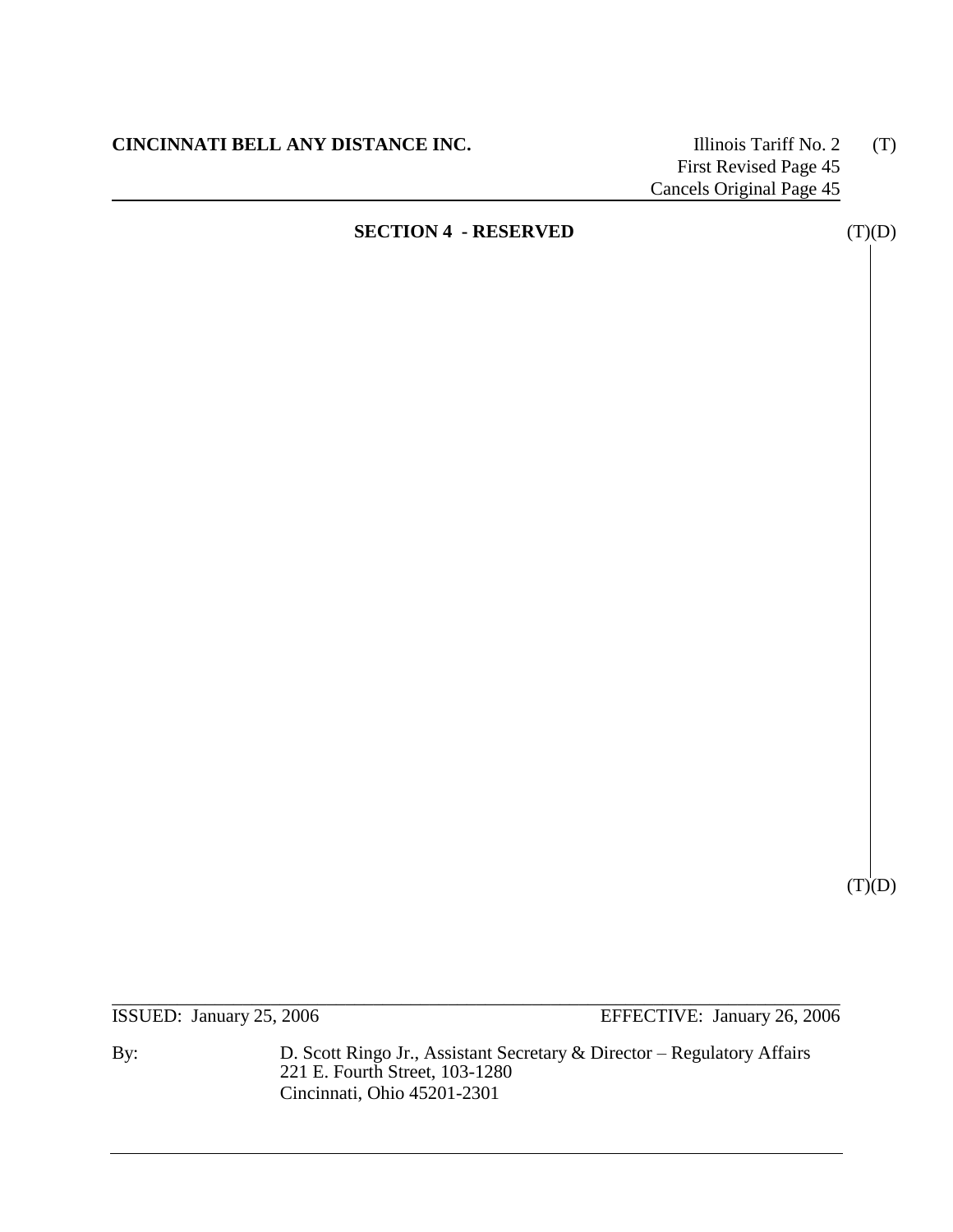$(T)(D)$ 

\_\_\_\_\_\_\_\_\_\_\_\_\_\_\_\_\_\_\_\_\_\_\_\_\_\_\_\_\_\_\_\_\_\_\_\_\_\_\_\_\_\_\_\_\_\_\_\_\_\_\_\_\_\_\_\_\_\_\_\_\_\_\_\_\_\_\_\_\_\_\_\_\_\_\_\_\_\_ ISSUED: January 25, 2006 EFFECTIVE: January 26, 2006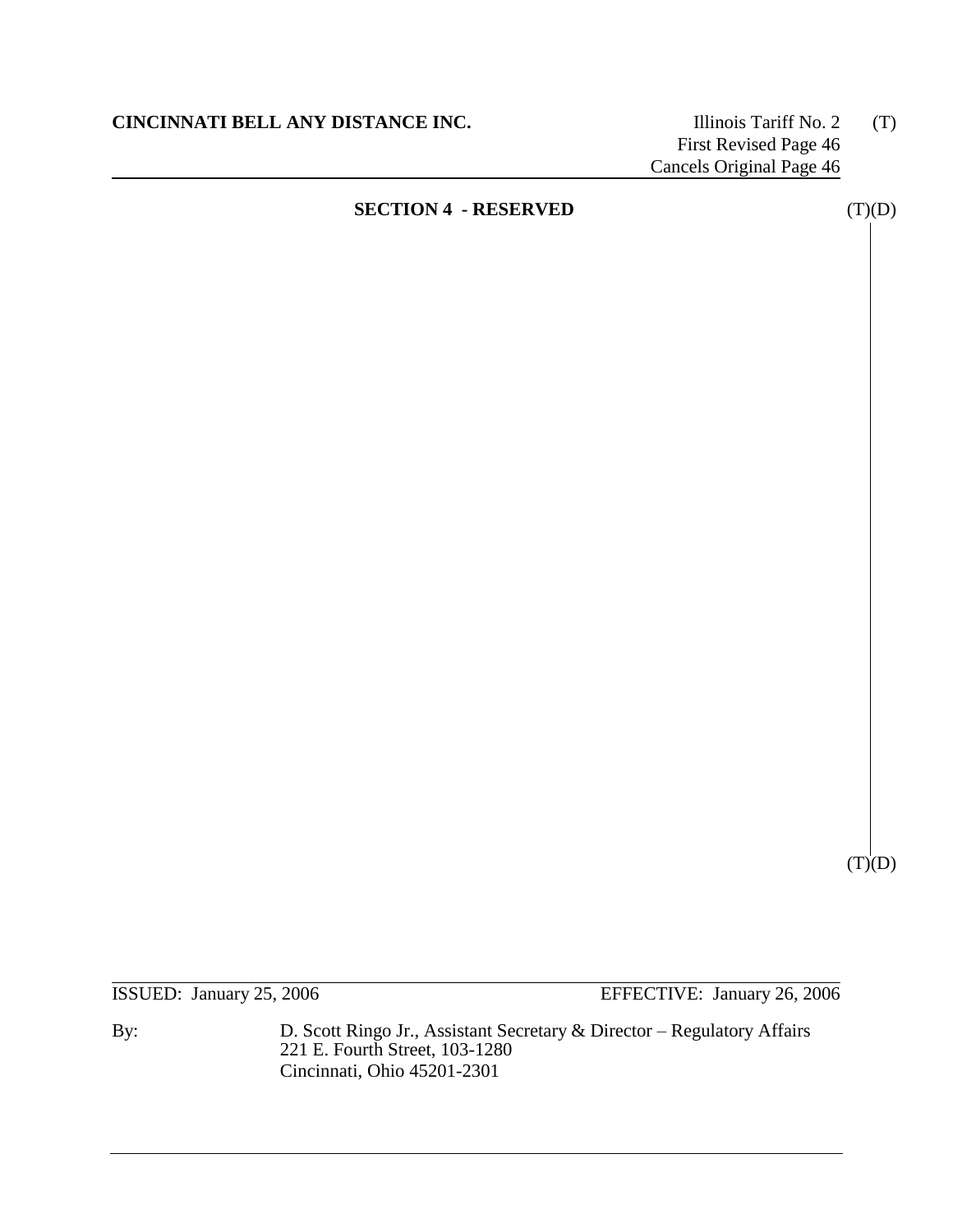# **SECTION 4 - RESERVED** (T)(D)

\_\_\_\_\_\_\_\_\_\_\_\_\_\_\_\_\_\_\_\_\_\_\_\_\_\_\_\_\_\_\_\_\_\_\_\_\_\_\_\_\_\_\_\_\_\_\_\_\_\_\_\_\_\_\_\_\_\_\_\_\_\_\_\_\_\_\_\_\_\_\_\_\_\_\_\_\_\_ ISSUED: January 25, 2006 EFFECTIVE: January 26, 2006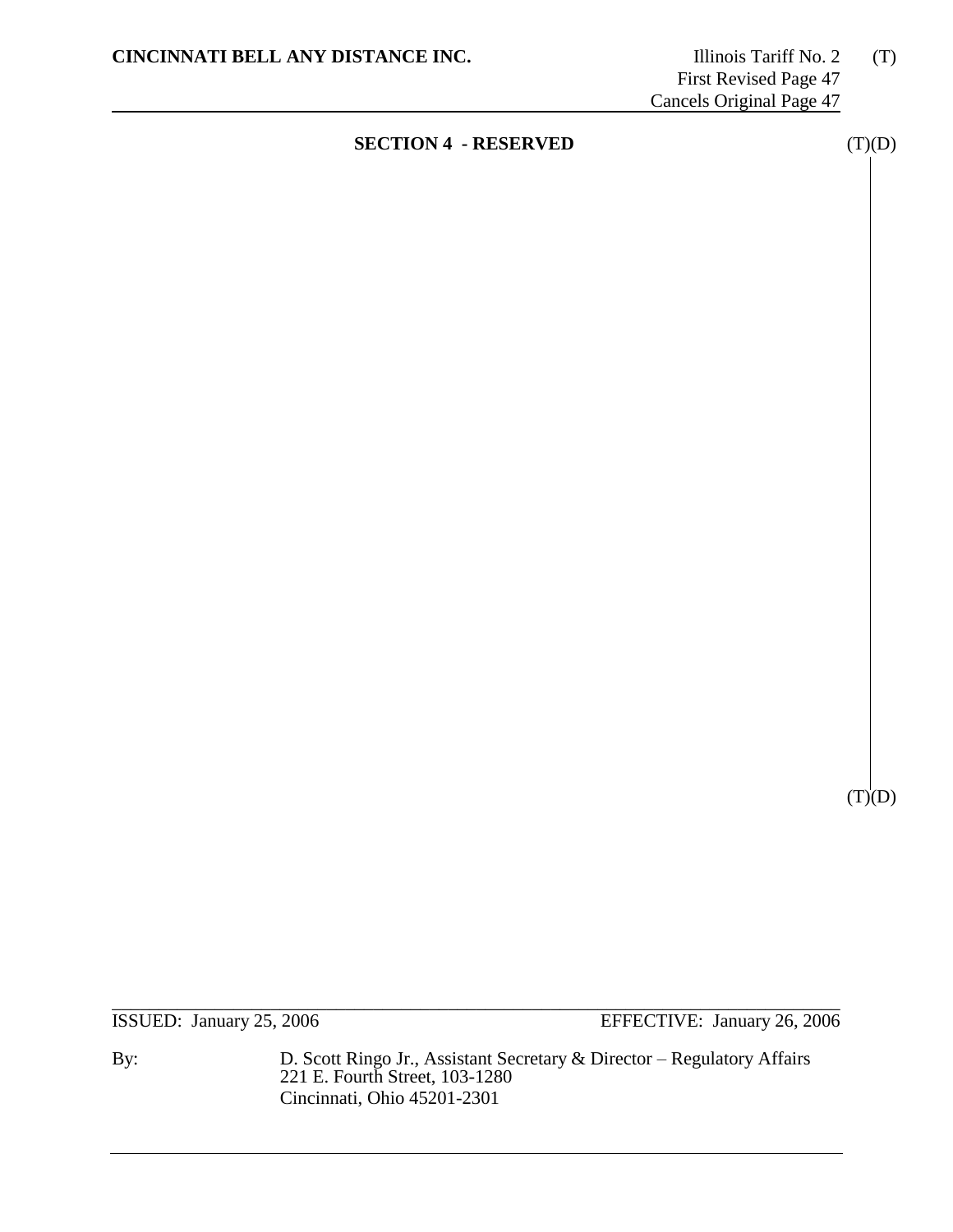\_\_\_\_\_\_\_\_\_\_\_\_\_\_\_\_\_\_\_\_\_\_\_\_\_\_\_\_\_\_\_\_\_\_\_\_\_\_\_\_\_\_\_\_\_\_\_\_\_\_\_\_\_\_\_\_\_\_\_\_\_\_\_\_\_\_\_\_\_\_\_\_\_\_\_\_\_\_ ISSUED: January 25, 2006 EFFECTIVE: January 26, 2006

By: D. Scott Ringo Jr., Assistant Secretary & Director – Regulatory Affairs 221 E. Fourth Street, 103-1280 Cincinnati, Ohio 45201-2301

 $(T)(D)$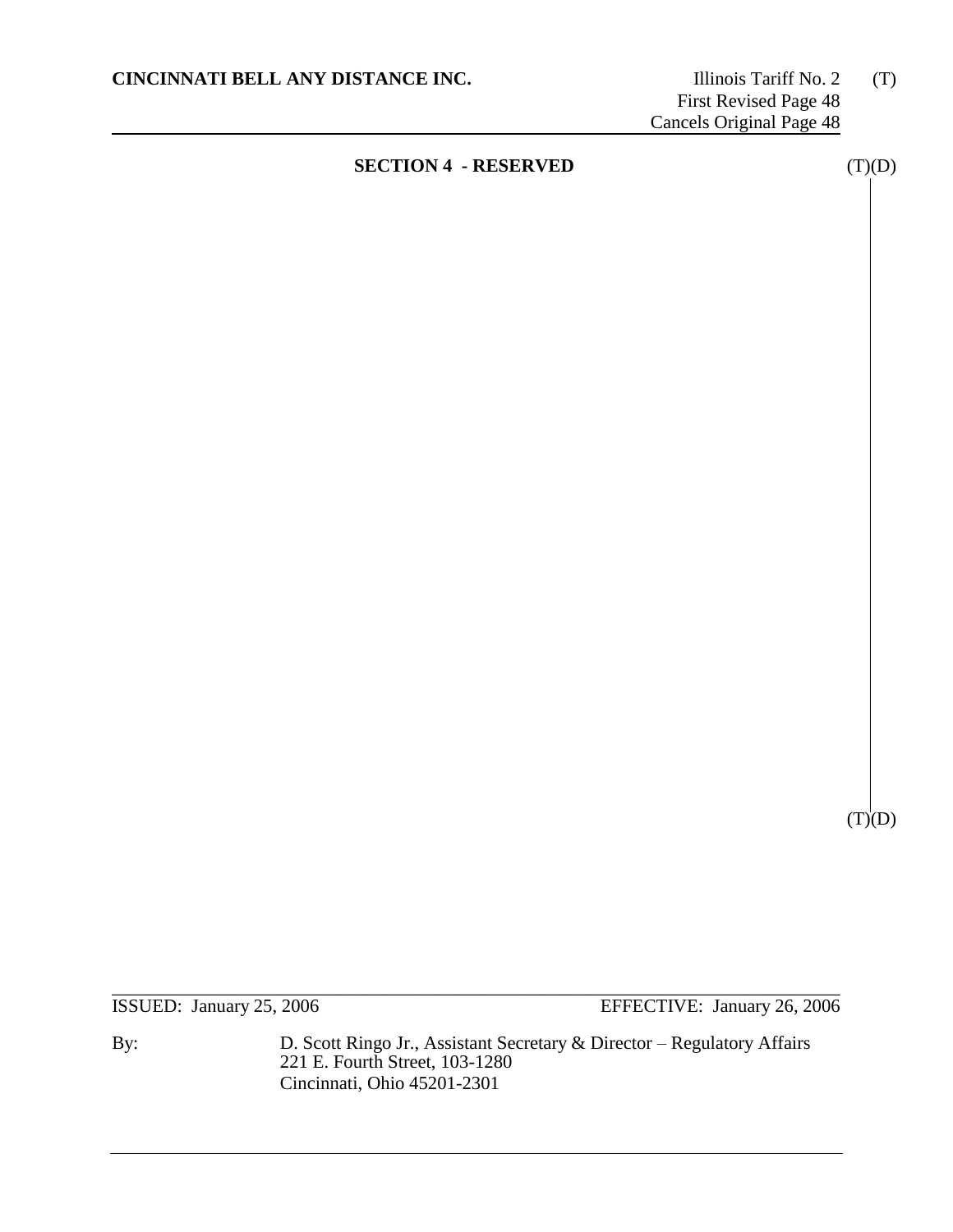# **SECTION 4 - RESERVED** (T)(D)

\_\_\_\_\_\_\_\_\_\_\_\_\_\_\_\_\_\_\_\_\_\_\_\_\_\_\_\_\_\_\_\_\_\_\_\_\_\_\_\_\_\_\_\_\_\_\_\_\_\_\_\_\_\_\_\_\_\_\_\_\_\_\_\_\_\_\_\_\_\_\_\_\_\_\_\_\_\_ ISSUED: January 25, 2006 EFFECTIVE: January 26, 2006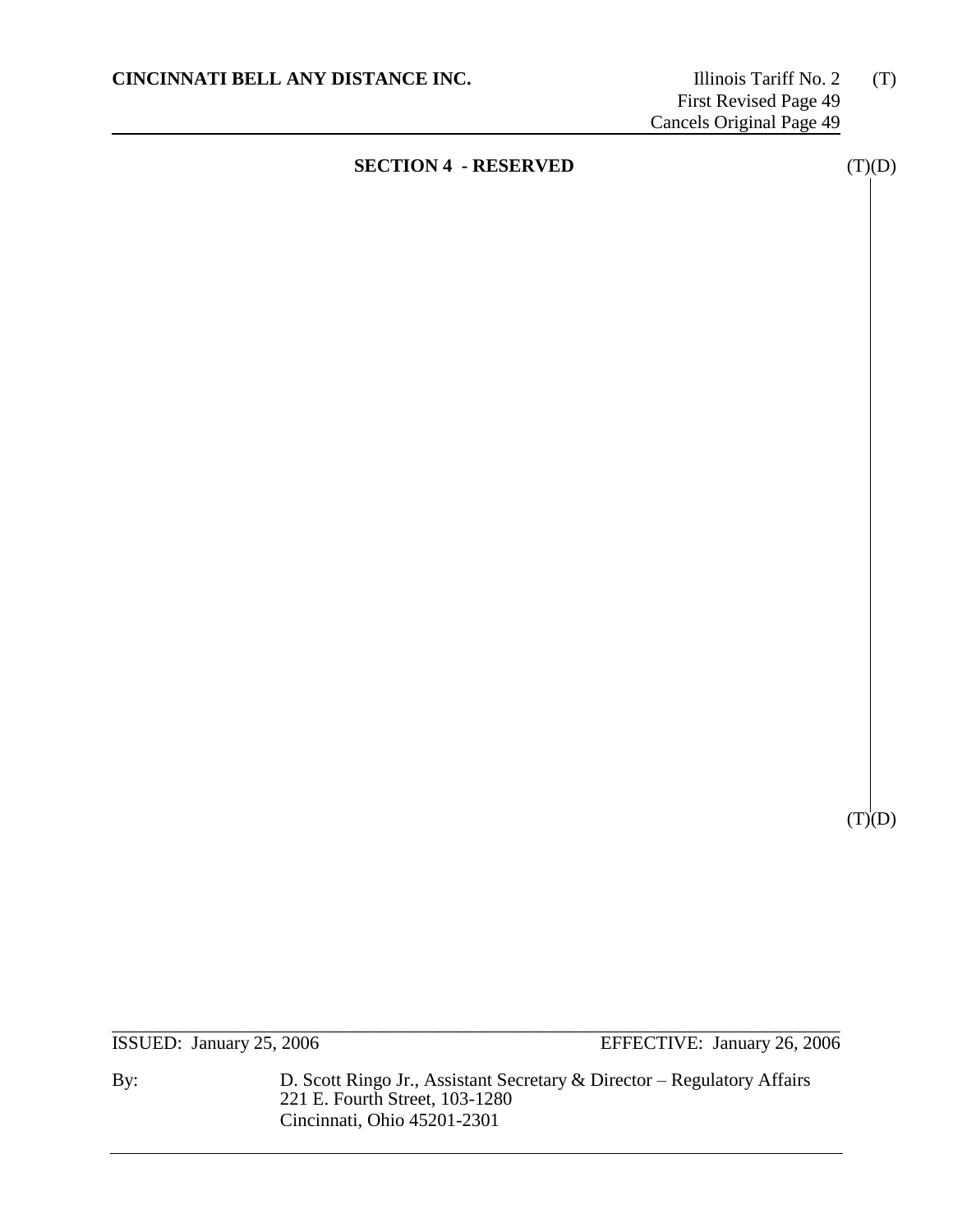\_\_\_\_\_\_\_\_\_\_\_\_\_\_\_\_\_\_\_\_\_\_\_\_\_\_\_\_\_\_\_\_\_\_\_\_\_\_\_\_\_\_\_\_\_\_\_\_\_\_\_\_\_\_\_\_\_\_\_\_\_\_\_\_\_\_\_\_\_\_\_\_\_\_\_\_\_\_ ISSUED: January 25, 2006 EFFECTIVE: January 26, 2006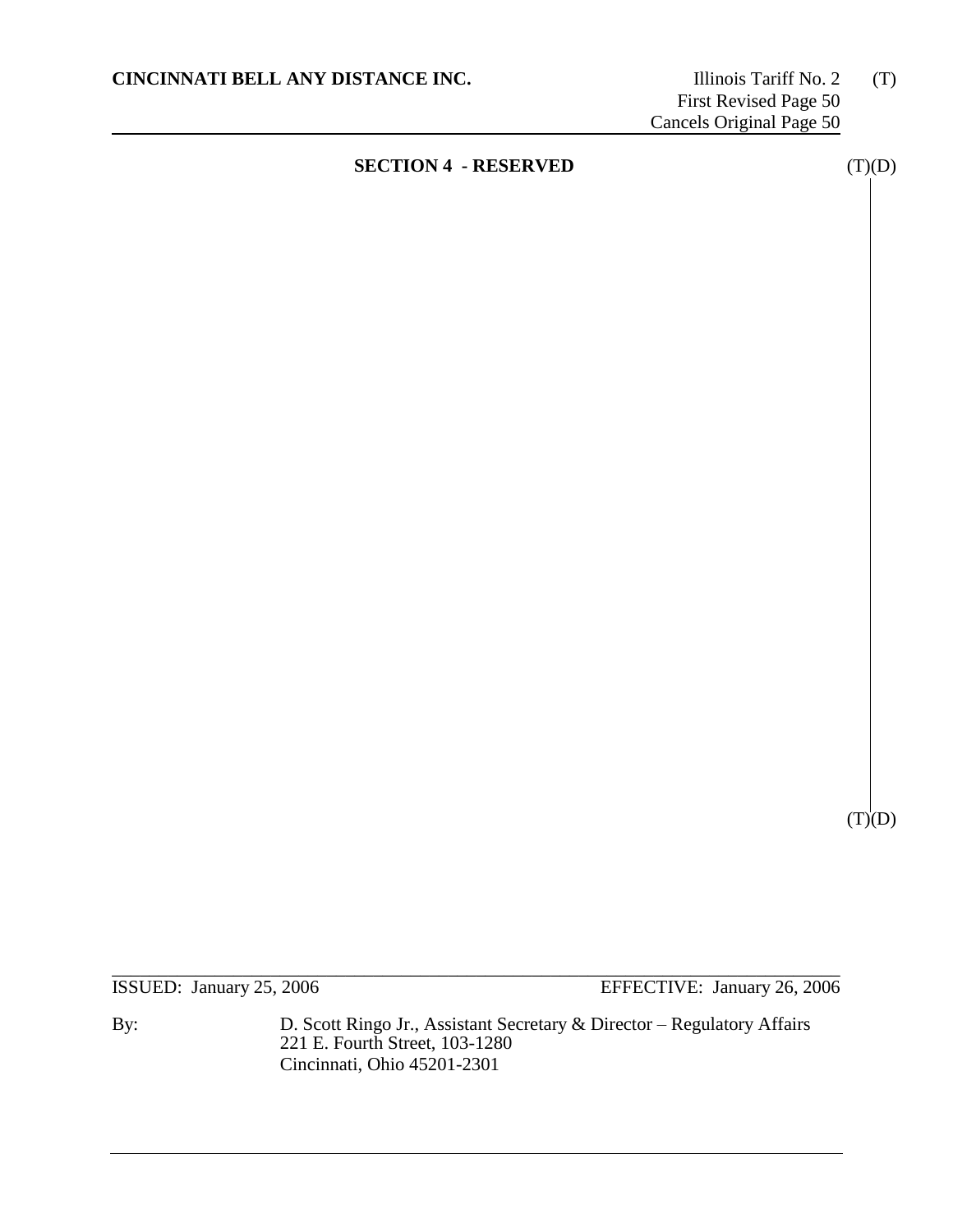# **SECTION 5 - RESERVED** (T)(D)

\_\_\_\_\_\_\_\_\_\_\_\_\_\_\_\_\_\_\_\_\_\_\_\_\_\_\_\_\_\_\_\_\_\_\_\_\_\_\_\_\_\_\_\_\_\_\_\_\_\_\_\_\_\_\_\_\_\_\_\_\_\_\_\_\_\_\_\_\_\_\_\_\_\_\_\_\_\_

ISSUED: January 25, 2006 EFFECTIVE: January 26, 2006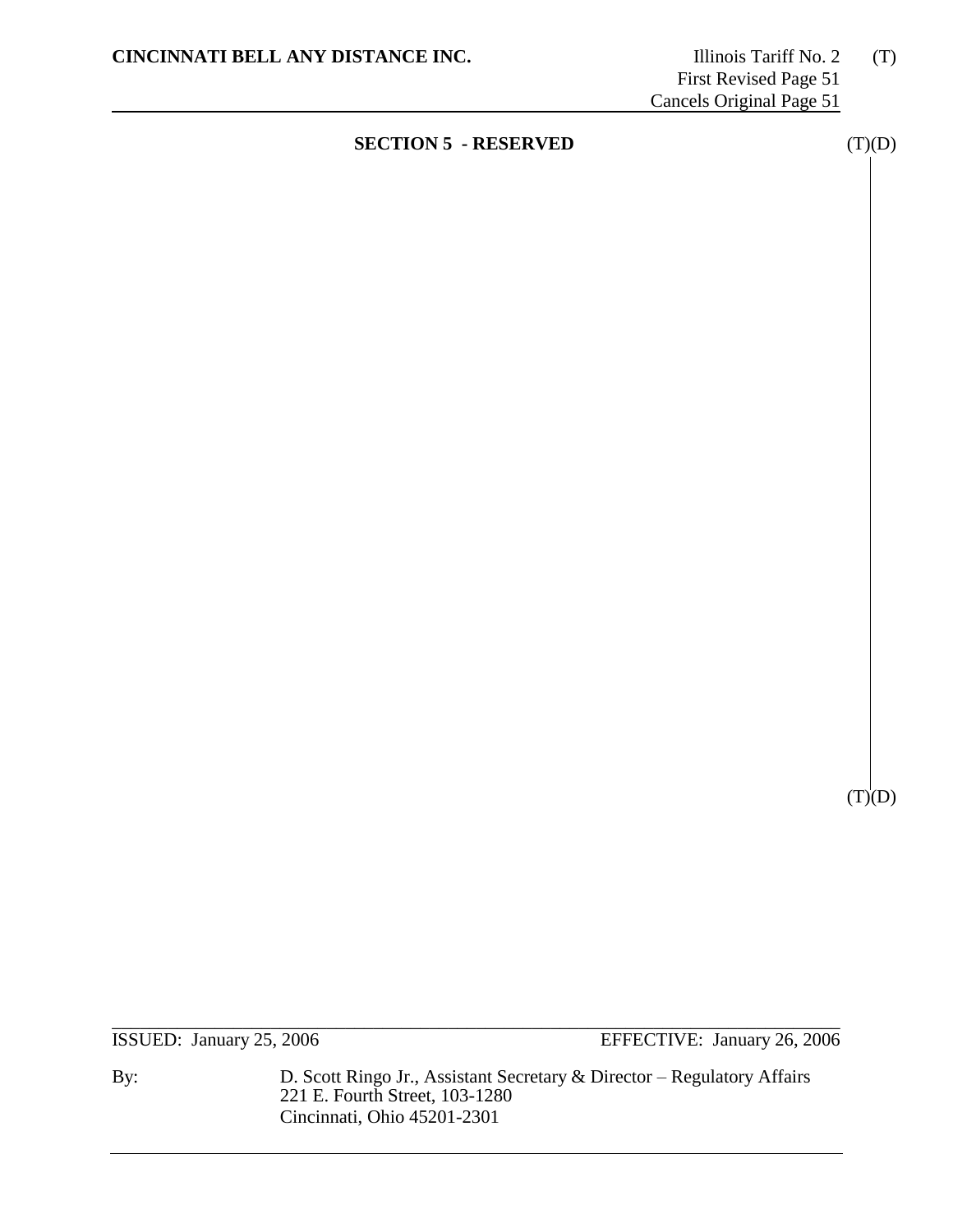$(T)(D)$ 

\_\_\_\_\_\_\_\_\_\_\_\_\_\_\_\_\_\_\_\_\_\_\_\_\_\_\_\_\_\_\_\_\_\_\_\_\_\_\_\_\_\_\_\_\_\_\_\_\_\_\_\_\_\_\_\_\_\_\_\_\_\_\_\_\_\_\_\_\_\_\_\_\_\_\_\_\_\_ ISSUED: January 25, 2006 EFFECTIVE: January 26, 2006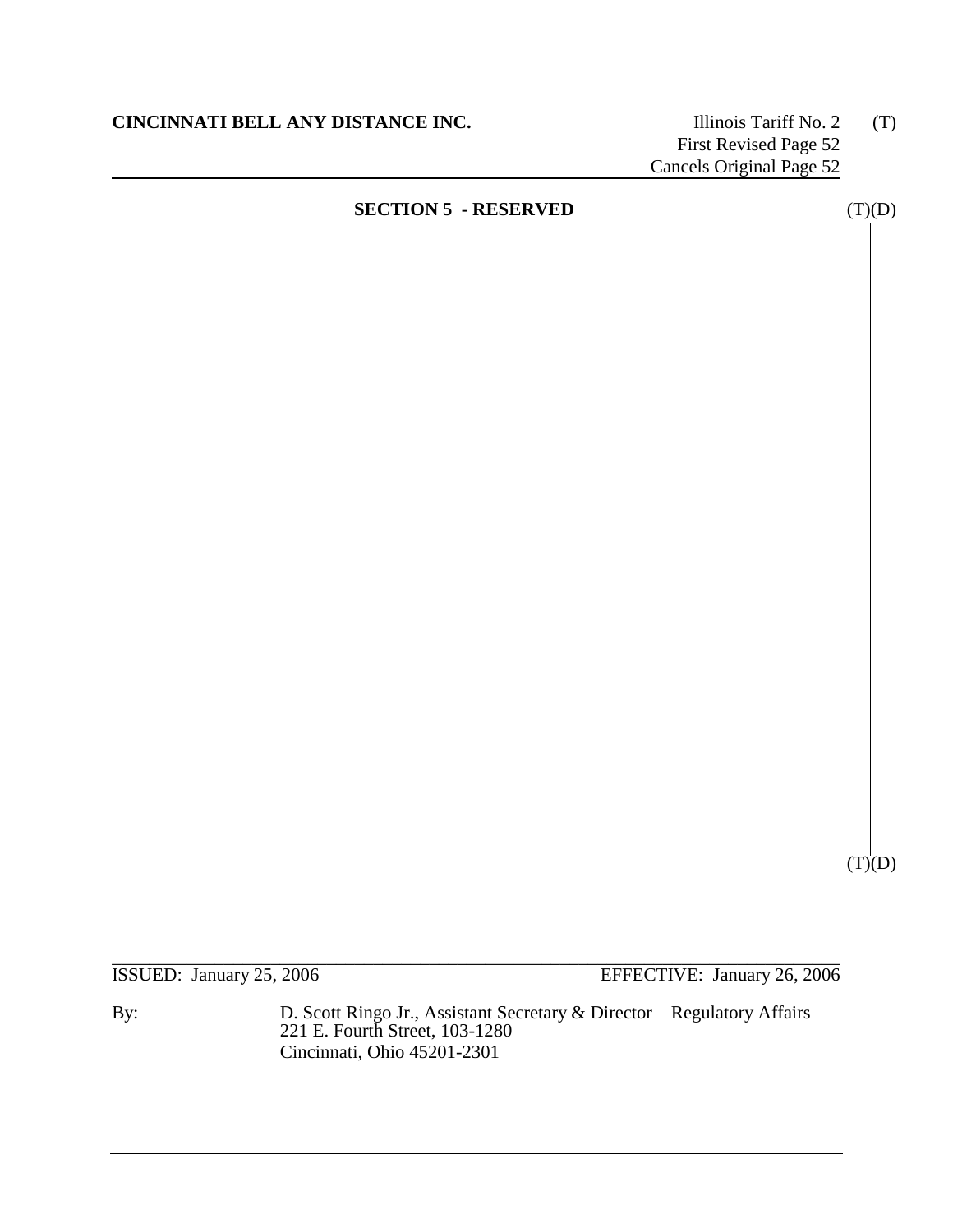# **SECTION 5 - RESERVED** (T)(D)

ISSUED: January 25, 2006 EFFECTIVE: January 26, 2006

By: D. Scott Ringo Jr., Assistant Secretary & Director – Regulatory Affairs 221 E. Fourth Street, 103-1280 Cincinnati, Ohio 45201-2301

\_\_\_\_\_\_\_\_\_\_\_\_\_\_\_\_\_\_\_\_\_\_\_\_\_\_\_\_\_\_\_\_\_\_\_\_\_\_\_\_\_\_\_\_\_\_\_\_\_\_\_\_\_\_\_\_\_\_\_\_\_\_\_\_\_\_\_\_\_\_\_\_\_\_\_\_\_\_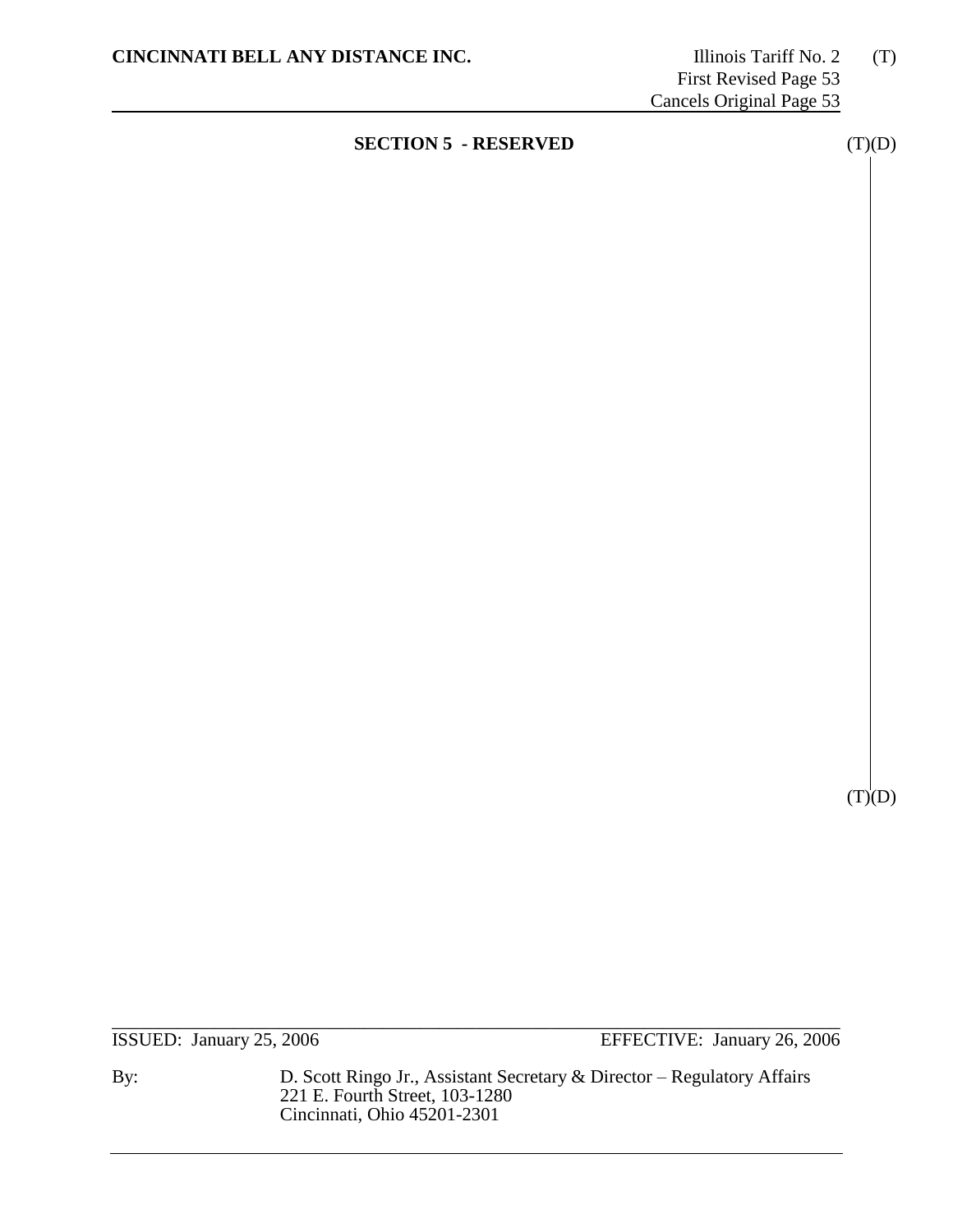$(T)(D)$ 

\_\_\_\_\_\_\_\_\_\_\_\_\_\_\_\_\_\_\_\_\_\_\_\_\_\_\_\_\_\_\_\_\_\_\_\_\_\_\_\_\_\_\_\_\_\_\_\_\_\_\_\_\_\_\_\_\_\_\_\_\_\_\_\_\_\_\_\_\_\_\_\_\_\_\_\_\_\_ ISSUED: January 25, 2006 EFFECTIVE: January 26, 2006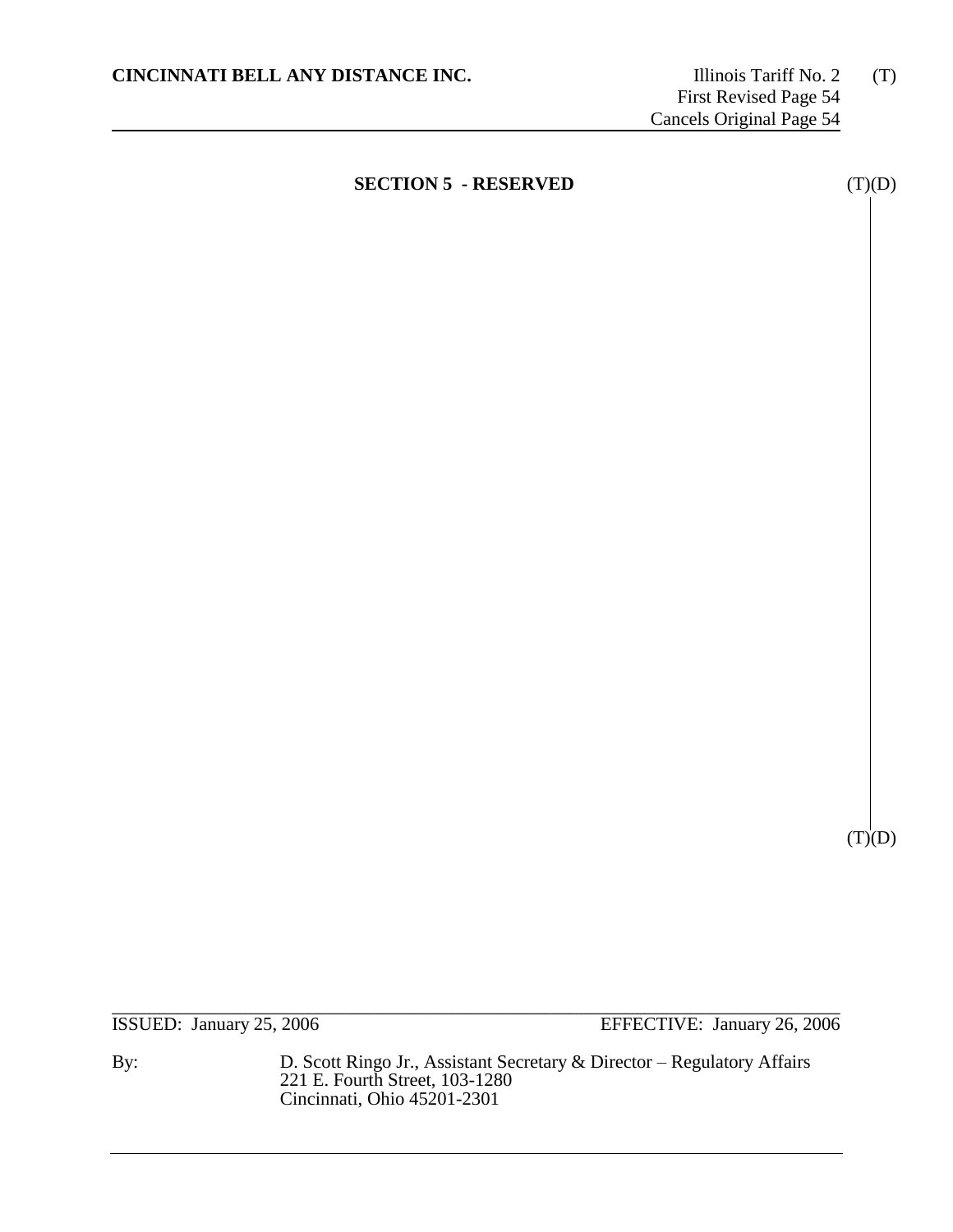$(T)(D)$ 

\_\_\_\_\_\_\_\_\_\_\_\_\_\_\_\_\_\_\_\_\_\_\_\_\_\_\_\_\_\_\_\_\_\_\_\_\_\_\_\_\_\_\_\_\_\_\_\_\_\_\_\_\_\_\_\_\_\_\_\_\_\_\_\_\_\_\_\_\_\_\_\_\_\_\_\_\_\_

ISSUED: January 25, 2006 EFFECTIVE: January 26, 2006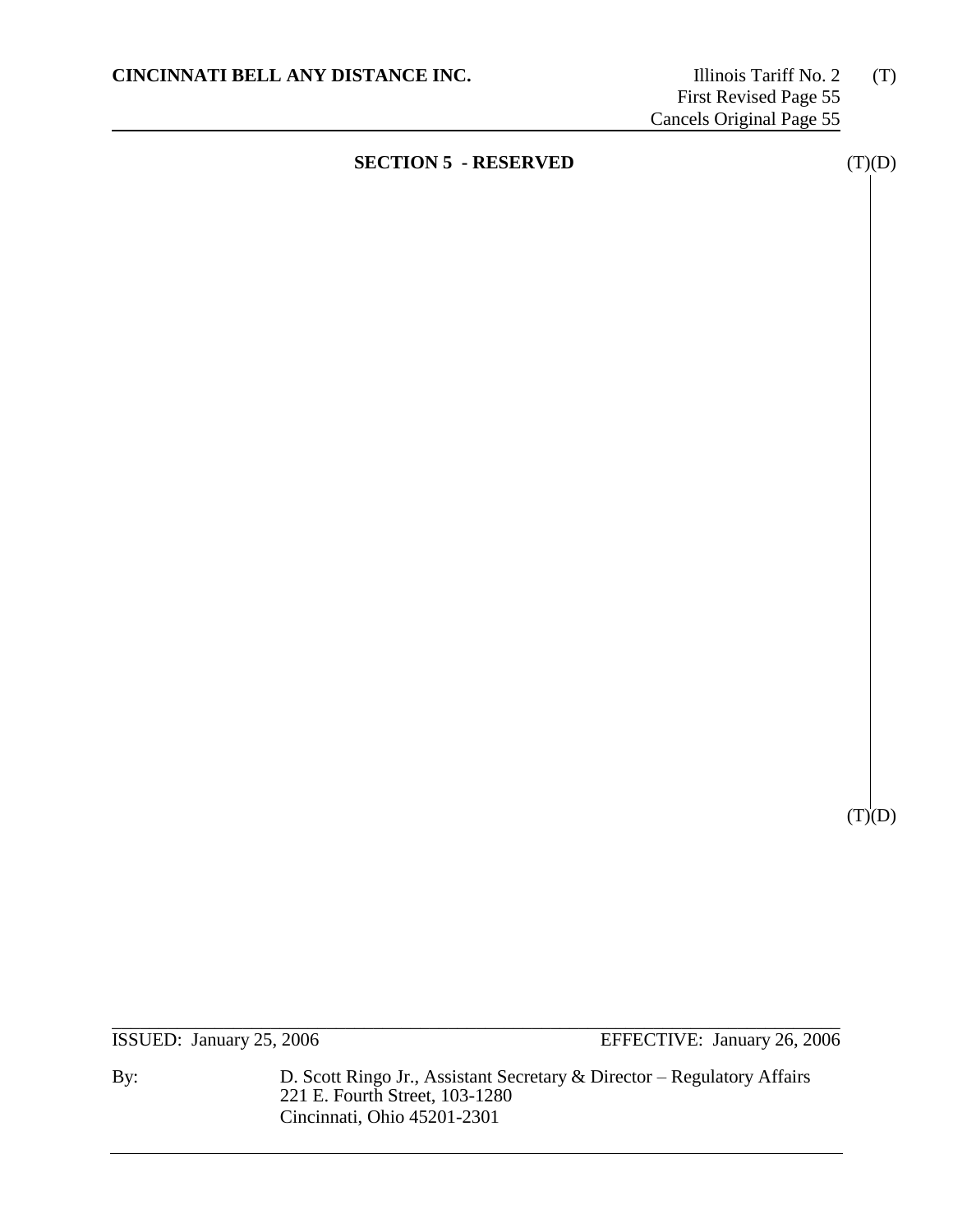$(T)(D)$ 

ISSUED: January 25, 2006 EFFECTIVE: January 26, 2006

By: D. Scott Ringo Jr., Assistant Secretary & Director – Regulatory Affairs 221 E. Fourth Street, 103-1280 Cincinnati, Ohio 45201-2301

\_\_\_\_\_\_\_\_\_\_\_\_\_\_\_\_\_\_\_\_\_\_\_\_\_\_\_\_\_\_\_\_\_\_\_\_\_\_\_\_\_\_\_\_\_\_\_\_\_\_\_\_\_\_\_\_\_\_\_\_\_\_\_\_\_\_\_\_\_\_\_\_\_\_\_\_\_\_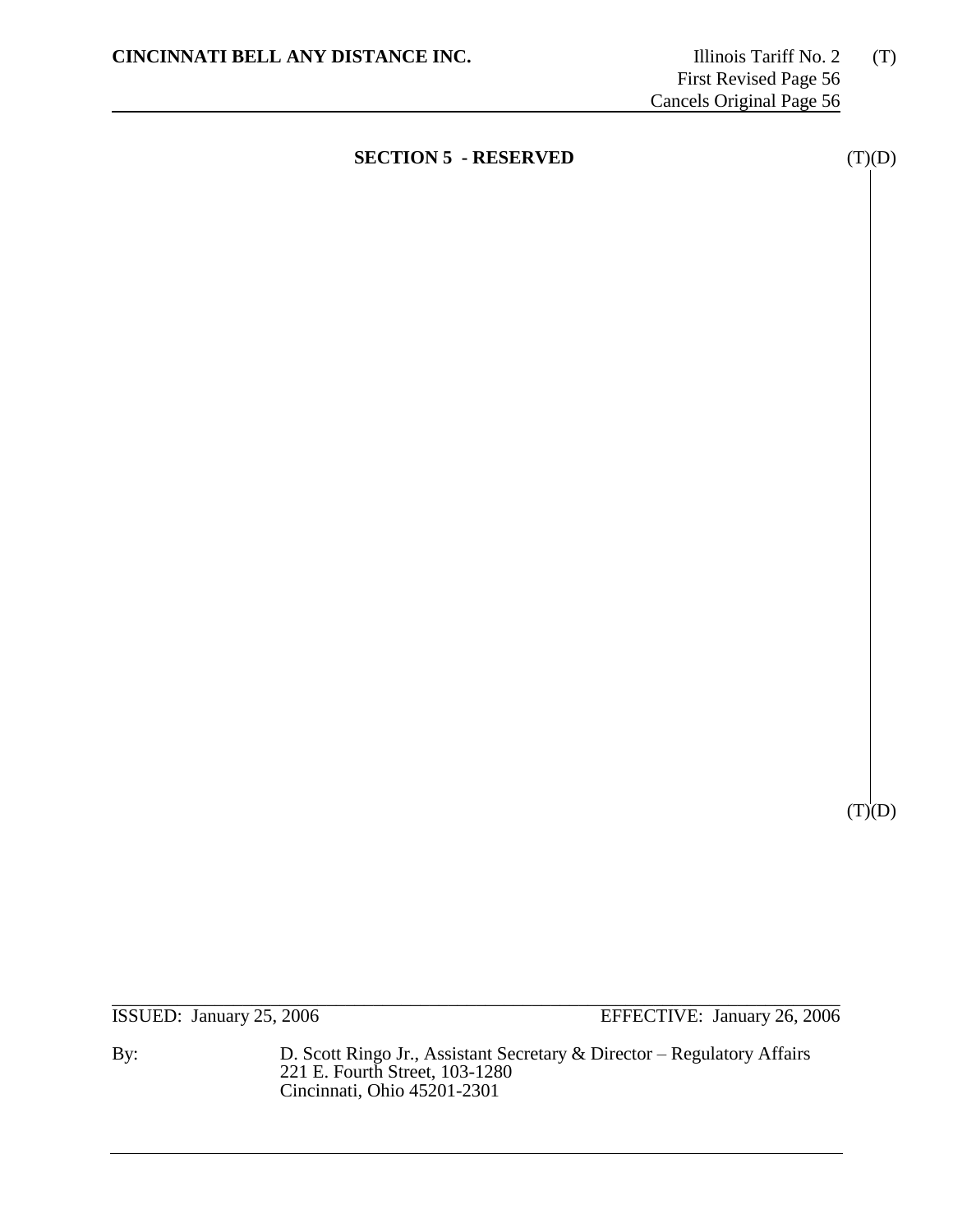# **SECTION 6 - OBSOLETE SERVICE OFFERINGS**

The services in this Section are available only to existing Business customers. Upon expiration of the contract term, existing customers my either elect to continue these services at these rates or may subscribe to the then current service offerings under preceding paragraphs of this tariff.

**6.1 Reserved** (T)(D)

 $(T)(D)$ 

\_\_\_\_\_\_\_\_\_\_\_\_\_\_\_\_\_\_\_\_\_\_\_\_\_\_\_\_\_\_\_\_\_\_\_\_\_\_\_\_\_\_\_\_\_\_\_\_\_\_\_\_\_\_\_\_\_\_\_\_\_\_\_\_\_\_\_\_\_\_\_\_\_\_\_\_\_\_ ISSUED: January 25, 2006 EFFECTIVE: January 26, 2006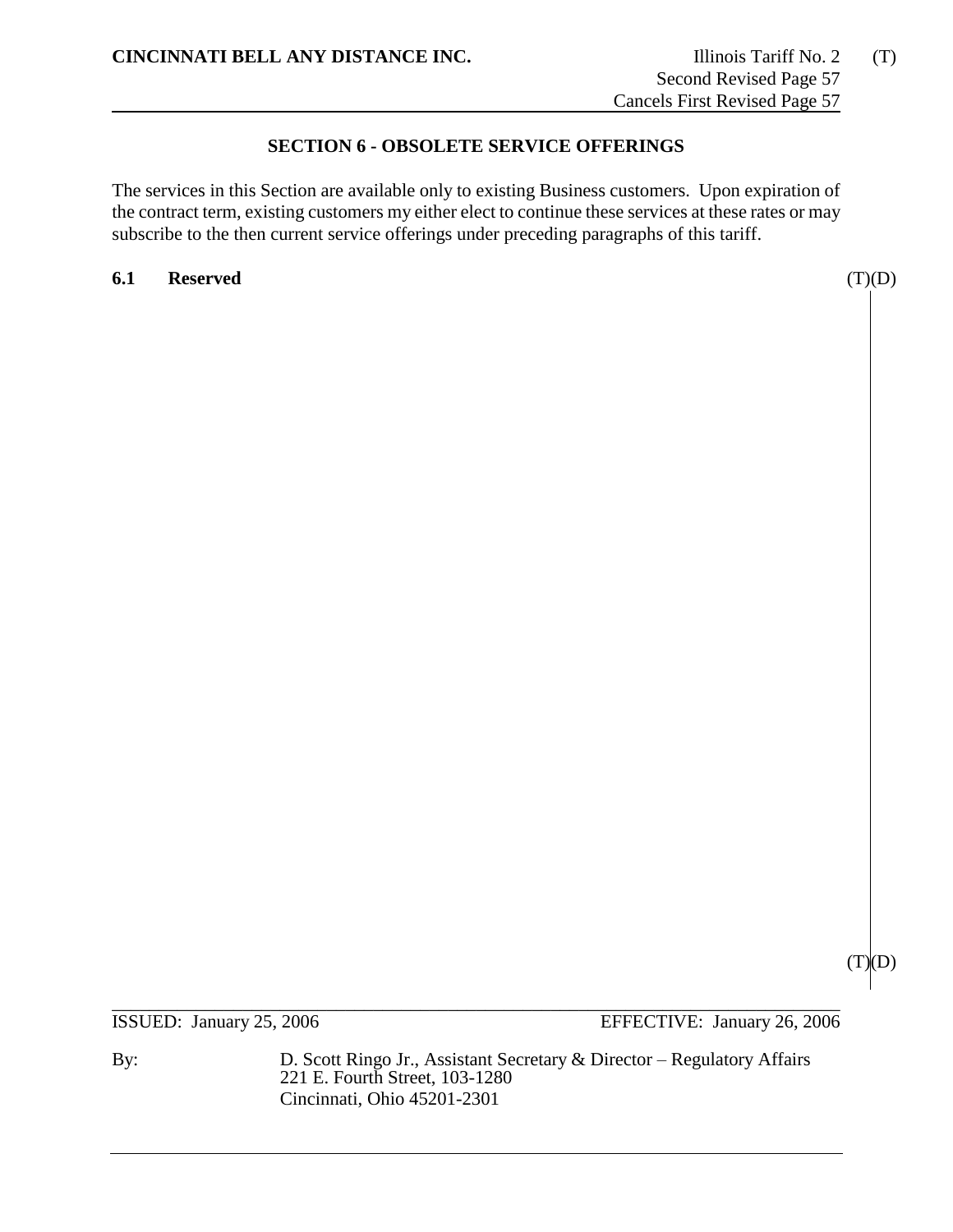**6.1 Reserved** (T)(D)

 $(T)(D)$ 

\_\_\_\_\_\_\_\_\_\_\_\_\_\_\_\_\_\_\_\_\_\_\_\_\_\_\_\_\_\_\_\_\_\_\_\_\_\_\_\_\_\_\_\_\_\_\_\_\_\_\_\_\_\_\_\_\_\_\_\_\_\_\_\_\_\_\_\_\_\_\_\_\_\_\_\_\_\_ ISSUED: January 25, 2006 EFFECTIVE: January 26, 2006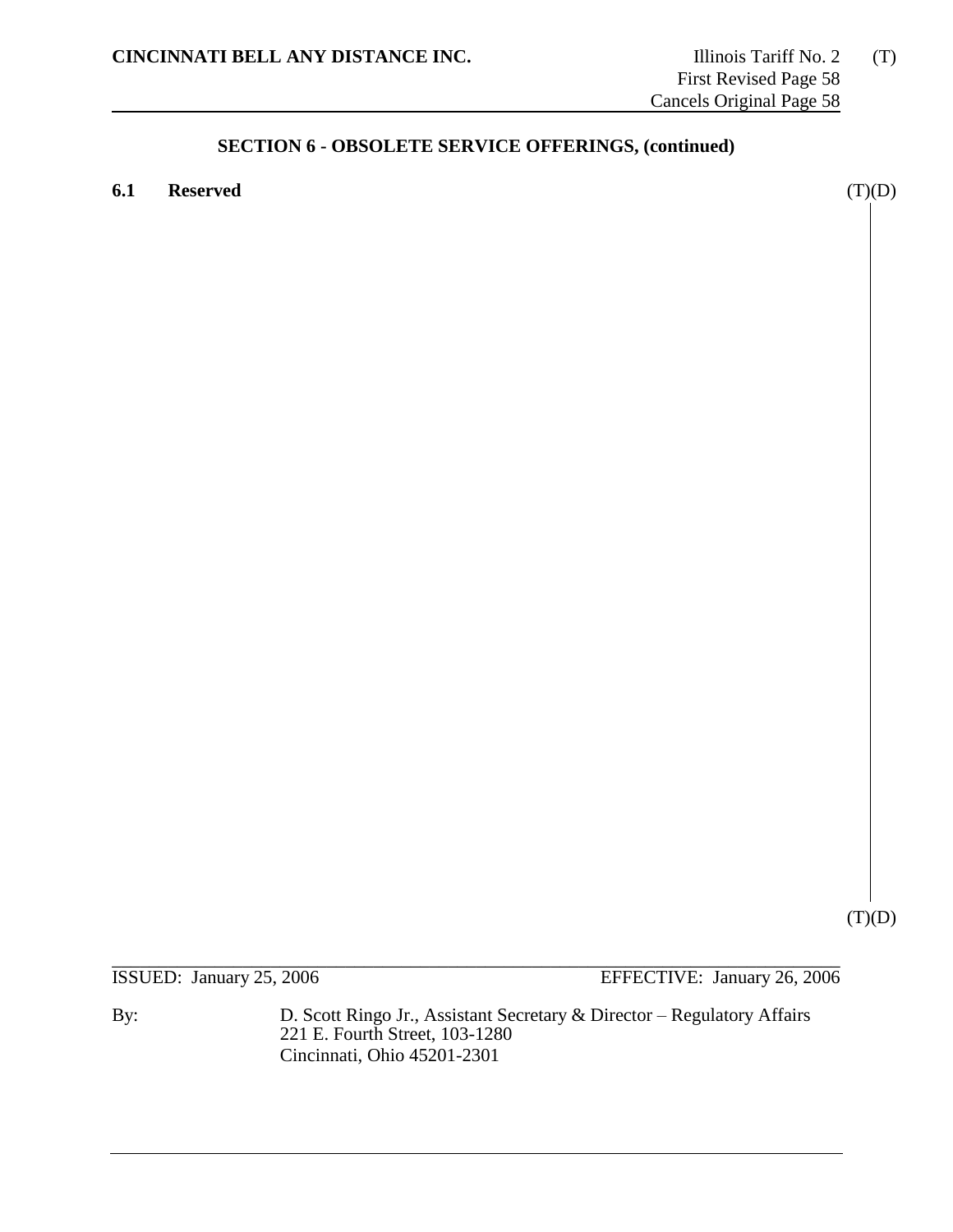**6.1 Reserved** (T)(D)

 $(T)(D)$ 

\_\_\_\_\_\_\_\_\_\_\_\_\_\_\_\_\_\_\_\_\_\_\_\_\_\_\_\_\_\_\_\_\_\_\_\_\_\_\_\_\_\_\_\_\_\_\_\_\_\_\_\_\_\_\_\_\_\_\_\_\_\_\_\_\_\_\_\_\_\_\_\_\_\_\_\_\_\_ ISSUED: January 25, 2006 EFFECTIVE: January 26, 2006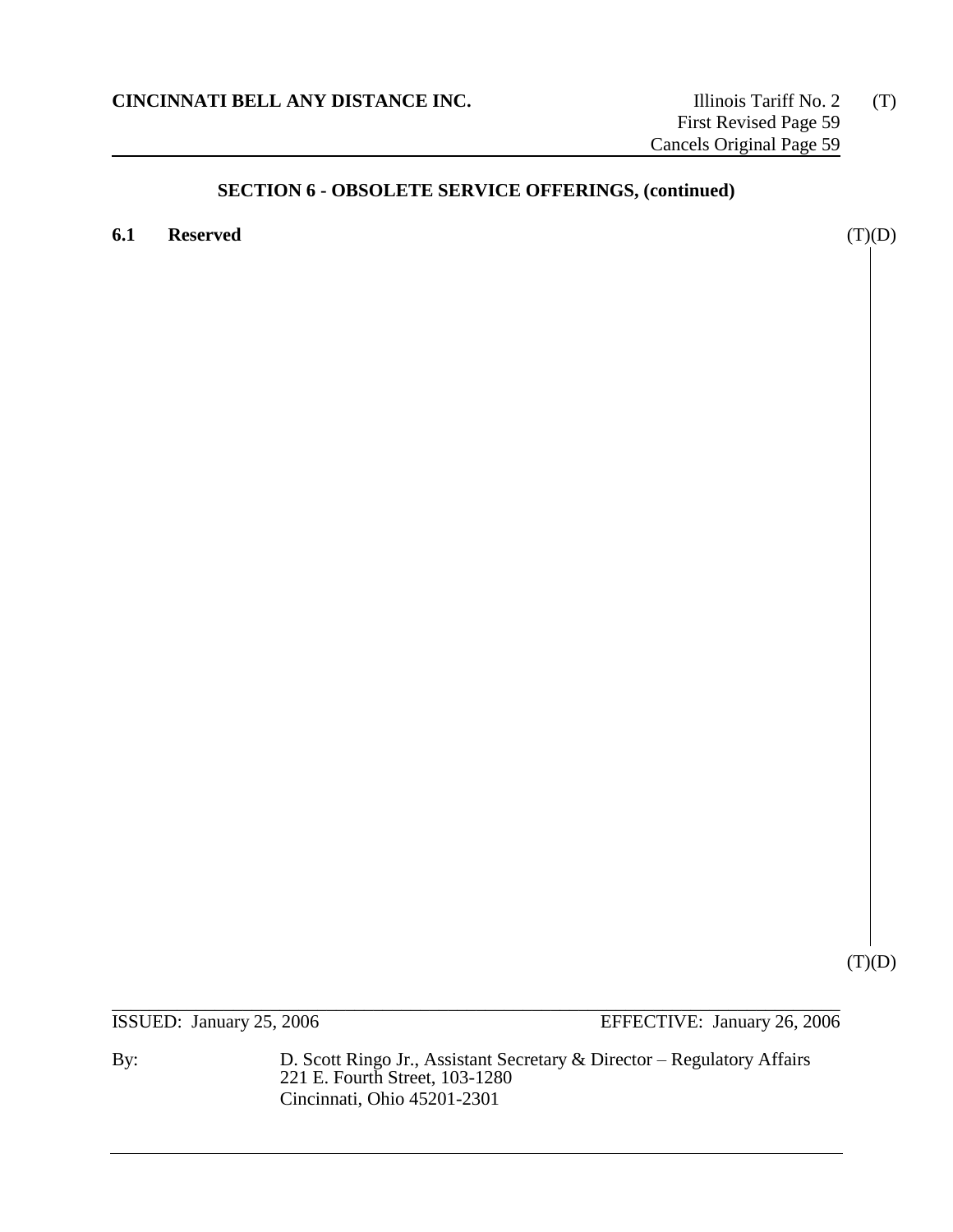**6.1 Reserved** (T)(D)

(T)(D)

\_\_\_\_\_\_\_\_\_\_\_\_\_\_\_\_\_\_\_\_\_\_\_\_\_\_\_\_\_\_\_\_\_\_\_\_\_\_\_\_\_\_\_\_\_\_\_\_\_\_\_\_\_\_\_\_\_\_\_\_\_\_\_\_\_\_\_\_\_\_\_\_\_\_\_\_\_\_ ISSUED: January 25, 2006 EFFECTIVE: January 26, 2006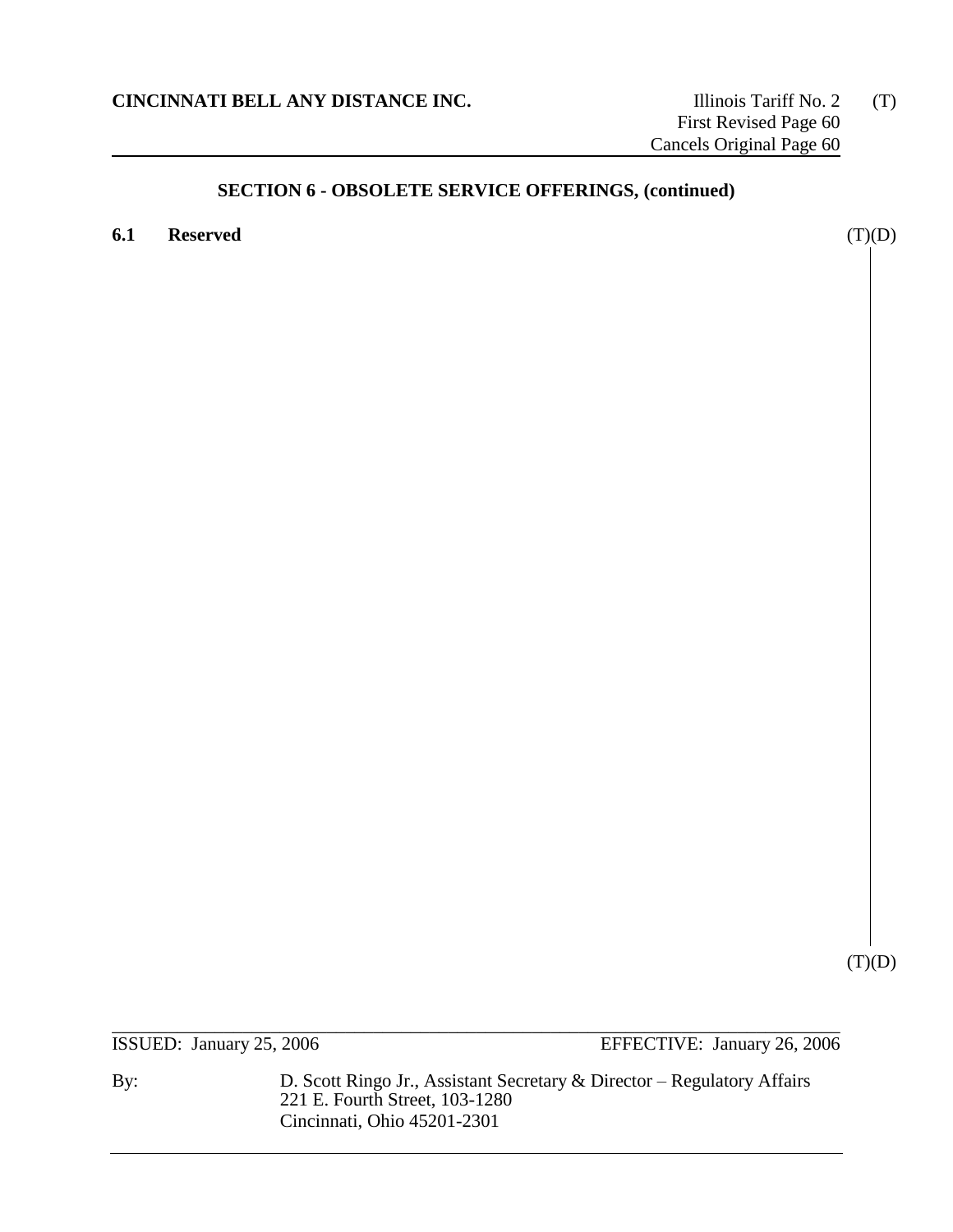**6.1 Reserved** (T)(D)

 $(T)(D)$ 

\_\_\_\_\_\_\_\_\_\_\_\_\_\_\_\_\_\_\_\_\_\_\_\_\_\_\_\_\_\_\_\_\_\_\_\_\_\_\_\_\_\_\_\_\_\_\_\_\_\_\_\_\_\_\_\_\_\_\_\_\_\_\_\_\_\_\_\_\_\_\_\_\_\_\_\_\_\_ ISSUED: January 25, 2006 EFFECTIVE: January 26, 2006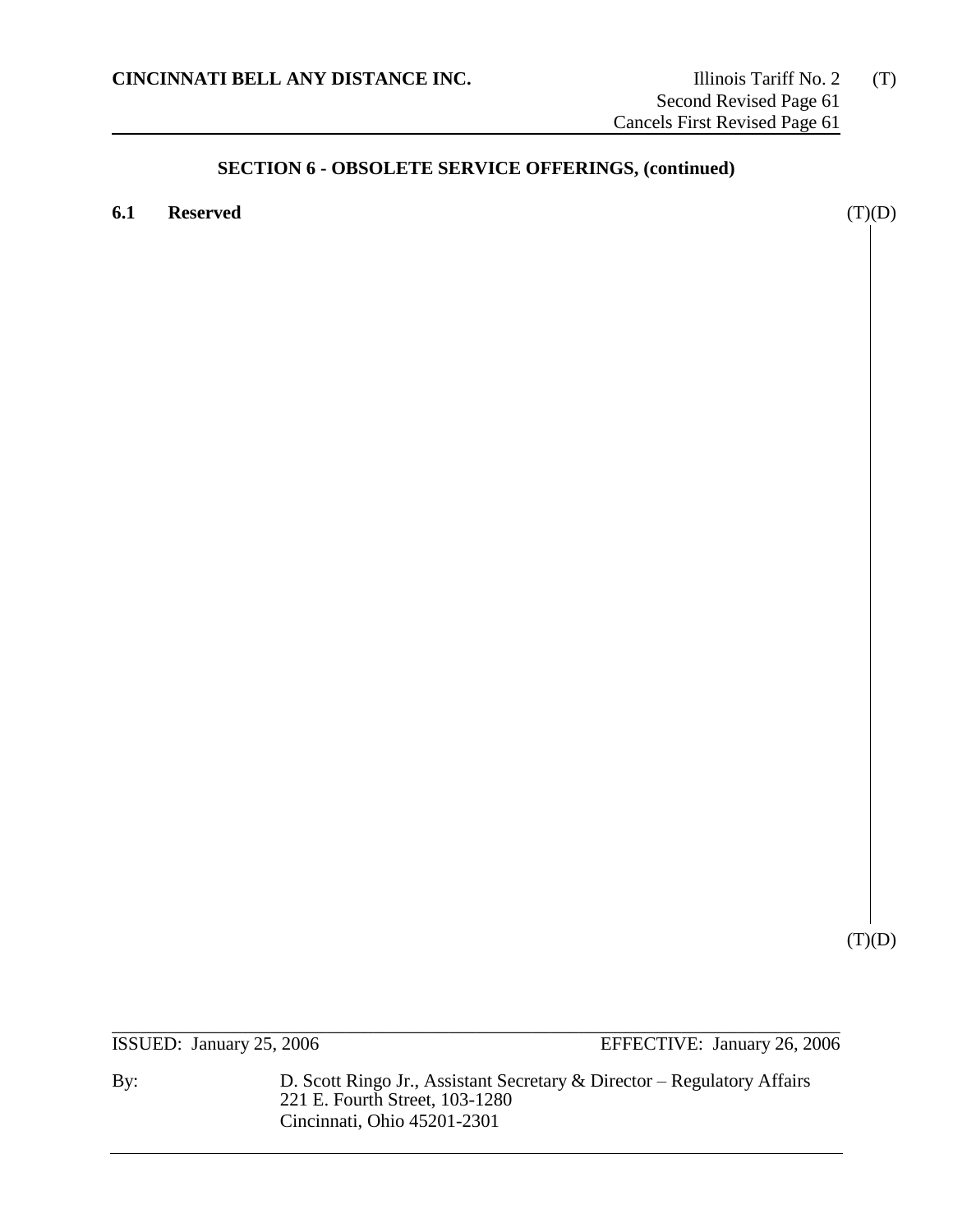**6.1 Reserved** (T)(D)

 $(T)(D)$ 

\_\_\_\_\_\_\_\_\_\_\_\_\_\_\_\_\_\_\_\_\_\_\_\_\_\_\_\_\_\_\_\_\_\_\_\_\_\_\_\_\_\_\_\_\_\_\_\_\_\_\_\_\_\_\_\_\_\_\_\_\_\_\_\_\_\_\_\_\_\_\_\_\_\_\_\_\_\_ ISSUED: January 25, 2006 EFFECTIVE: January 26, 2006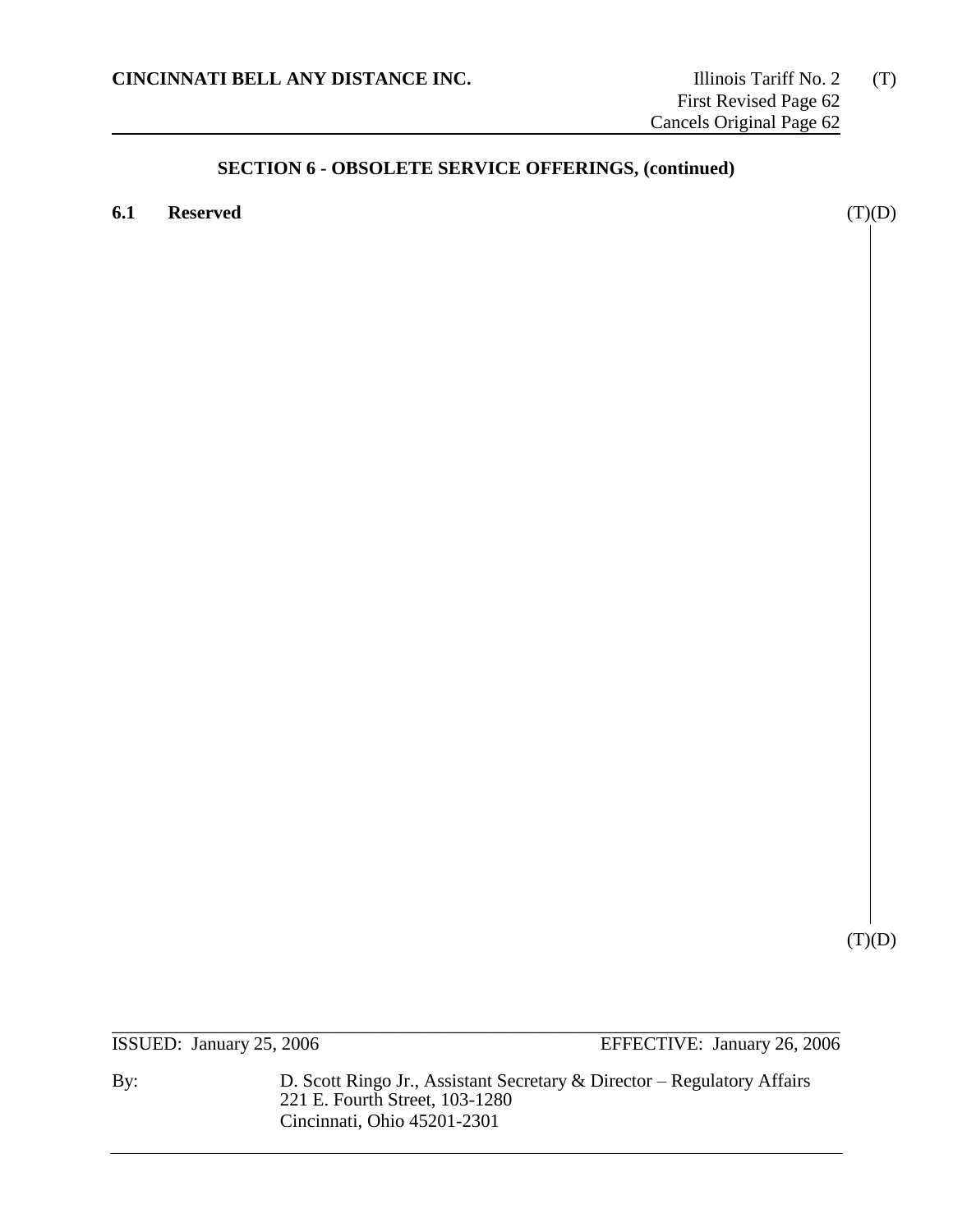**6.2 Reserved** (T)(D)

 $(T)(D)$ 

\_\_\_\_\_\_\_\_\_\_\_\_\_\_\_\_\_\_\_\_\_\_\_\_\_\_\_\_\_\_\_\_\_\_\_\_\_\_\_\_\_\_\_\_\_\_\_\_\_\_\_\_\_\_\_\_\_\_\_\_\_\_\_\_\_\_\_\_\_\_\_\_\_\_\_\_\_\_ ISSUED: January 25, 2006 EFFECTIVE: January 26, 2006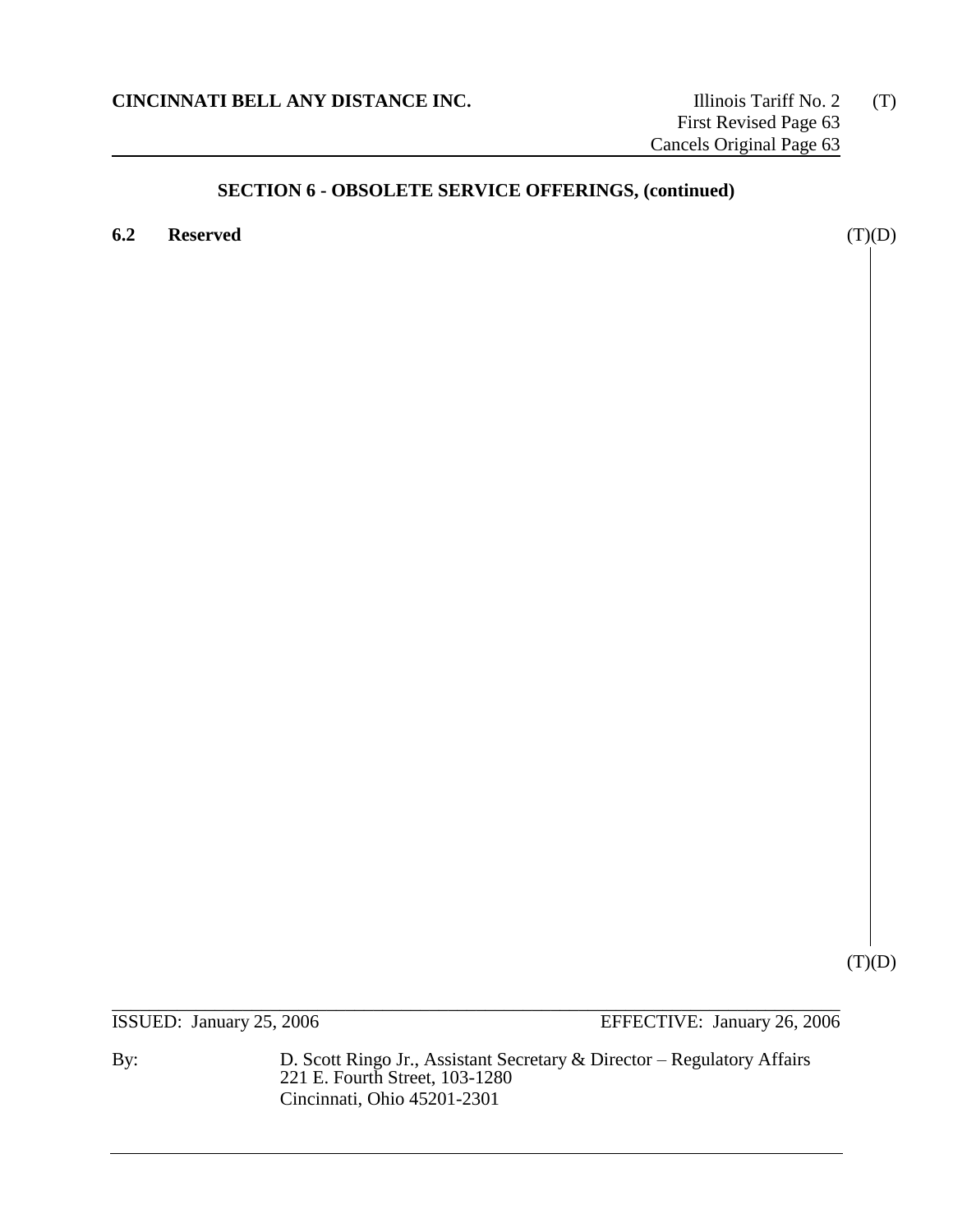**6.2 Reserved** (T)(D)

 $(T)(D)$ 

\_\_\_\_\_\_\_\_\_\_\_\_\_\_\_\_\_\_\_\_\_\_\_\_\_\_\_\_\_\_\_\_\_\_\_\_\_\_\_\_\_\_\_\_\_\_\_\_\_\_\_\_\_\_\_\_\_\_\_\_\_\_\_\_\_\_\_\_\_\_\_\_\_\_\_\_\_\_ ISSUED: January 25, 2006 EFFECTIVE: January 26, 2006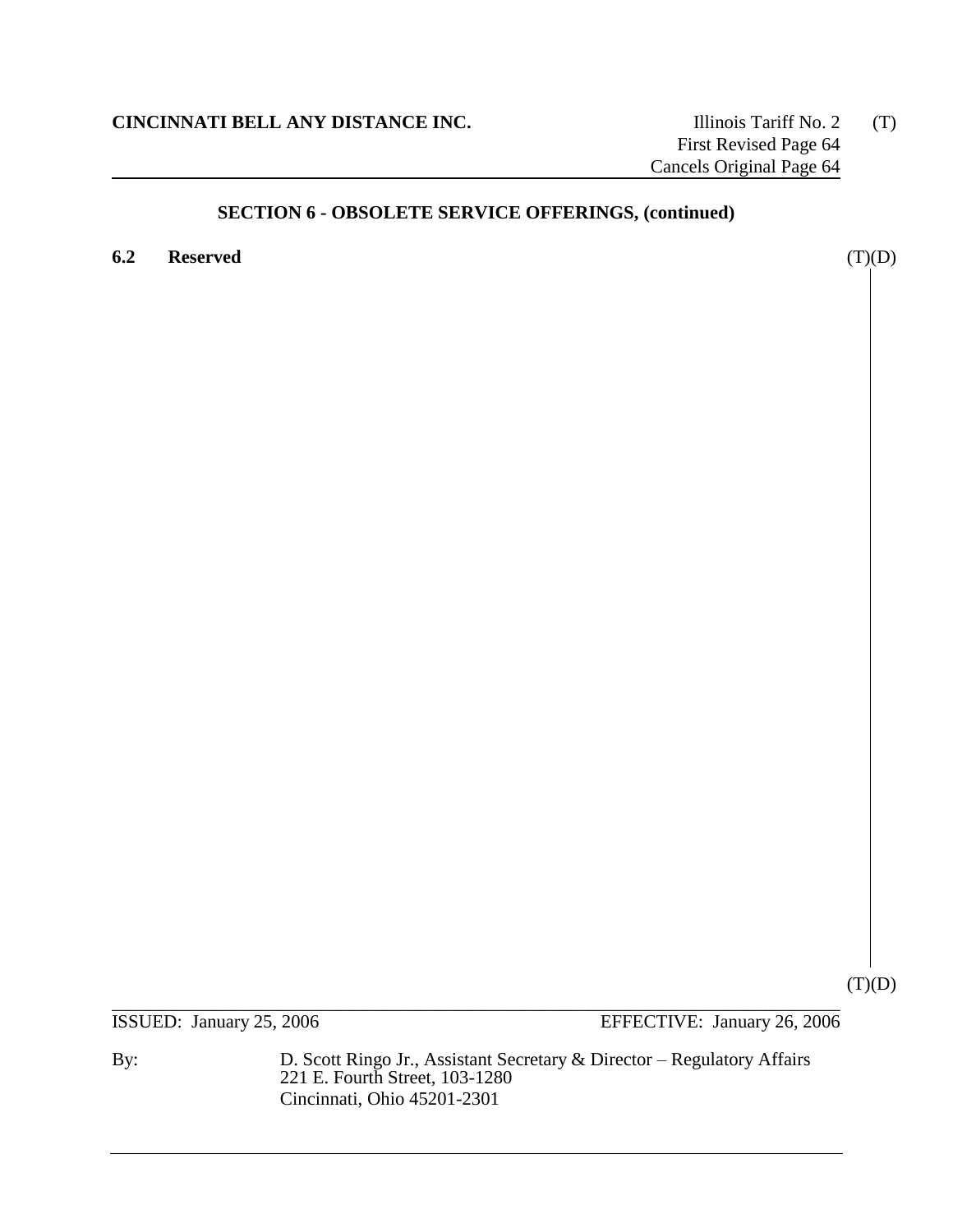**6.2 Reserved** (T)(D)

 $(T)(D)$ 

\_\_\_\_\_\_\_\_\_\_\_\_\_\_\_\_\_\_\_\_\_\_\_\_\_\_\_\_\_\_\_\_\_\_\_\_\_\_\_\_\_\_\_\_\_\_\_\_\_\_\_\_\_\_\_\_\_\_\_\_\_\_\_\_\_\_\_\_\_\_\_\_\_\_\_\_\_\_ ISSUED: January 25, 2006 EFFECTIVE: January 26, 2006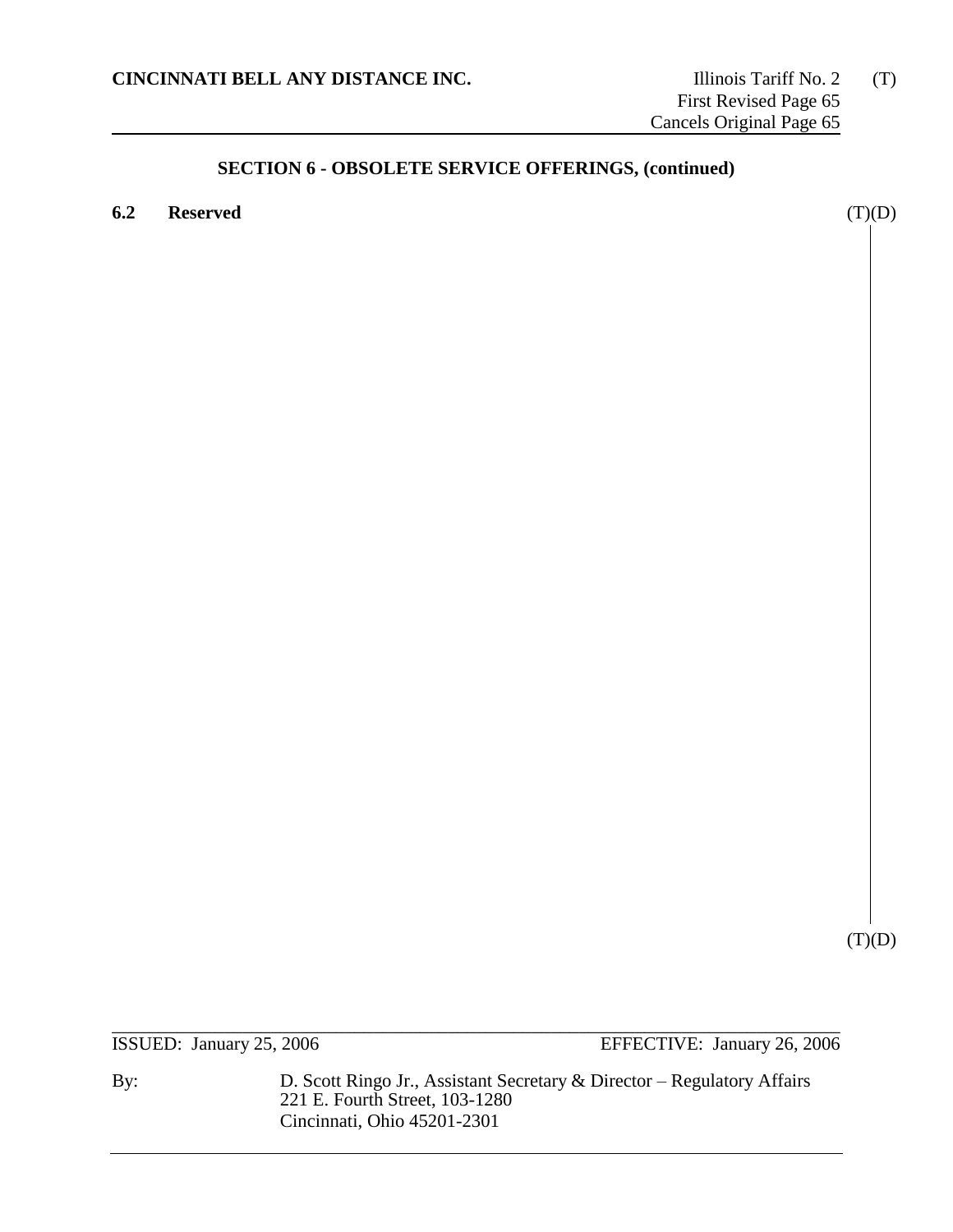**6.3 Reserved** (T)(D)

 $(T)(D)$ 

\_\_\_\_\_\_\_\_\_\_\_\_\_\_\_\_\_\_\_\_\_\_\_\_\_\_\_\_\_\_\_\_\_\_\_\_\_\_\_\_\_\_\_\_\_\_\_\_\_\_\_\_\_\_\_\_\_\_\_\_\_\_\_\_\_\_\_\_\_\_\_\_\_\_\_\_\_\_ ISSUED: January 25, 2006 EFFECTIVE: January 26, 2006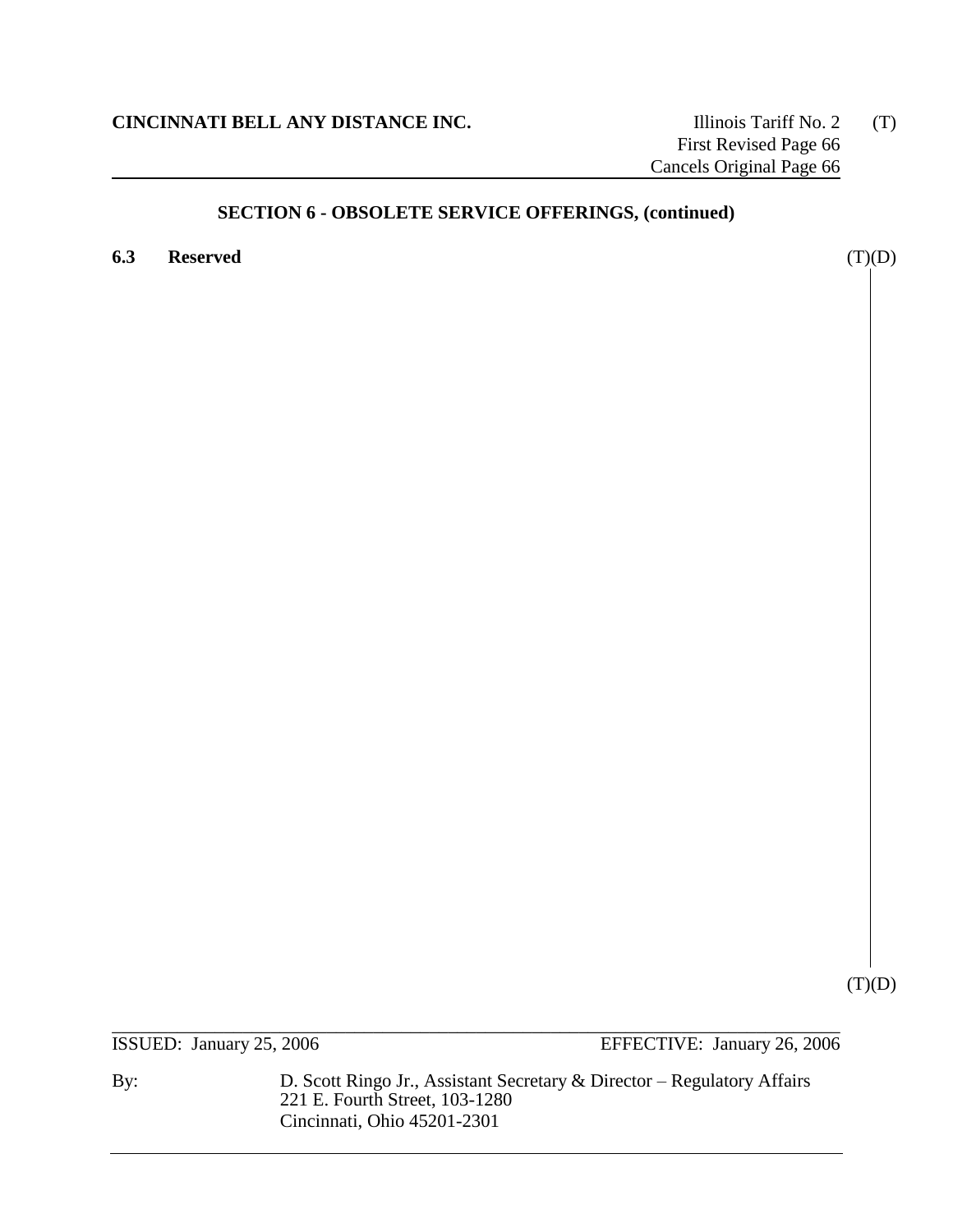**6.3 Reserved** (T)(D)

 $(T)(D)$ 

\_\_\_\_\_\_\_\_\_\_\_\_\_\_\_\_\_\_\_\_\_\_\_\_\_\_\_\_\_\_\_\_\_\_\_\_\_\_\_\_\_\_\_\_\_\_\_\_\_\_\_\_\_\_\_\_\_\_\_\_\_\_\_\_\_\_\_\_\_\_\_\_\_\_\_\_\_\_ ISSUED: January 25, 2006 EFFECTIVE: January 26, 2006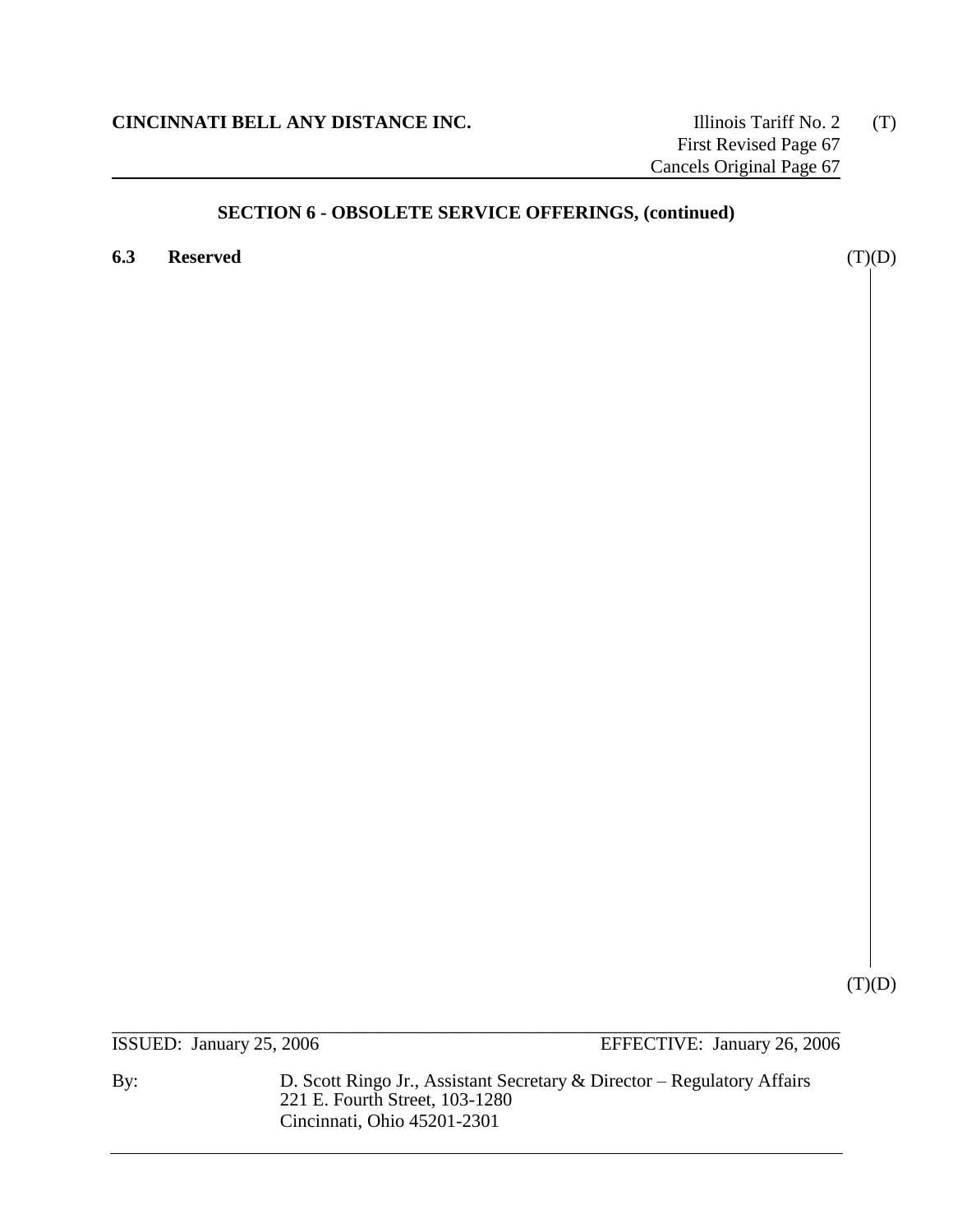**6.3 Reserved** (T)(D)

 $(T)(D)$ 

\_\_\_\_\_\_\_\_\_\_\_\_\_\_\_\_\_\_\_\_\_\_\_\_\_\_\_\_\_\_\_\_\_\_\_\_\_\_\_\_\_\_\_\_\_\_\_\_\_\_\_\_\_\_\_\_\_\_\_\_\_\_\_\_\_\_\_\_\_\_\_\_\_\_\_\_\_\_ ISSUED: January 25, 2006 EFFECTIVE: January 26, 2006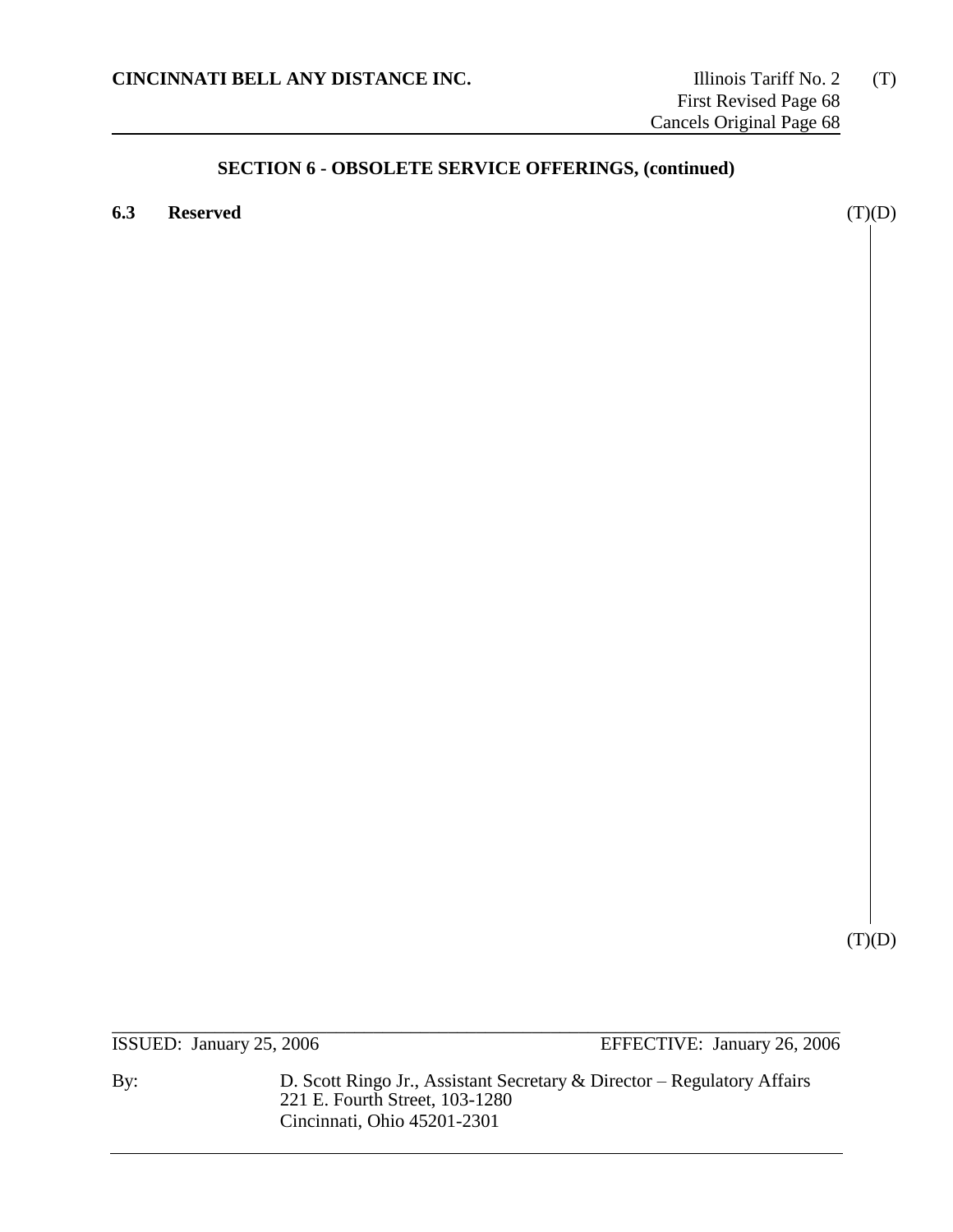**6.4 Reserved** (T)(D)

 $(T)(D)$ 

\_\_\_\_\_\_\_\_\_\_\_\_\_\_\_\_\_\_\_\_\_\_\_\_\_\_\_\_\_\_\_\_\_\_\_\_\_\_\_\_\_\_\_\_\_\_\_\_\_\_\_\_\_\_\_\_\_\_\_\_\_\_\_\_\_\_\_\_\_\_\_\_\_\_\_\_\_\_ ISSUED: January 25, 2006 EFFECTIVE: January 26, 2006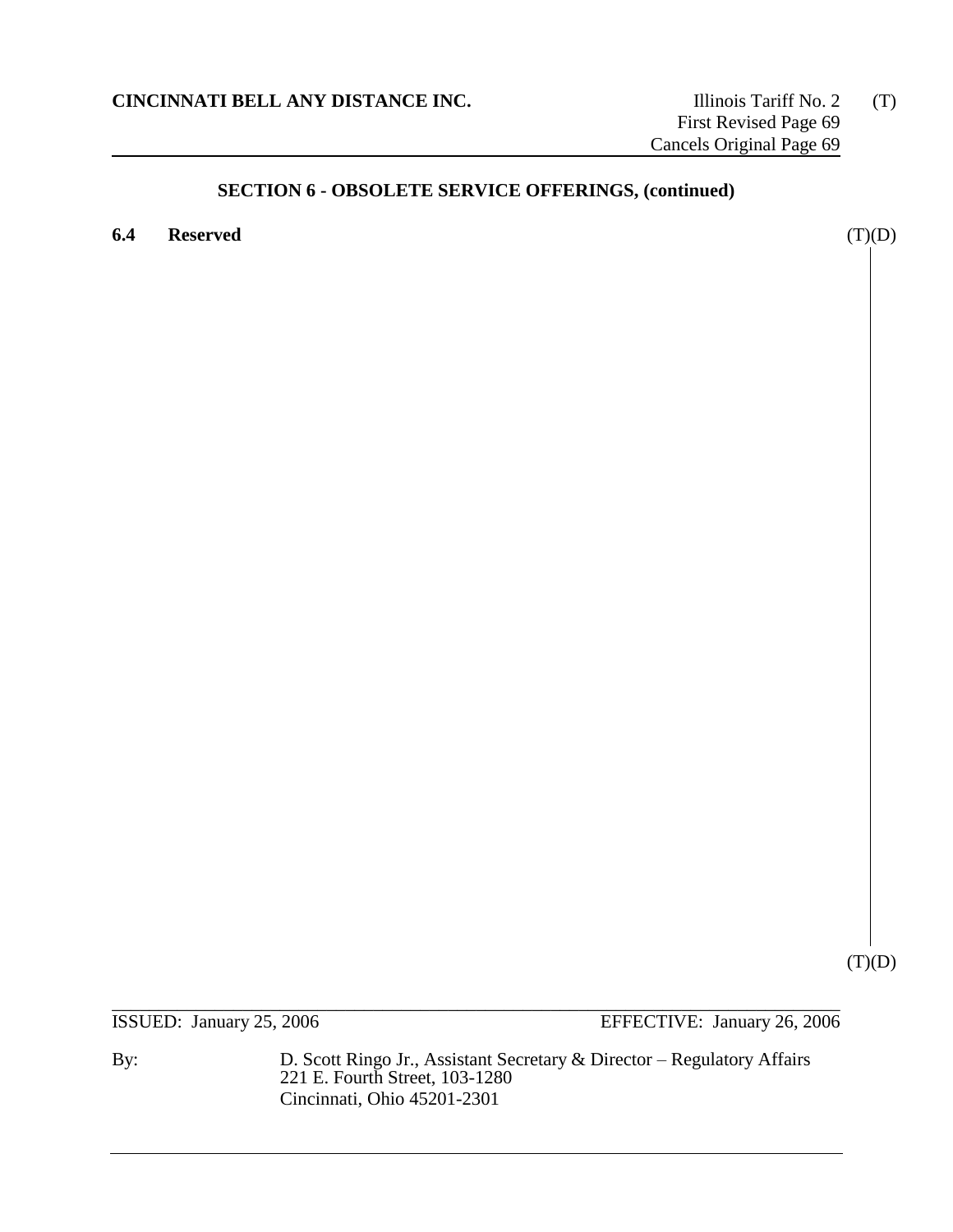**6.4 Reserved** (T)(D)

 $(T)(D)$ 

\_\_\_\_\_\_\_\_\_\_\_\_\_\_\_\_\_\_\_\_\_\_\_\_\_\_\_\_\_\_\_\_\_\_\_\_\_\_\_\_\_\_\_\_\_\_\_\_\_\_\_\_\_\_\_\_\_\_\_\_\_\_\_\_\_\_\_\_\_\_\_\_\_\_\_\_\_\_ ISSUED: January 25, 2006 EFFECTIVE: January 26, 2006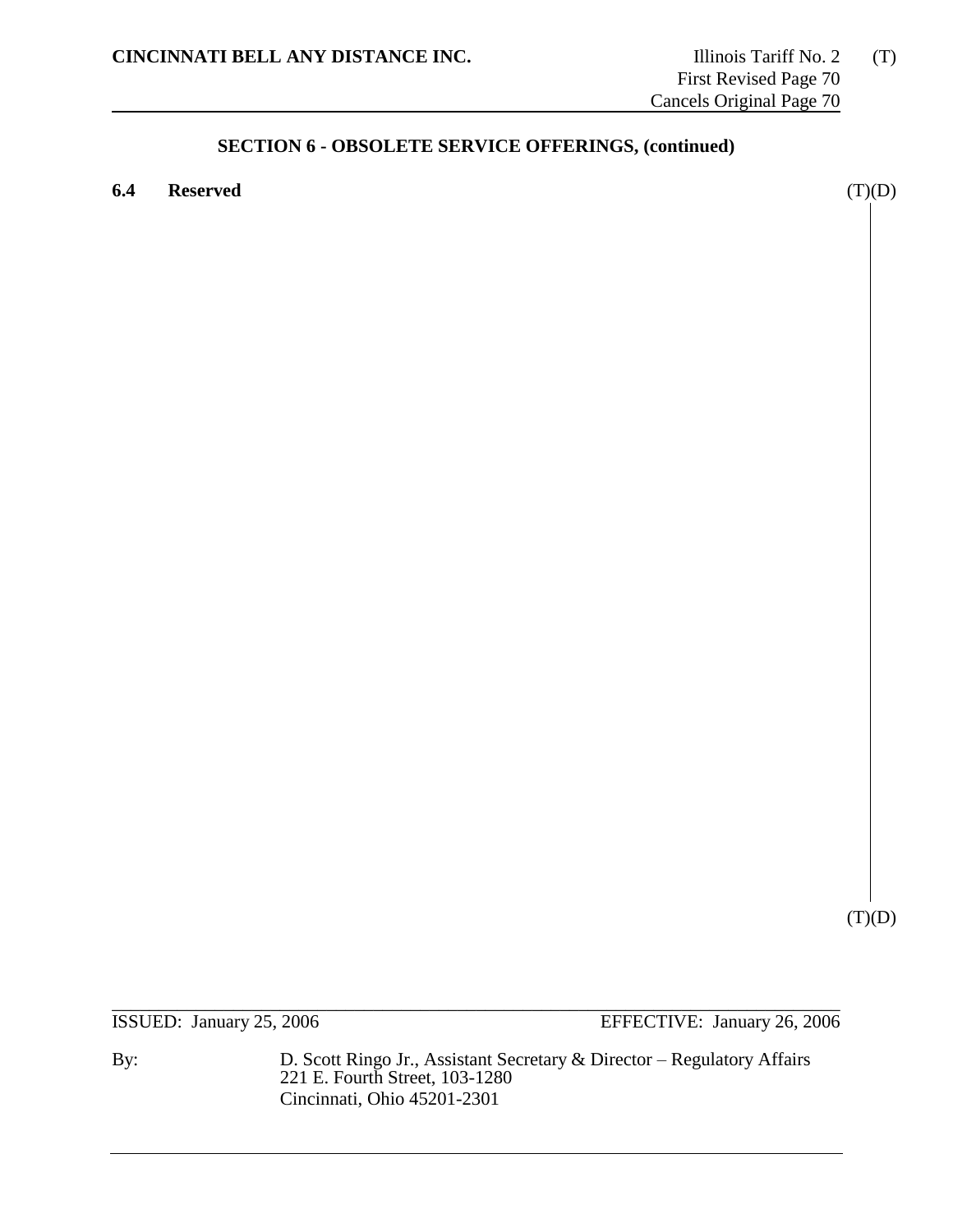**6.4 Reserved** (T)(D)

 $(T)(D)$ 

\_\_\_\_\_\_\_\_\_\_\_\_\_\_\_\_\_\_\_\_\_\_\_\_\_\_\_\_\_\_\_\_\_\_\_\_\_\_\_\_\_\_\_\_\_\_\_\_\_\_\_\_\_\_\_\_\_\_\_\_\_\_\_\_\_\_\_\_\_\_\_\_\_\_\_\_\_\_ ISSUED: January 25, 2006 EFFECTIVE: January 26, 2006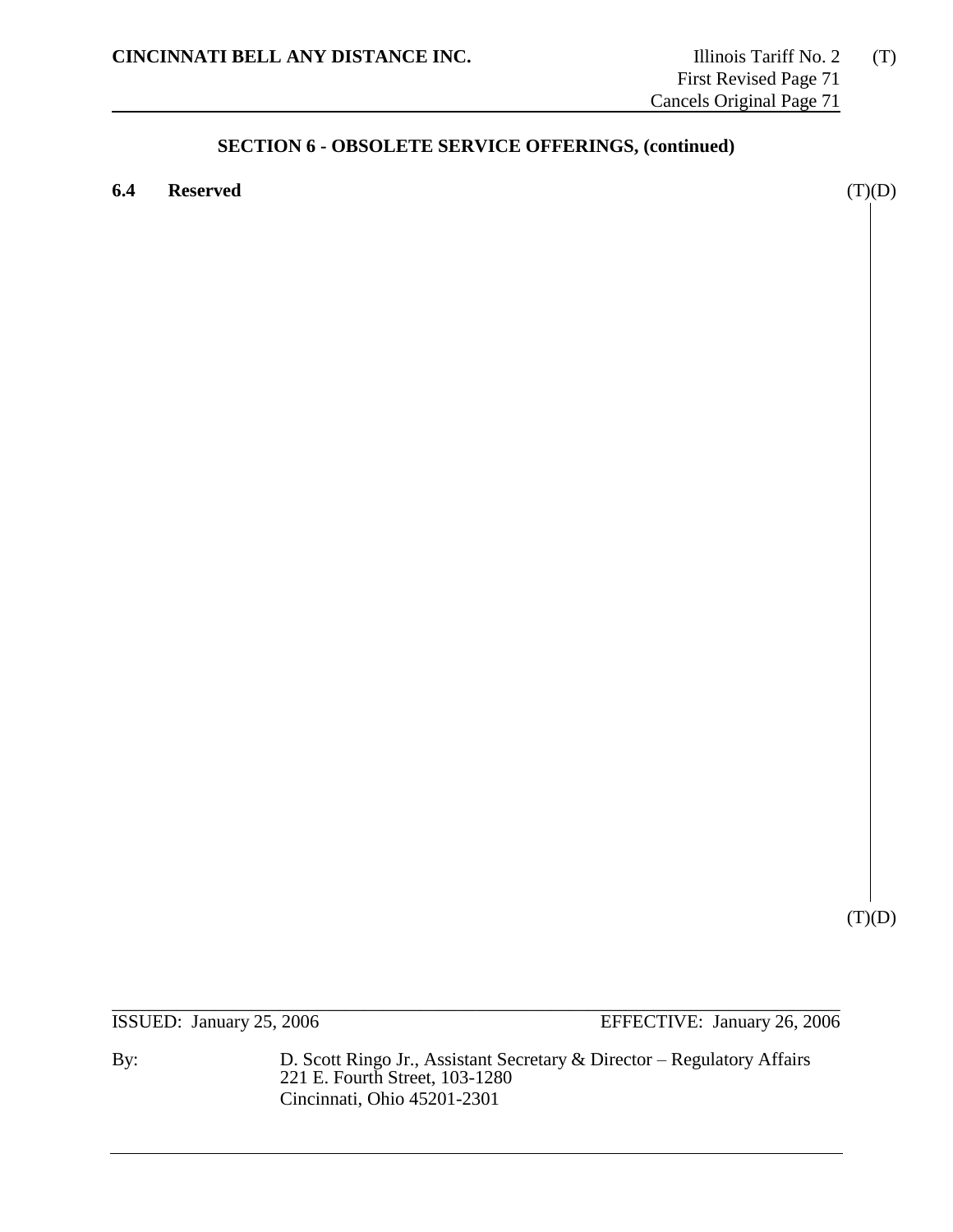**6.4 Reserved** (T)(D)

 $(T)(D)$ 

\_\_\_\_\_\_\_\_\_\_\_\_\_\_\_\_\_\_\_\_\_\_\_\_\_\_\_\_\_\_\_\_\_\_\_\_\_\_\_\_\_\_\_\_\_\_\_\_\_\_\_\_\_\_\_\_\_\_\_\_\_\_\_\_\_\_\_\_\_\_\_\_\_\_\_\_\_\_ ISSUED: January 25, 2006 EFFECTIVE: January 26, 2006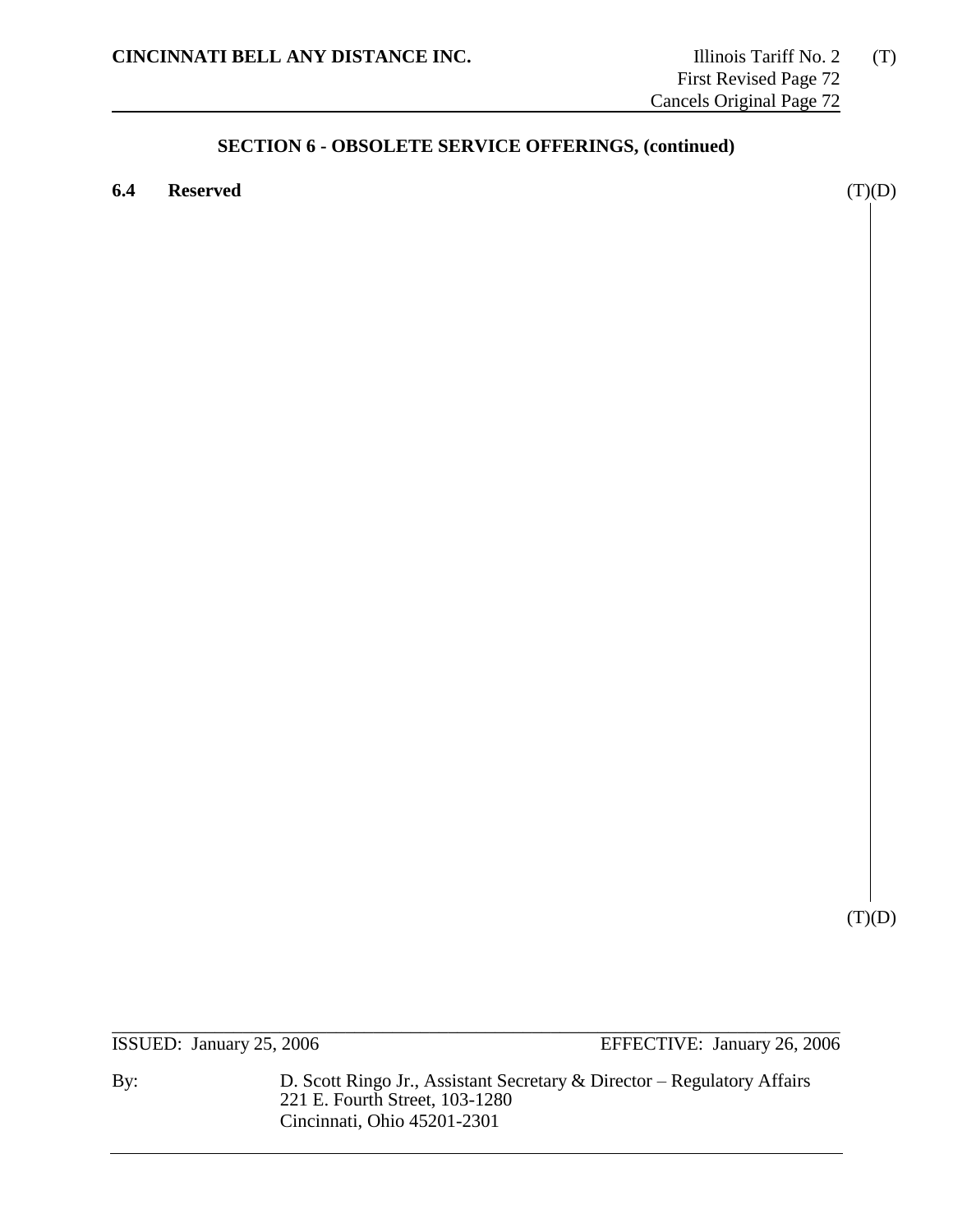**6.4 Reserved** (T)(D)

 $(T)(D)$ 

\_\_\_\_\_\_\_\_\_\_\_\_\_\_\_\_\_\_\_\_\_\_\_\_\_\_\_\_\_\_\_\_\_\_\_\_\_\_\_\_\_\_\_\_\_\_\_\_\_\_\_\_\_\_\_\_\_\_\_\_\_\_\_\_\_\_\_\_\_\_\_\_\_\_\_\_\_\_ ISSUED: January 25, 2006 EFFECTIVE: January 26, 2006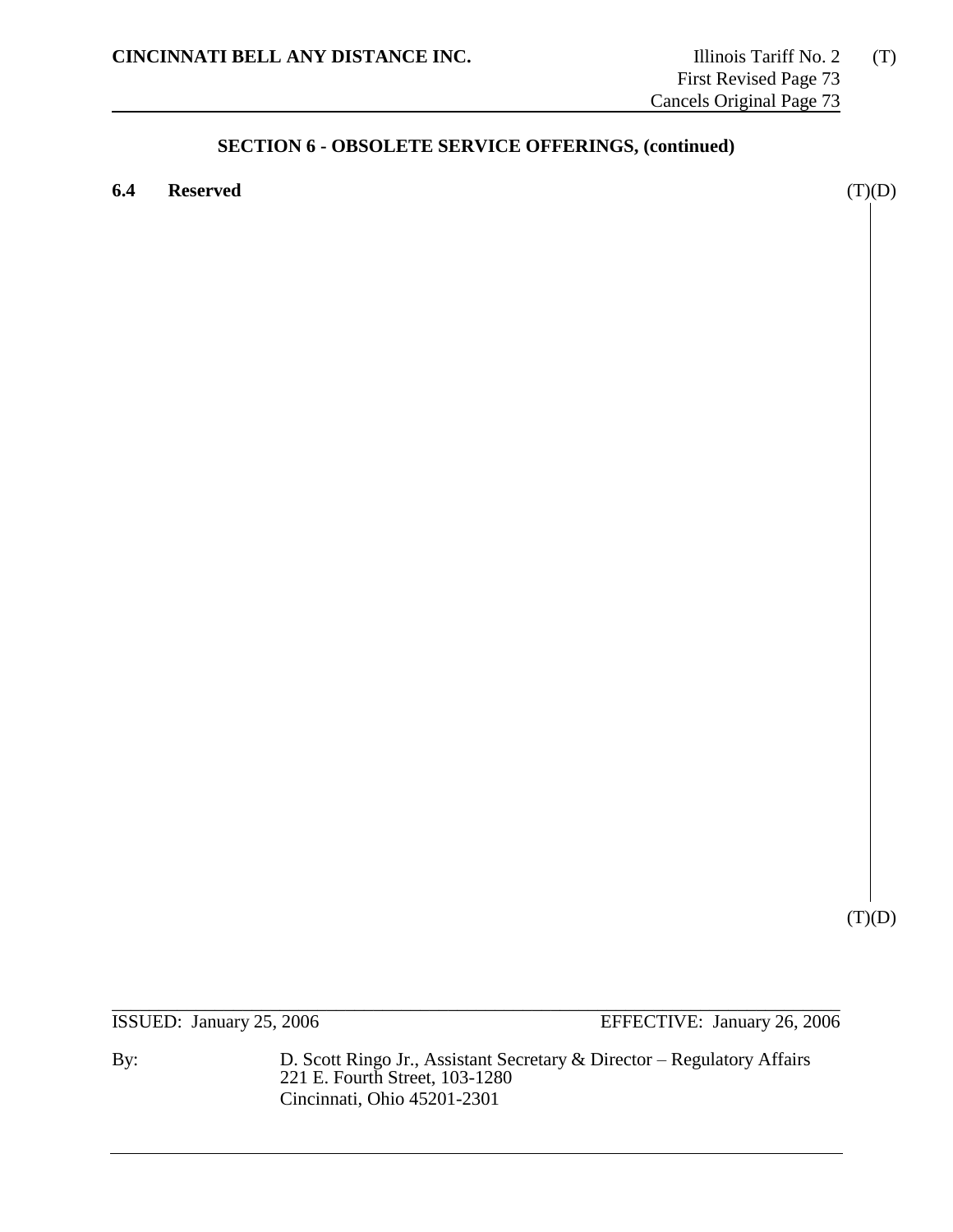**6.4 Reserved** (T)(D)

 $(T)(D)$ 

\_\_\_\_\_\_\_\_\_\_\_\_\_\_\_\_\_\_\_\_\_\_\_\_\_\_\_\_\_\_\_\_\_\_\_\_\_\_\_\_\_\_\_\_\_\_\_\_\_\_\_\_\_\_\_\_\_\_\_\_\_\_\_\_\_\_\_\_\_\_\_\_\_\_\_\_\_\_ ISSUED: January 25, 2006 EFFECTIVE: January 26, 2006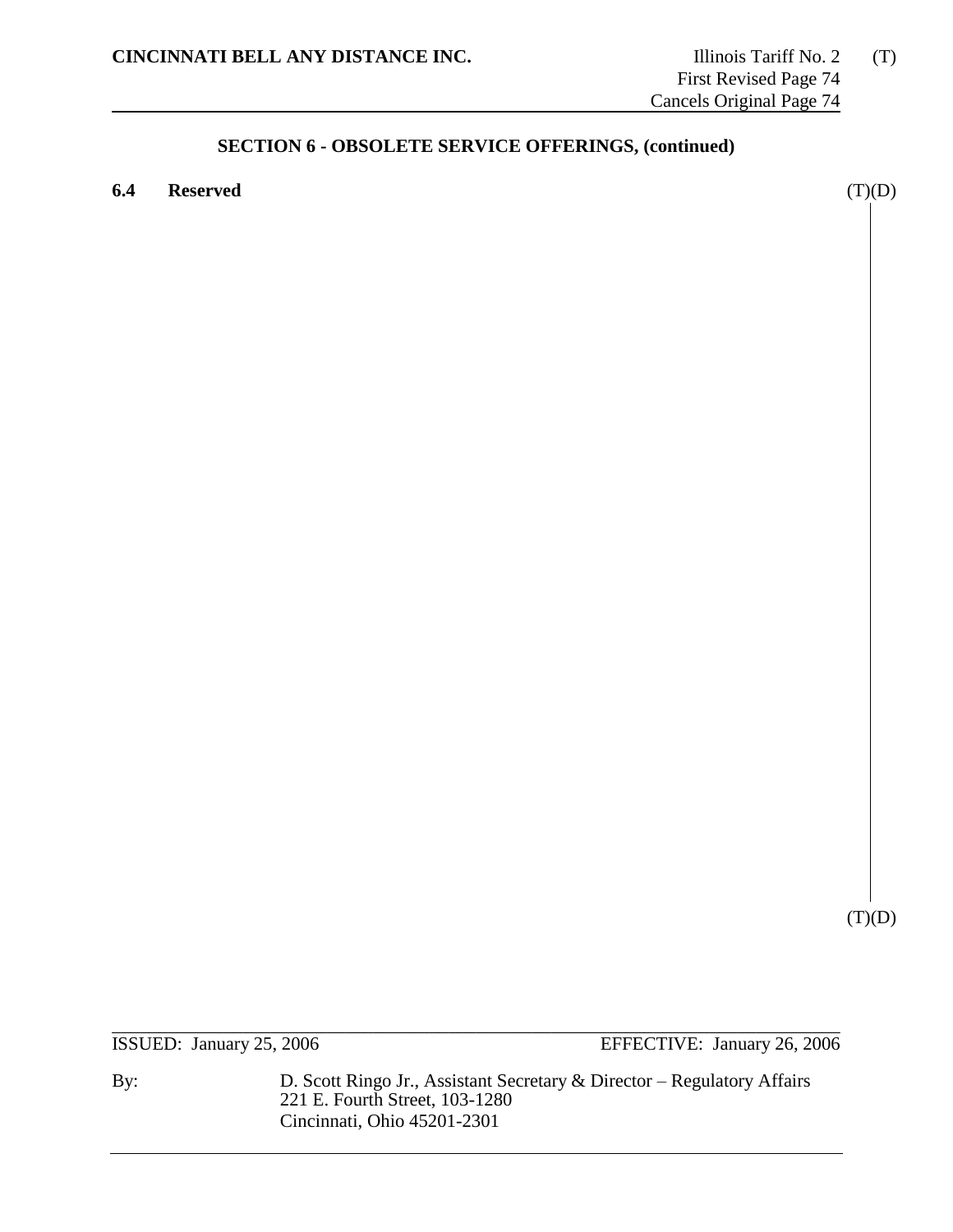**6.4 Reserved** (T)(D)

 $(T)(D)$ 

\_\_\_\_\_\_\_\_\_\_\_\_\_\_\_\_\_\_\_\_\_\_\_\_\_\_\_\_\_\_\_\_\_\_\_\_\_\_\_\_\_\_\_\_\_\_\_\_\_\_\_\_\_\_\_\_\_\_\_\_\_\_\_\_\_\_\_\_\_\_\_\_\_\_\_\_\_\_ ISSUED: January 25, 2006 EFFECTIVE: January 26, 2006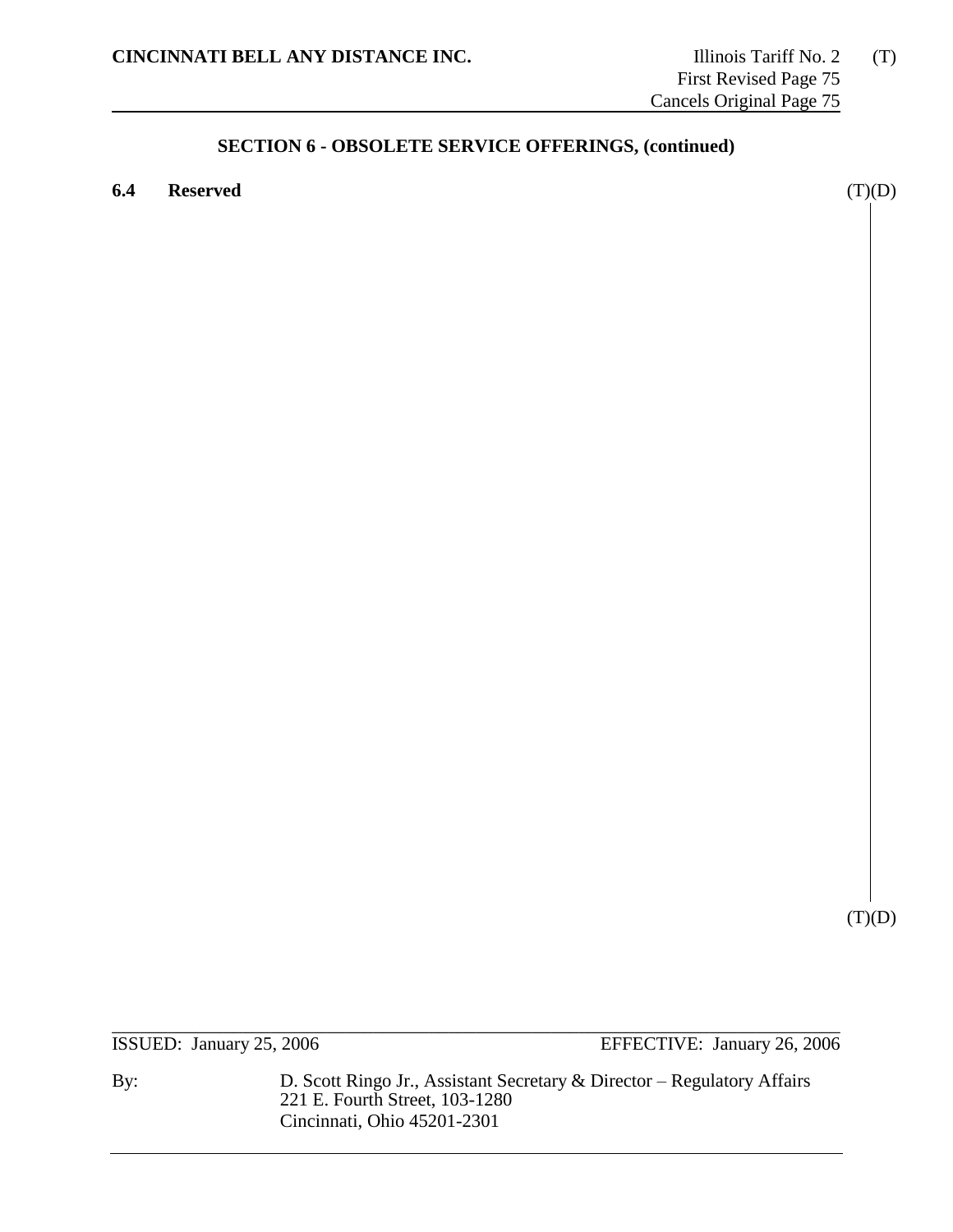**6.4 Reserved** (T)(D)

 $(T)(D)$ 

\_\_\_\_\_\_\_\_\_\_\_\_\_\_\_\_\_\_\_\_\_\_\_\_\_\_\_\_\_\_\_\_\_\_\_\_\_\_\_\_\_\_\_\_\_\_\_\_\_\_\_\_\_\_\_\_\_\_\_\_\_\_\_\_\_\_\_\_\_\_\_\_\_\_\_\_\_\_ ISSUED: January 25, 2006 EFFECTIVE: January 26, 2006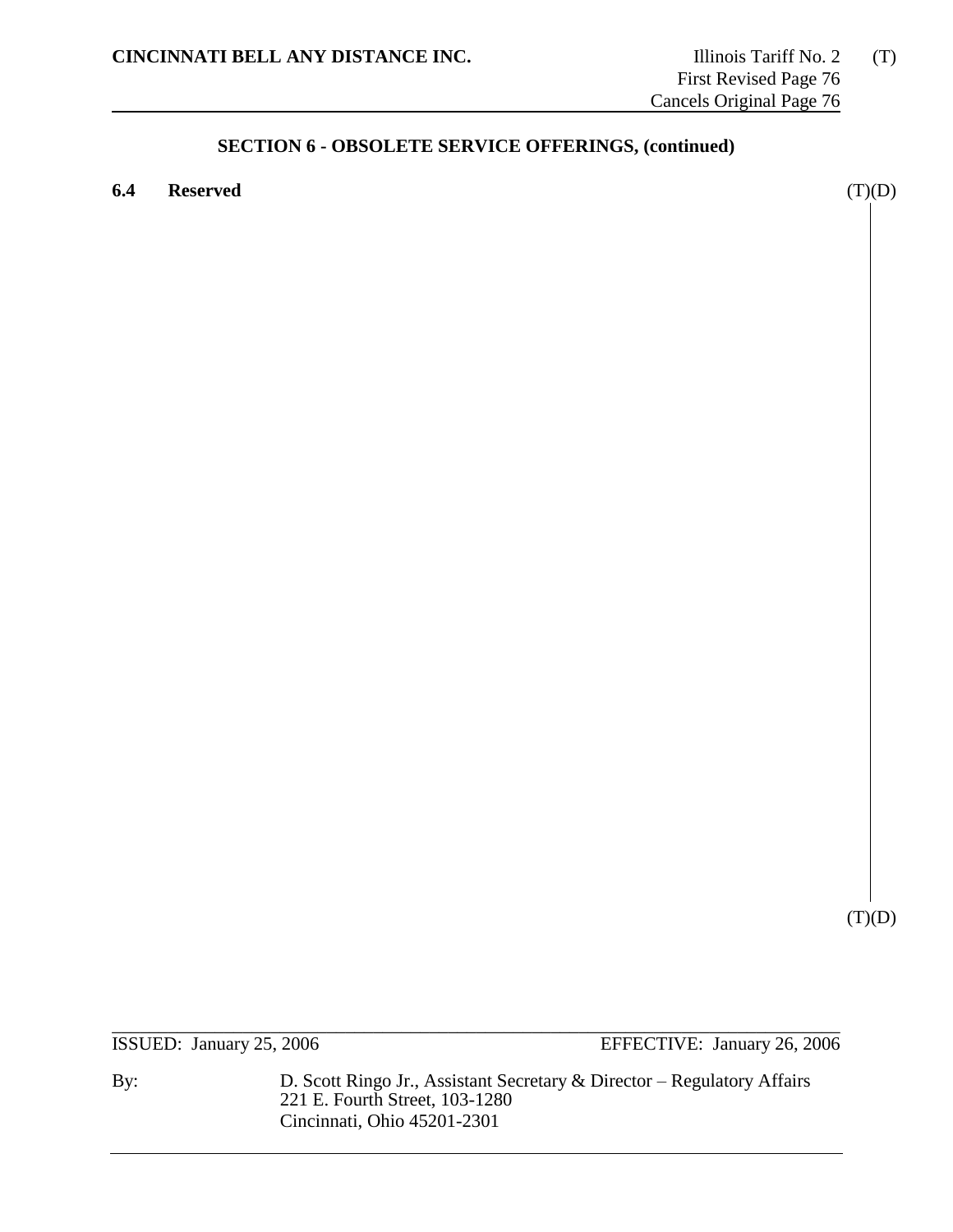**6.4 Reserved** (T)(D)

 $(T)(D)$ 

\_\_\_\_\_\_\_\_\_\_\_\_\_\_\_\_\_\_\_\_\_\_\_\_\_\_\_\_\_\_\_\_\_\_\_\_\_\_\_\_\_\_\_\_\_\_\_\_\_\_\_\_\_\_\_\_\_\_\_\_\_\_\_\_\_\_\_\_\_\_\_\_\_\_\_\_\_\_ ISSUED: January 25, 2006 EFFECTIVE: January 26, 2006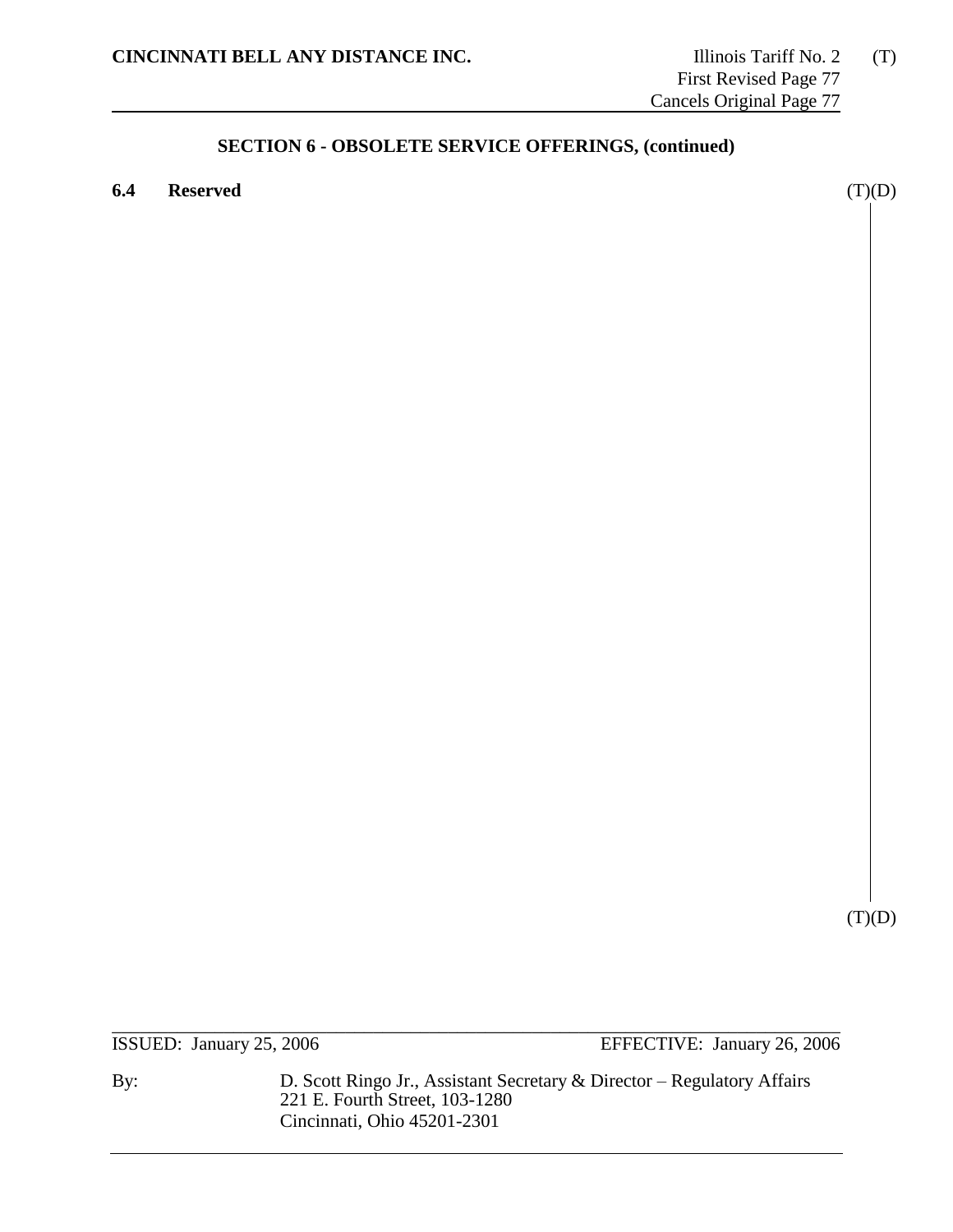**6.5 Reserved** (T)(D)

 $(T)(D)$ 

\_\_\_\_\_\_\_\_\_\_\_\_\_\_\_\_\_\_\_\_\_\_\_\_\_\_\_\_\_\_\_\_\_\_\_\_\_\_\_\_\_\_\_\_\_\_\_\_\_\_\_\_\_\_\_\_\_\_\_\_\_\_\_\_\_\_\_\_\_\_\_\_\_\_\_\_\_\_ ISSUED: January 25, 2006 EFFECTIVE: January 26, 2006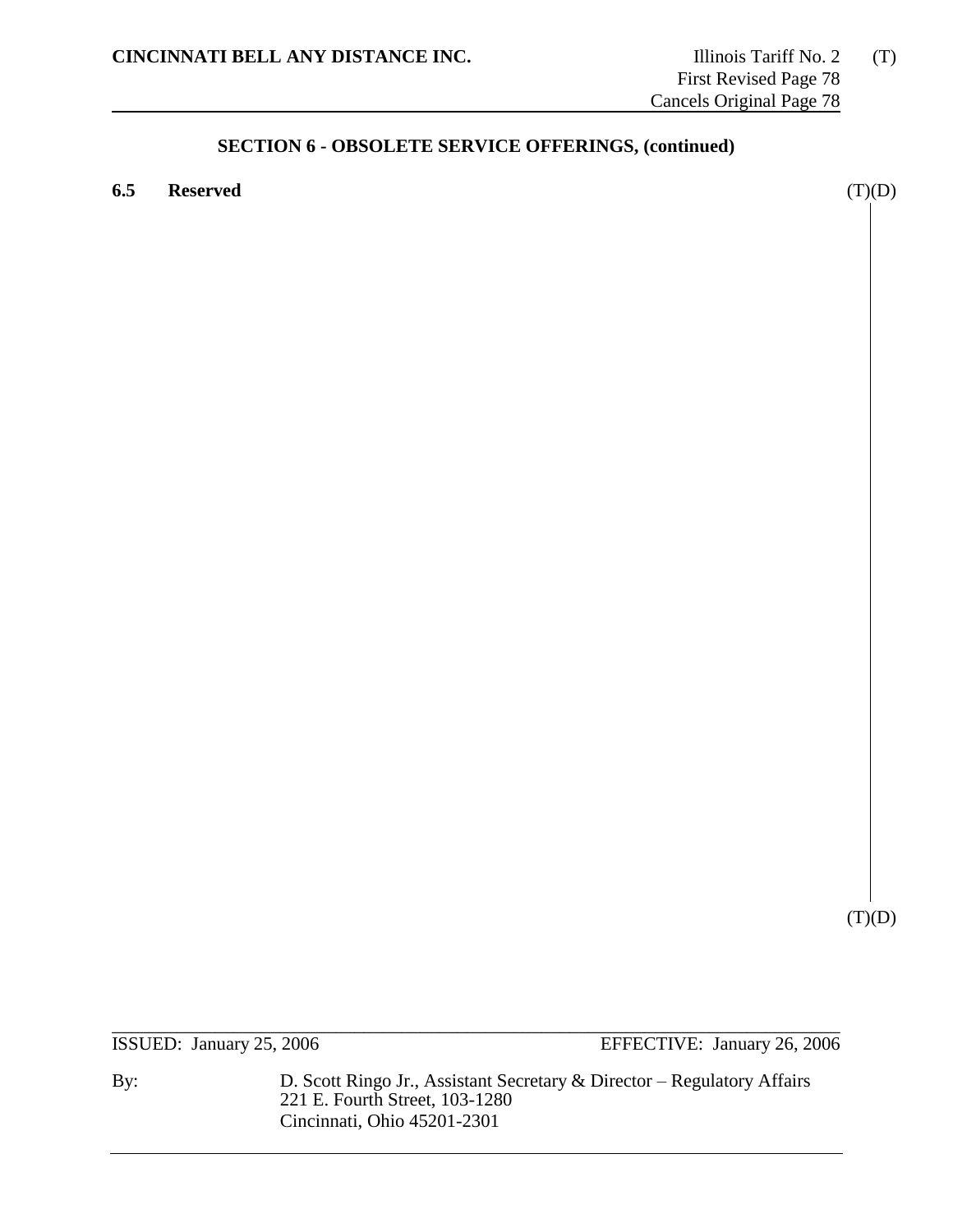**6.5 Reserved** (T)(D)

 $(T)(D)$ 

\_\_\_\_\_\_\_\_\_\_\_\_\_\_\_\_\_\_\_\_\_\_\_\_\_\_\_\_\_\_\_\_\_\_\_\_\_\_\_\_\_\_\_\_\_\_\_\_\_\_\_\_\_\_\_\_\_\_\_\_\_\_\_\_\_\_\_\_\_\_\_\_\_\_\_\_\_\_ ISSUED: January 25, 2006 EFFECTIVE: January 26, 2006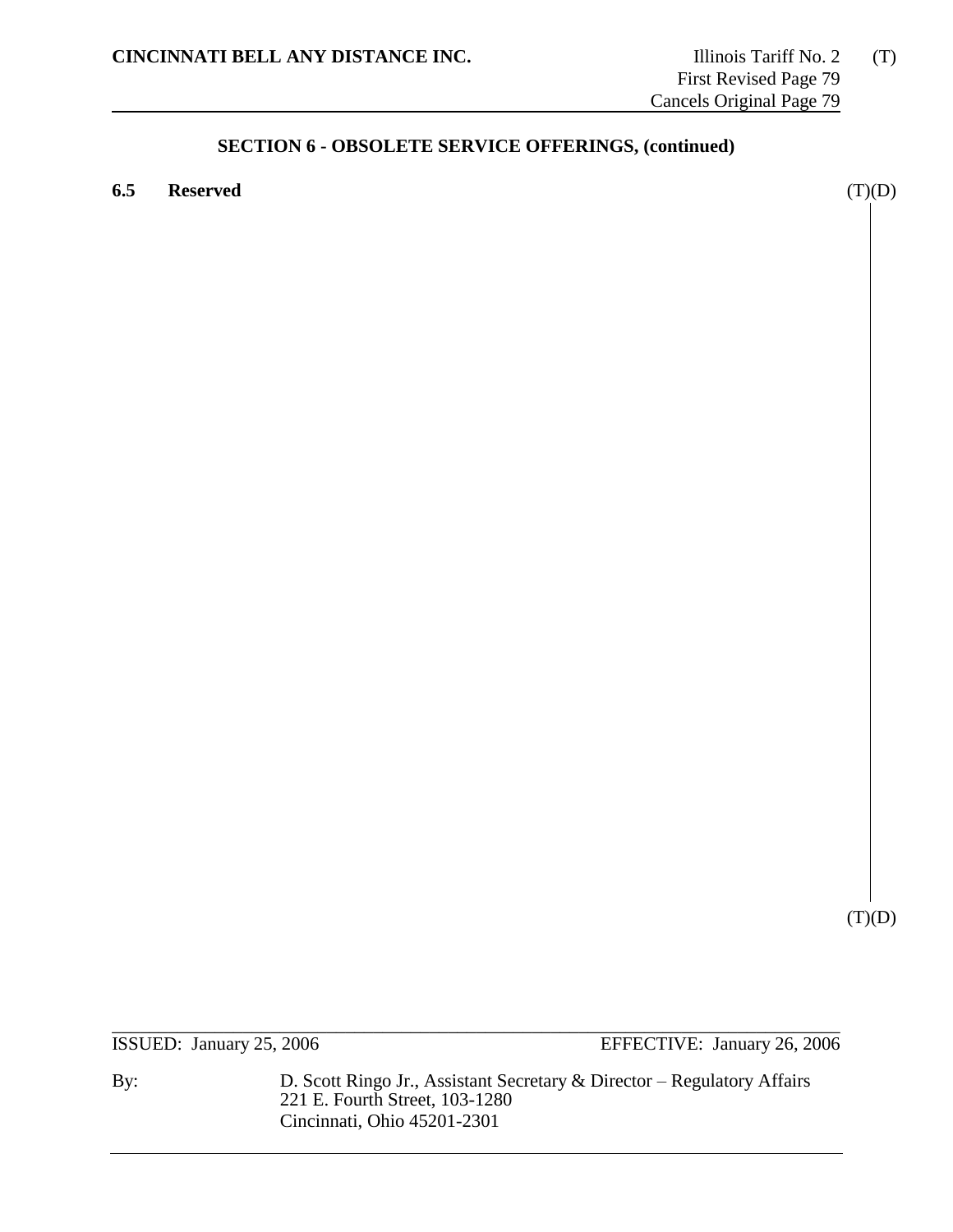**6.5 Reserved** (T)(D)

 $(T)(D)$ 

\_\_\_\_\_\_\_\_\_\_\_\_\_\_\_\_\_\_\_\_\_\_\_\_\_\_\_\_\_\_\_\_\_\_\_\_\_\_\_\_\_\_\_\_\_\_\_\_\_\_\_\_\_\_\_\_\_\_\_\_\_\_\_\_\_\_\_\_\_\_\_\_\_\_\_\_\_\_ ISSUED: January 25, 2006 EFFECTIVE: January 26, 2006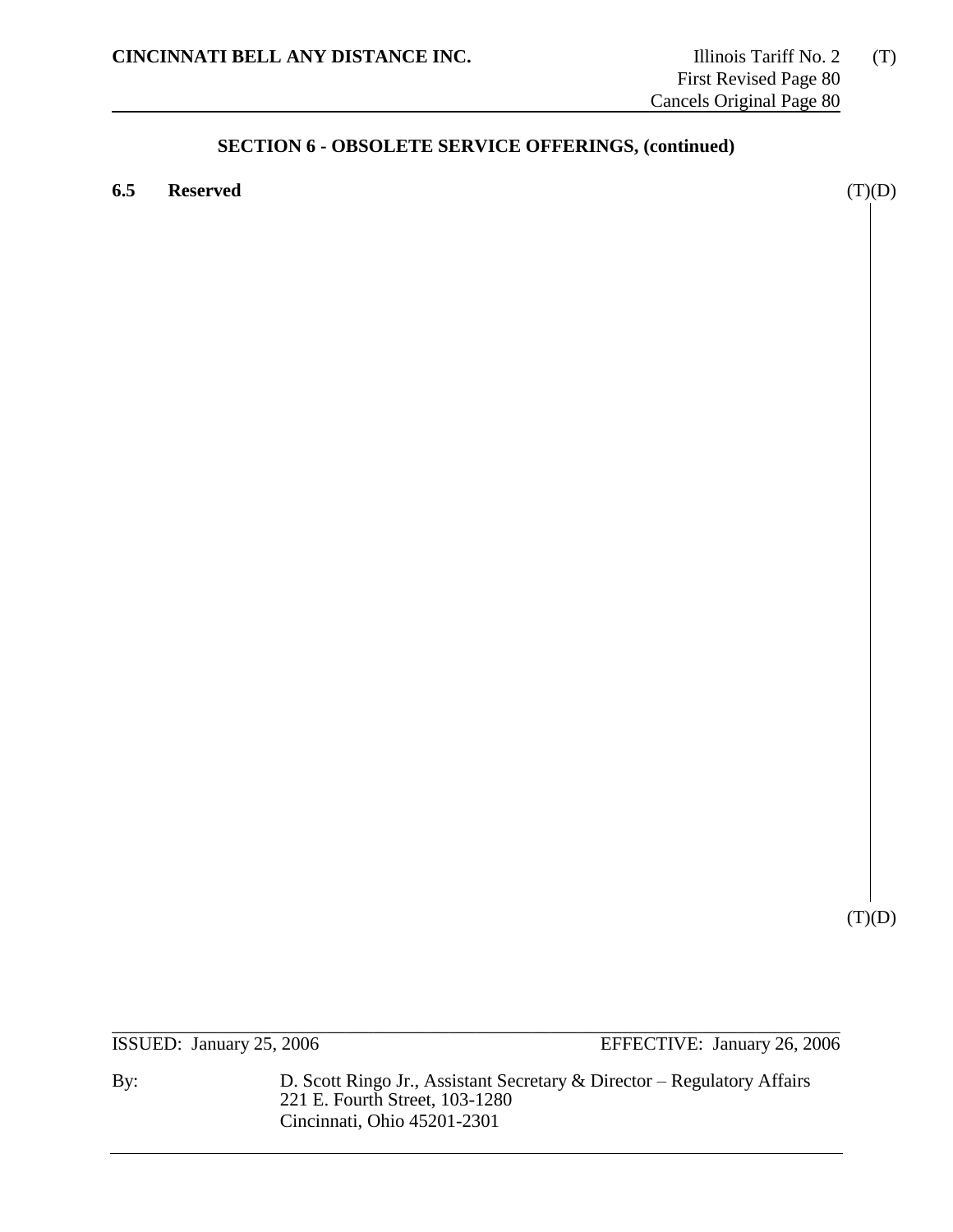**6.5 Reserved** (T)(D)

 $(T)(D)$ 

\_\_\_\_\_\_\_\_\_\_\_\_\_\_\_\_\_\_\_\_\_\_\_\_\_\_\_\_\_\_\_\_\_\_\_\_\_\_\_\_\_\_\_\_\_\_\_\_\_\_\_\_\_\_\_\_\_\_\_\_\_\_\_\_\_\_\_\_\_\_\_\_\_\_\_\_\_\_ ISSUED: January 25, 2006 EFFECTIVE: January 26, 2006